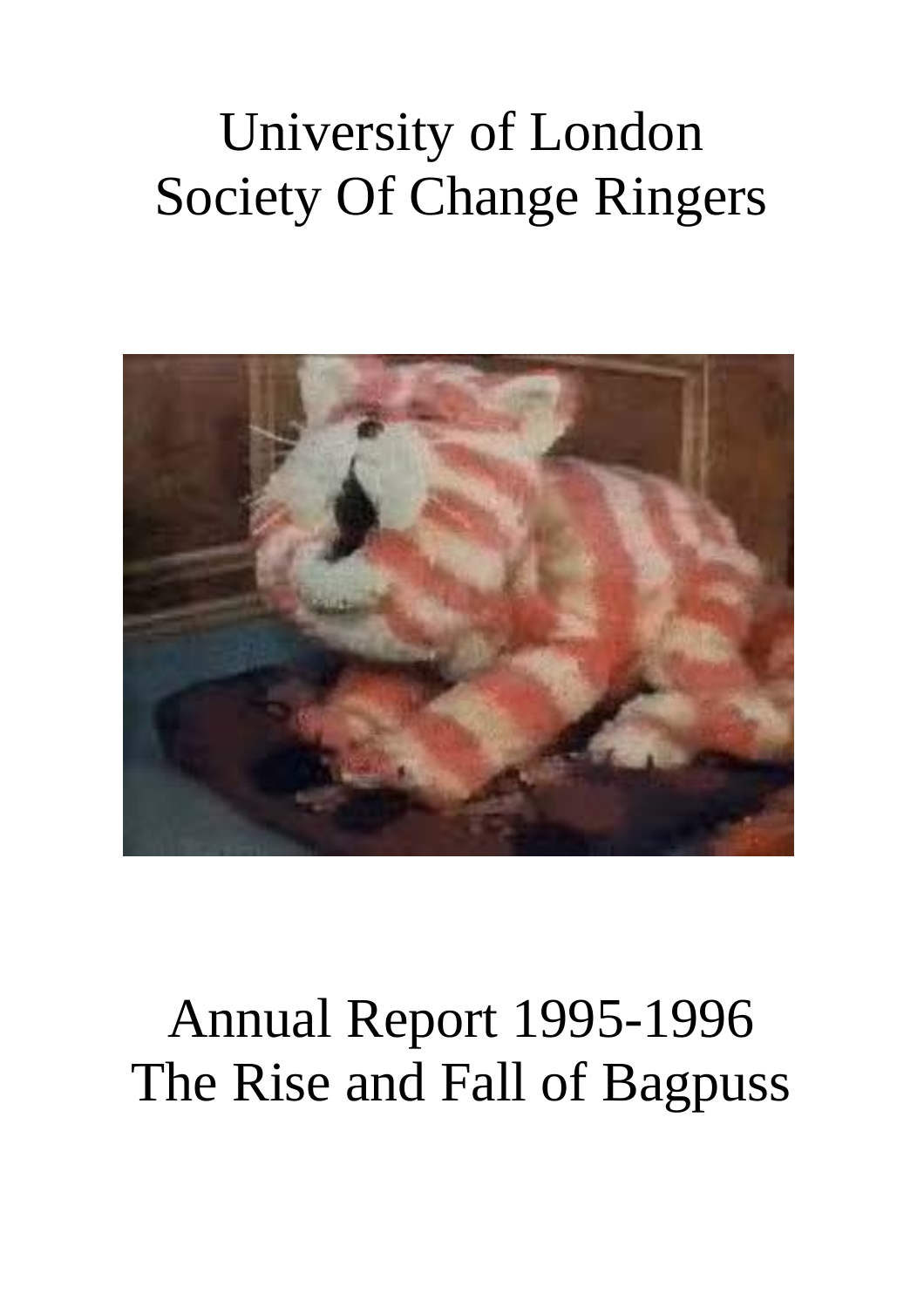*Once upon a time Not so long ago There was a little girl and her name was Emily And she had a shop*



*There it is It was rather an unusual shop because it didn't sell anything You see, everything in that shop window was a thing that somebody had once lost And Emily had found And brought home to Bagpuss Emily's cat Bagpuss The most Important The most Beautiful The most Magical Saggy old cloth cat in the whole wide world*

*Well now, one day Emily found a thing And she brought it back to the shop And put it down in front of Bagpuss Who was in the shop window fast asleep as usual But then Emily said some magic words*

*Bagpuss, dear Bagpuss Old fat furry cat-puss Wake up and look at this thing that I bring Wake up, be bright Be golden and light Bagpuss, Oh hear what I sing*



*And Bagpuss was wide awake And when Bagpuss wakes up all his friends wake up too The mice on the mouse-organ woke up and stretched Madeleine, the rag doll Gabriel, the toad And last of all, Professor Yaffle, who was a very distinguished old woodpecker He climbed down off his bookend and went to see what it was that Emily had brought*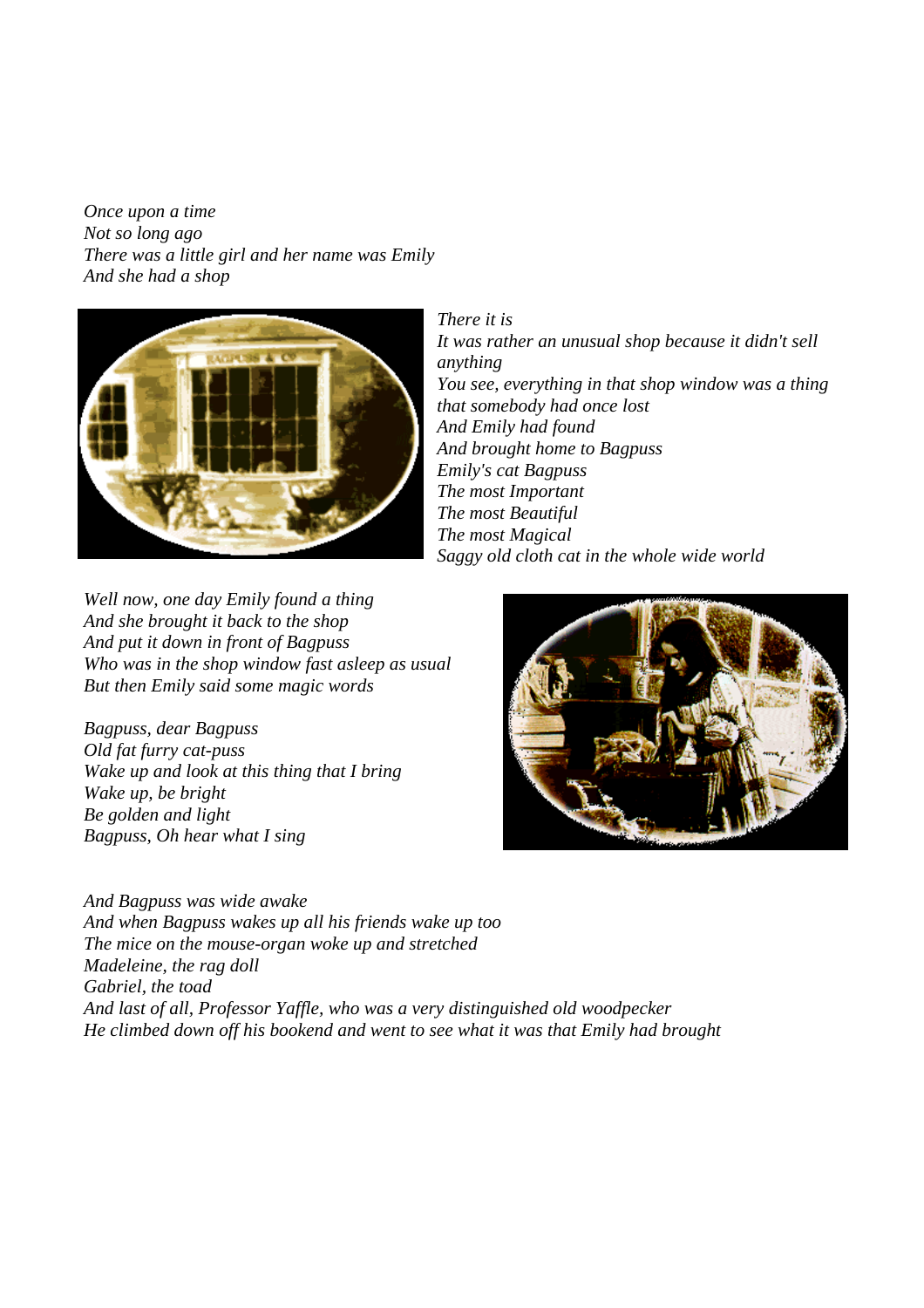# **ULSCR Officials 1995 – 1996**

| President                      | Michael J Trimm                                 |
|--------------------------------|-------------------------------------------------|
| Vice Presidents                | Nicholas W Jones<br>James R S Sawle             |
| Master                         | Michael J Townsend                              |
| Secretary                      | <b>Rosalind S Palfrey</b>                       |
| <b>Treasurer</b>               | Samantha J Hovey                                |
| Auditor                        | Ian R Fielding                                  |
| <b>Trustees</b>                | <b>Roger Bailey</b><br><b>Richard Saddleton</b> |
| Central Council Representative | Garry S Barr                                    |

# **ULSCR Officials 1996 – 1997**

| President                      | Michael J Trimm                                       |
|--------------------------------|-------------------------------------------------------|
| Vice Presidents                | Nicholas W Jones<br>James R S Sawle<br>Mark C Bennett |
| Master                         | Rebecca S Bruce                                       |
| Secretary                      | Fiona M Edwards                                       |
| Treasurer                      | Stephen J Warren                                      |
| Auditor                        | Ian R Fielding                                        |
| <b>Trustees</b>                | <b>Roger Bailey</b><br><b>Richard Saddleton</b>       |
| Central Council Representative | Garry S Barr                                          |

**Report Editors Nicholas W Jones / Michael Trimm**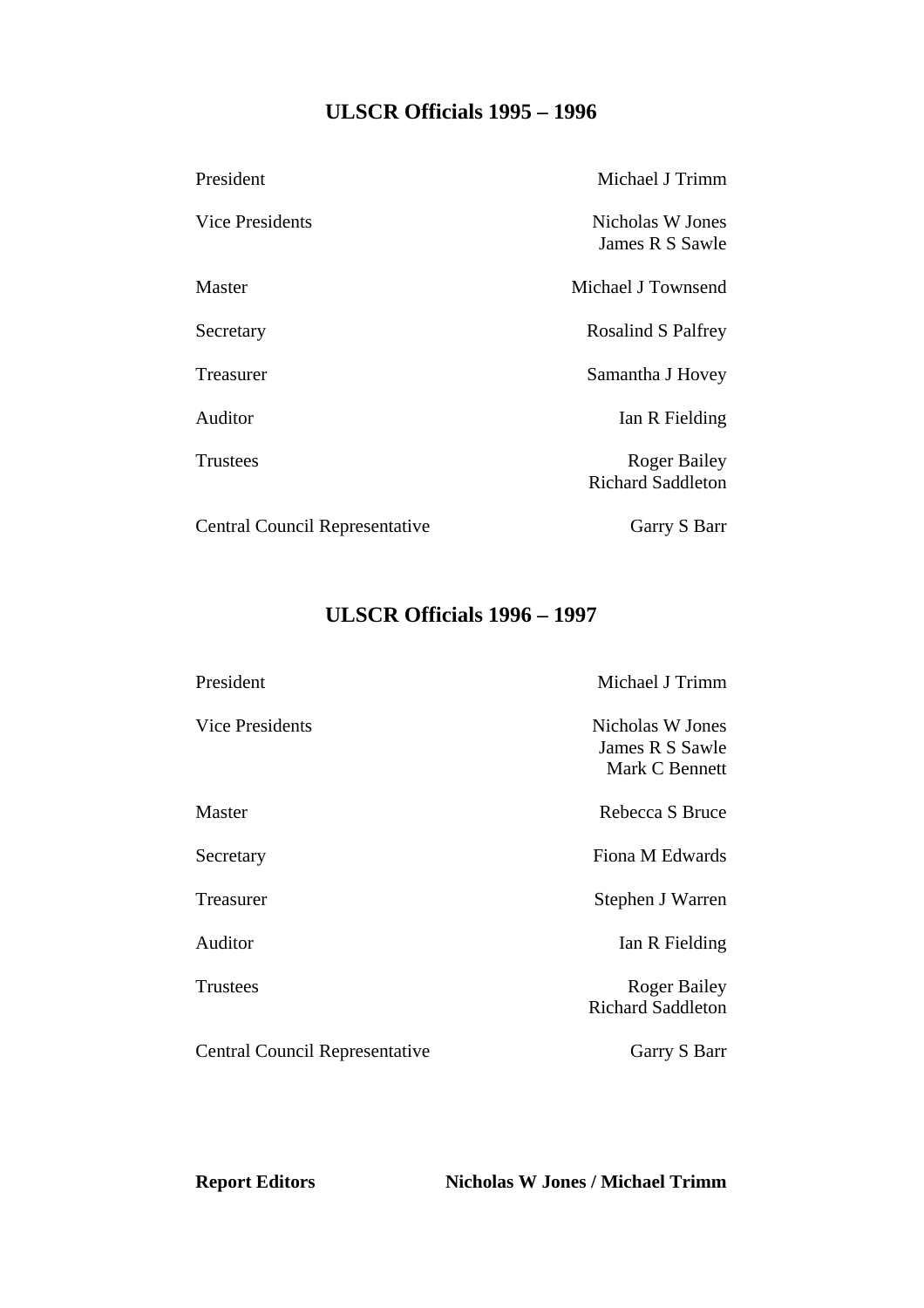# **Master's Report 1995–1996**

It is with some relief that I finish as Master of the Society during its 50th year. I believe that the year was a complete success but take absolutely no credit for this. This must be given to the members of the 50th anniversary committee whose continuous hard work saw a very successful 50th anniversary dinner being held, a successful national programme of peals being rung, and a series of commemorative events being held throughout the year. In addition, many people organised ringing tours and weekends in their areas for the Society; and did so very successfully.

The ULSCR rang a grand total of (I don't know this figure) peals and (ditto) quarter peals during my time as Master. Of particular note were several peals of Spliced Surprise Major and Surprise Maximus including a peal of RABS; possibly the first time a University Society has ever rung this. The standard of practices remained consistently high, with Spliced Surprise Major including the Standard 8 and Glasgow and Belfast often being rung (even if certain members of the band chose to stand their bells halfway through). We also held 12 bell practices throughout the year and nearly every time managed to ring Stedman Cinques, and Cambridge, Yorkshire and Bristol Maximus. Those less experienced on 12 also benefited from these practices as they had a chance to try simpler methods. Hopefully, this trend can continue and subsequent Masters can encourage members of the Society of all abilities to continually improve. The intake of freshers this year was better than average and the majority of them have stayed on; two of them are now officers this year.

I also believe that this year the Society has forged closer links with the other London Ringing Societies; many of our members are also members of the Ancient Society of College Youths, the Royal Society of Cumberland Youths and the St. Margaret's Society of Change Ringers. We are as always close to the other University Ringing Societies in the country; they were well represented at our dinner and we were often represented at theirs (occasionally even in a favourable light). May these close links long continue.

I would like to thank all the members of the Society who so willingly assisted in making my task as Master easier this year; quite simply I could not have done it without them. I wish the Society good luck for the future.

Michael Townsend

# **Secretary's Report 1995–1996**

There have been a lot of social events this year, not least of which was the 50th anniversary dinner. This was a great success and I would like to congratulate the 50th Anniversary Committee for this. Members of the society attended dinners at other universities, including Liverpool, Bristol, Exeter, Cambridge, Oxford and Holloway's 25th Anniversary Dinner.

The annual picnic was successful and I would like to thank Miranda Buck and Vanessa Powell for this. The summer tour was held in Shropshire & Richard Saddleton organised this. The freshers' tour was held in Swindon, thanks to Will Thomas.

Weekends were arranged by Samantha Hovey and Poppy Chambers. Finally I would like to congratulate Chris Herriot and Ed Webb on their engagement.

Rosalind Palfrey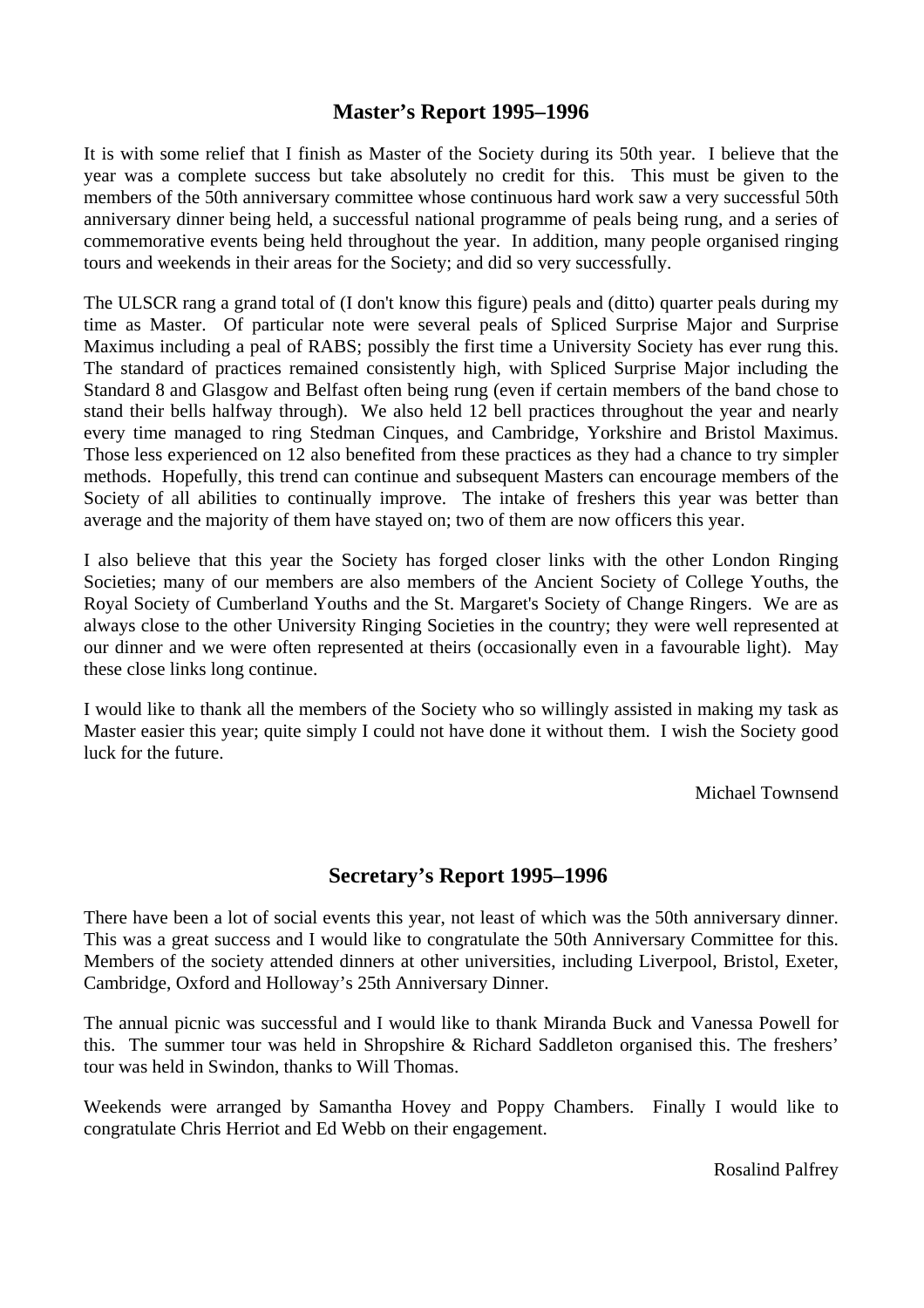# **General Accounts for the Year Ended 31st March 1996**

| <b>INCOME</b>                             | £              | £                  |
|-------------------------------------------|----------------|--------------------|
| Balances 1st April 1995:                  |                |                    |
| Treasurer's Account                       | 848.15         |                    |
| Petty Cash                                | 1.14           |                    |
| <b>Ringing World Account</b>              | 37.96          |                    |
|                                           |                | 887.25             |
| Peal Fees and Donations                   | 185.50         |                    |
| Interest                                  | 9.53           |                    |
| Steepleage from UL practices              | 77.71          |                    |
| 9 Subscriptions $@$ £5.00                 | 45.00          |                    |
| 3 T-Shirts @ £7.50                        | 22.50          |                    |
| <b>Report Donation</b>                    | 10.00          |                    |
| 2 Tickets for the 1994 Dinner @ £21.00    | 42.00          |                    |
| Profit on 1995 Dinner                     | 55.68          |                    |
|                                           |                | 447.92<br>1,335.17 |
| <b>EXPENDITURE</b>                        |                |                    |
| Secretary's Expenses                      | 14.37          |                    |
| Lightbulbs                                | 3.95           |                    |
| Engraving 8-bell Striking Competition Cup | 8.00           |                    |
| Ringing Worlds - Bound Copy               | 20.00          |                    |
| Notices in Ringing World                  | 57.12          |                    |
| Loss on Food at City Darts                | 32.50          |                    |
| Handbell Insurance                        | 15.68          |                    |
| Southwark Practices - 5 @ £3.00           | 15.00          |                    |
| <b>Central Council Subscription</b>       | 10.00          |                    |
| Tewkesbury Shield Entrance Fee            | <u>10.00</u>   |                    |
|                                           |                | 186.62             |
| Balance 31st March 1996:                  |                |                    |
| <b>Treasurer's Account</b>                | 600.93         |                    |
| Petty Cash                                | 431.78         |                    |
| <b>Ringing World Account</b>              | <u> 115.84</u> |                    |
|                                           |                | 1,148.55           |
|                                           |                | 1,335.17           |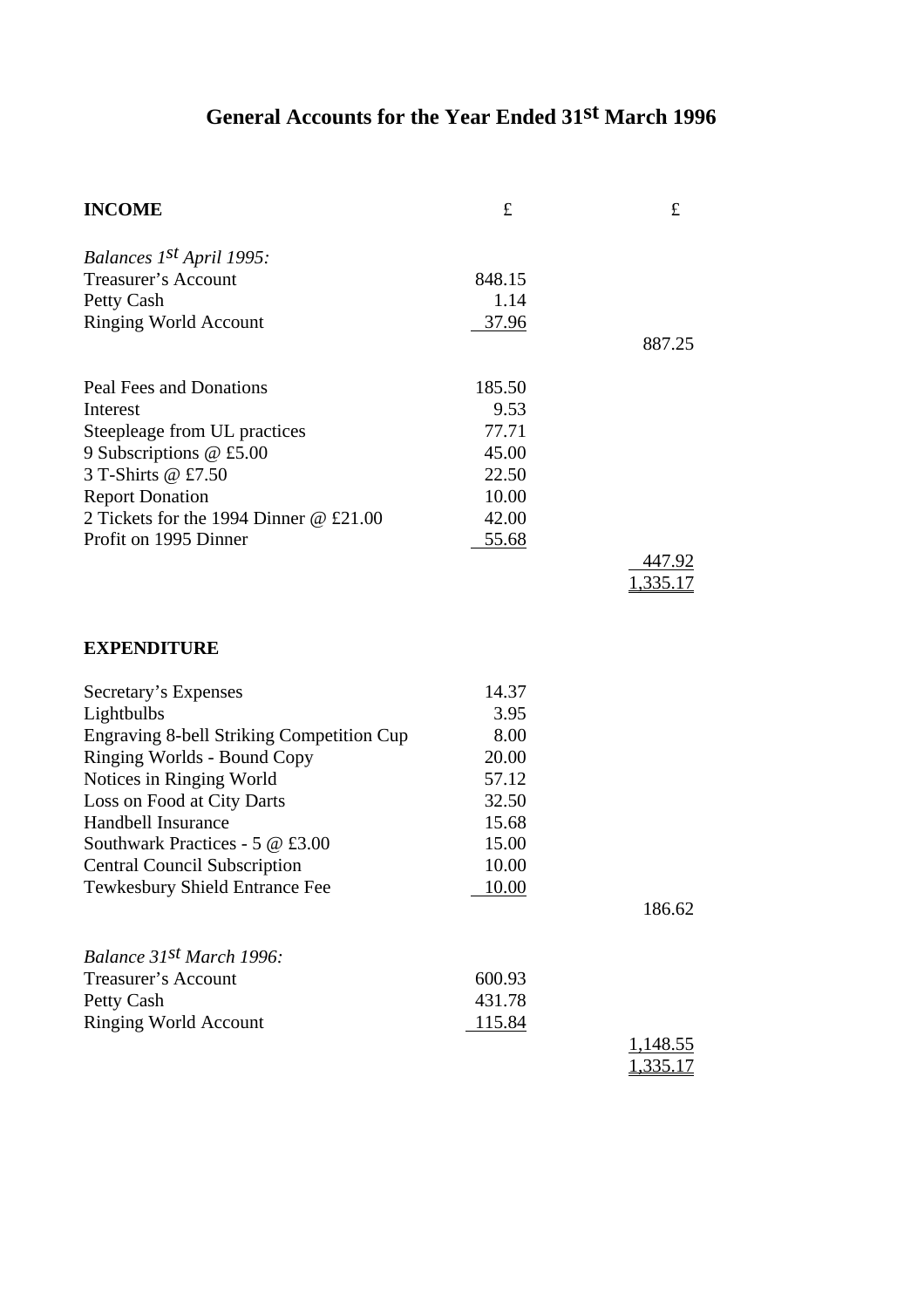# **Dinner Account 1995**

| <b>INCOME</b>                         | £        | f        |
|---------------------------------------|----------|----------|
| 170 Tickets @ £29.00                  | 4,930.00 |          |
| Sale of Beer & Glasses                | 317.18   |          |
| Raffle Income                         | 136.00   |          |
|                                       |          | 5,383.18 |
| <b>EXPENDITURE</b>                    |          |          |
| <b>Ringing World Adverts</b>          | 40.00    |          |
| Hotel - 173 meals @ £20.95            | 3,624.35 |          |
| Wine Corkage                          | 240.00   |          |
| Mineral Water Corkage                 | 30.00    |          |
| <b>Beer Corkage</b>                   | 60.00    |          |
| <b>Cloakroom Attendant</b>            | 41.25    |          |
| Glasses - Purchase and Engraving      | 651.30   |          |
| Wine & Mineral Water Purchase         | 224.19   |          |
| <b>Beer Purchase</b>                  | 300.00   |          |
| <b>Raffle Prizes</b>                  | 35.52    |          |
| <b>Raffle Ticket Book</b>             | 2.49     |          |
| Disco                                 | 150.00   |          |
| Stationery                            | 24.40    |          |
| Postage                               | 4.00     |          |
|                                       |          | 5,427.50 |
| <b>Overall Loss on Dinner</b>         |          | (44.32)  |
| Deposit Reflected in 1994/95 Accounts |          | 100.00   |
| Profit on Dinner in 1995/6            |          | 55.68    |

# **AUDITOR'S REPORT**

I have examined the books and accounts of the Society and, in my opinion, the dinner accounts and the balance sheet give a true and fair view of the financial state of the ULSCR as at 31 March 1996.

> Ian Fielding Auditor 9 May 1996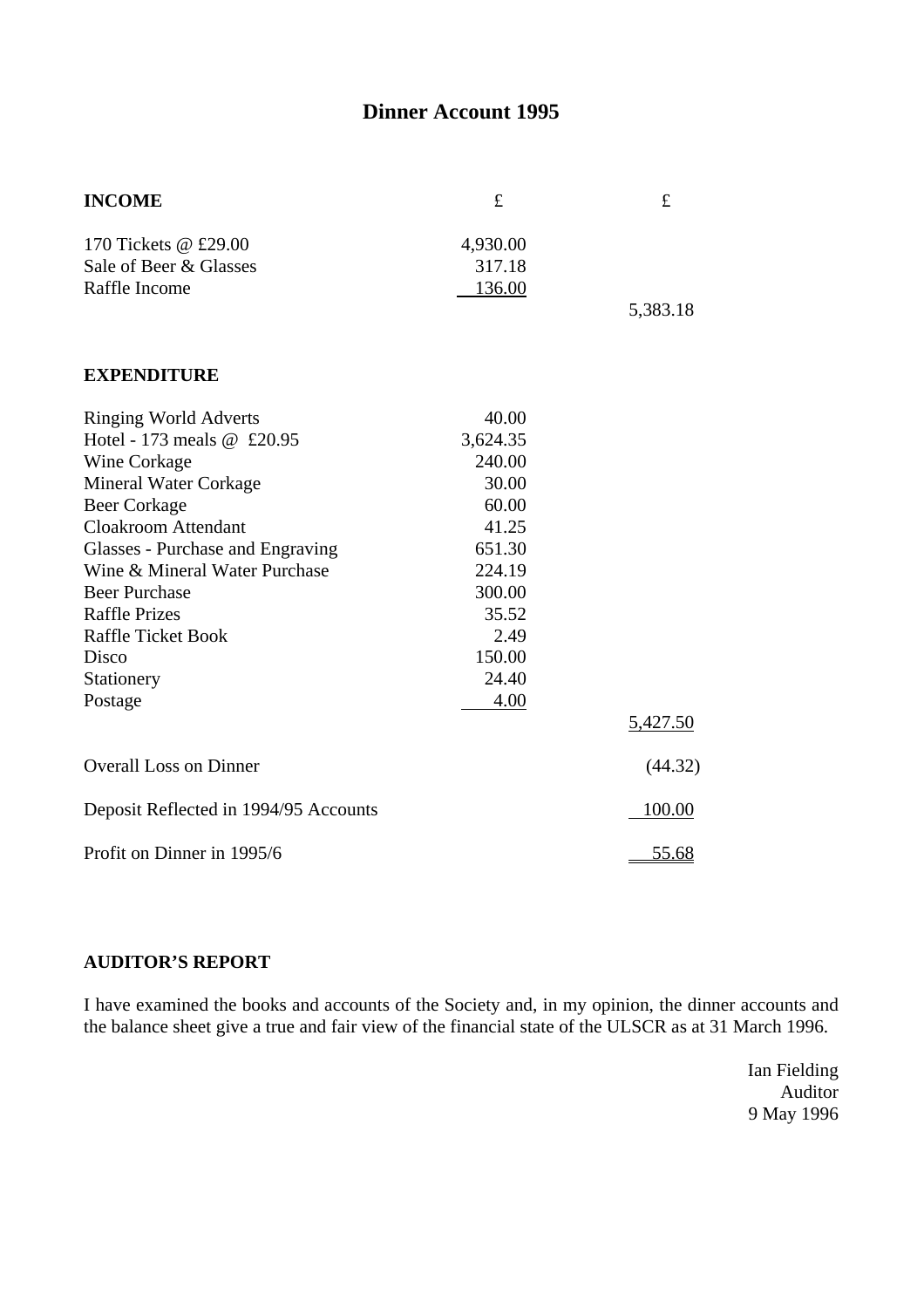# **Miss Miranda Buck's Picnic Recipe (1995)**

# **Ingredients**

Lots of People (assorted) Lots of Food (including white bread) Lots of Alcohol (vegetarian friendly beer essential - apparently) Cricket Bat (1) Balls (2 or 3) A Park to mix in (the larger the better, Victoria Park for instance) Sunshine (pre-heated to a pleasantly warm temperature) A Set of Handbells (optional)

# **Method**

- 1. Take first five people to Sainsburys to purchase the second and third items making sure one of them comes complete with a credit card.
- 2. Arrange to meet other people at a specific location taking special care that there are not two fountains in the same park.
- 3. Wrap the people around the outside of the food and moisten with the alcohol, reserving some of each for later for the latecomers and for second helpings.
- 4. Note: Self-stuffing people are easier to use for the above step.
- 5. Leave to rest for a short time before attempting any physical activity.
- 6. Select appropriate trees as marker posts and proceed to play UL Rules rounders until things get thoroughly heated.
- 7. Check occasionally to make sure that the volume controls of the people are still correctly set (especially if any Colombians have been added).
- 8. Repeat first part of step 3 and second part of step 5 until enough's enough.
- 9. Clear up litter, blood, bodies, etc. and go home.

# **WARNING**: DO NOT ATTEMPT WITH ANY BORING GROWN-UPS PRESENT

**HCS** 

# **ULSCR Summer Tour 1995 - Chester and Surrounding Area**

# **Saturday - The UL descends on Whitchurch**

What can I say? Everyone arrived, the tents went up ... and so did Nick, apparently, for he was heard to proclaim, "Where are the spare rubbers? This one seems to have perished!". The fact he was talking about part of a tent was obviously lost on the UL!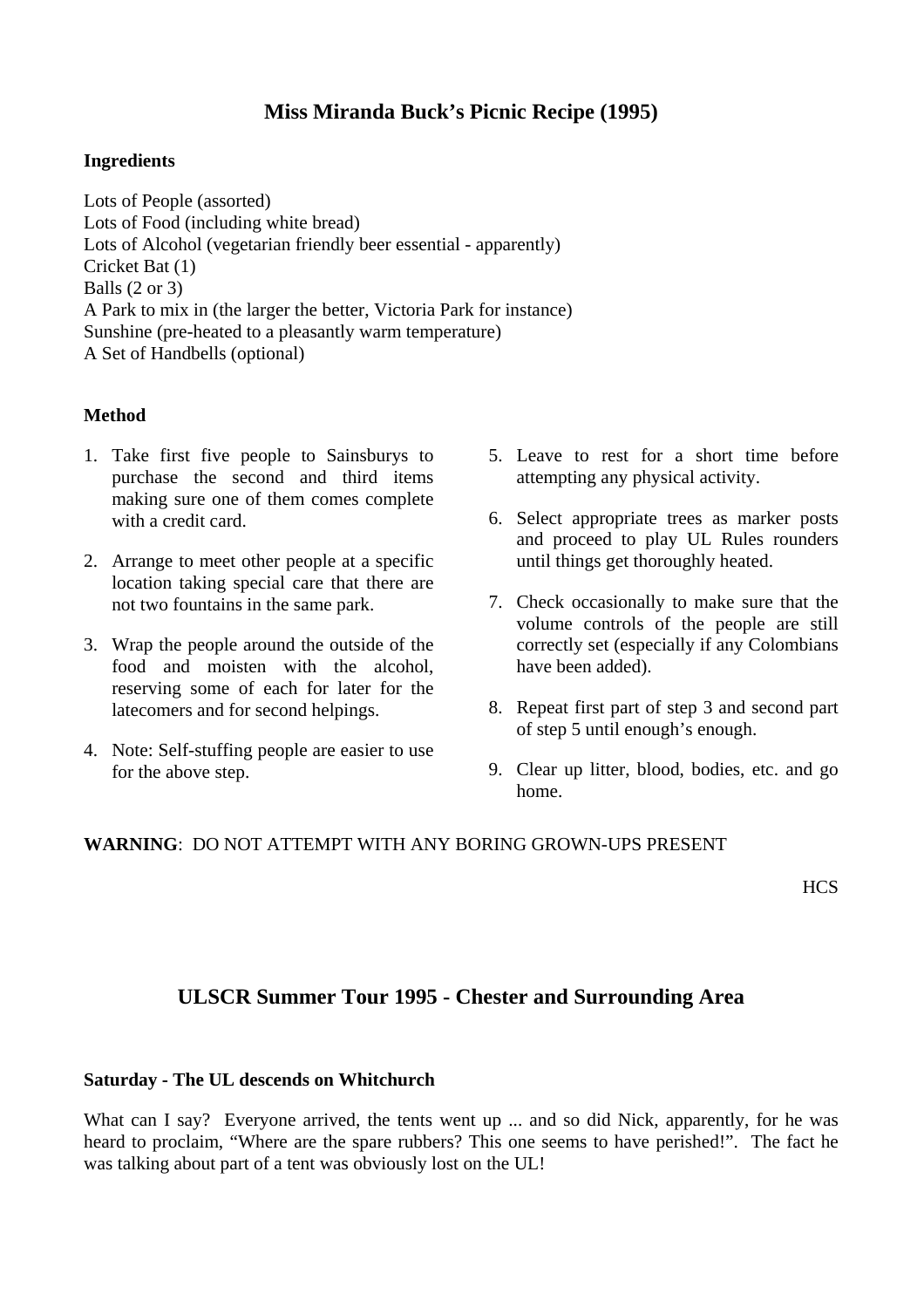Naturally enough as the evening progressed, we all drifted down to the local Pub. This turned out to be a very good move, because the barman didn't seem to care much for the licensing laws and stated he'd continue serving us while we still had money, and some people had money for quite a long time...

# **Sunday - Glint's great chat-up tutorial**

The previous night had obviously been eventful for some of the revellers. Mike claimed that "Glint was bolt upright last night". Unfortunately Glint didn't seem to be able to remember the alleged incident.

One UL contingent set off to ring at Liverpool Cathedral. We decided to stop at Pier Head on the way, even though this required indifference to the odd one way street! However, we all had a good ring there and moved on to the Cathedral itself. Ringing there was quite an experience.

After lunch, Glint gave his first chat-up lesson, asking the busty barmaid, "So then, what is there to do in Ellesmere on a Sunday afternoon". She walked off quickly without comment, with Glint claiming he'd never meant it that way.

In the afternoon we hired a couple of rowing boats. In a desperate attempt to capsize our own boats, we changed rowers a couple of times. Following this, we turned our hand to ram-raiding the other boat. (Un?)fortunately, we missed them every time.

# **Monday - Pete shows everyone he's too fit and Poppy practices Ventriloquism**

In the afternoon, we all took a leisurely stroll up the Wrekin. For some reason, Pete turned into a suicidal maniac and made sure he arrived at the top first. After a short breather to let a few other people catch up and grab a quick picture, he was off down again - reaching the bottom before some people were in sight of the top. All this was on a really nice hot sunny day. Pete later revealed his secret, "You get Mars Bars and stick them up your helmet and they go all gooey!"

In the early evening, we descended on Shrewsbury to ring. Whilst waiting for everyone to arrive at the first tower, Poppy and Pete disappeared up a stairway in the corner of the bell chamber. A few minutes later, Pete was quite clearly heard to shout, "Help!" However, when the two re-appeared, Poppy claimed she had shouted, "Oww!" due to banging her head on the roof.

# **Tuesday - Nick tests the Criminal Justice Bill**

While the majority of the UL went to Alton Towers in the afternoon, some of us stayed back at the camp, preferring to ring handbells, or having been just two weeks ago in my case!

In the mid afternoon our thoughts once more drifted to food and drink, so we walked to the local Pub, only to find it closed. However, a very handy map indicated the position of a place called Bell o' th' Hill, so we decided to have a short walk and ring some handbells there. When we arrived, we found a Pub (alcoholic magnetism???) which was right in the centre of Bell o' th' Hill according to the landlord, so we stayed. A quarter peal attempt was interrupted after approximately one course by a very large dog walking up and taking a great interest in the handbells themselves.

On the way back, we followed a Public Footpath along a disused railway track. After wading across a couple of farmer's fields and climbing a fence, Nick was questioned a little more deeply on the "Public" part, at which point it was revealed that in wasn't, at all. Glint demonstrated his 100m sprint soon after when barked at by a number of dogs in a local farmhouse.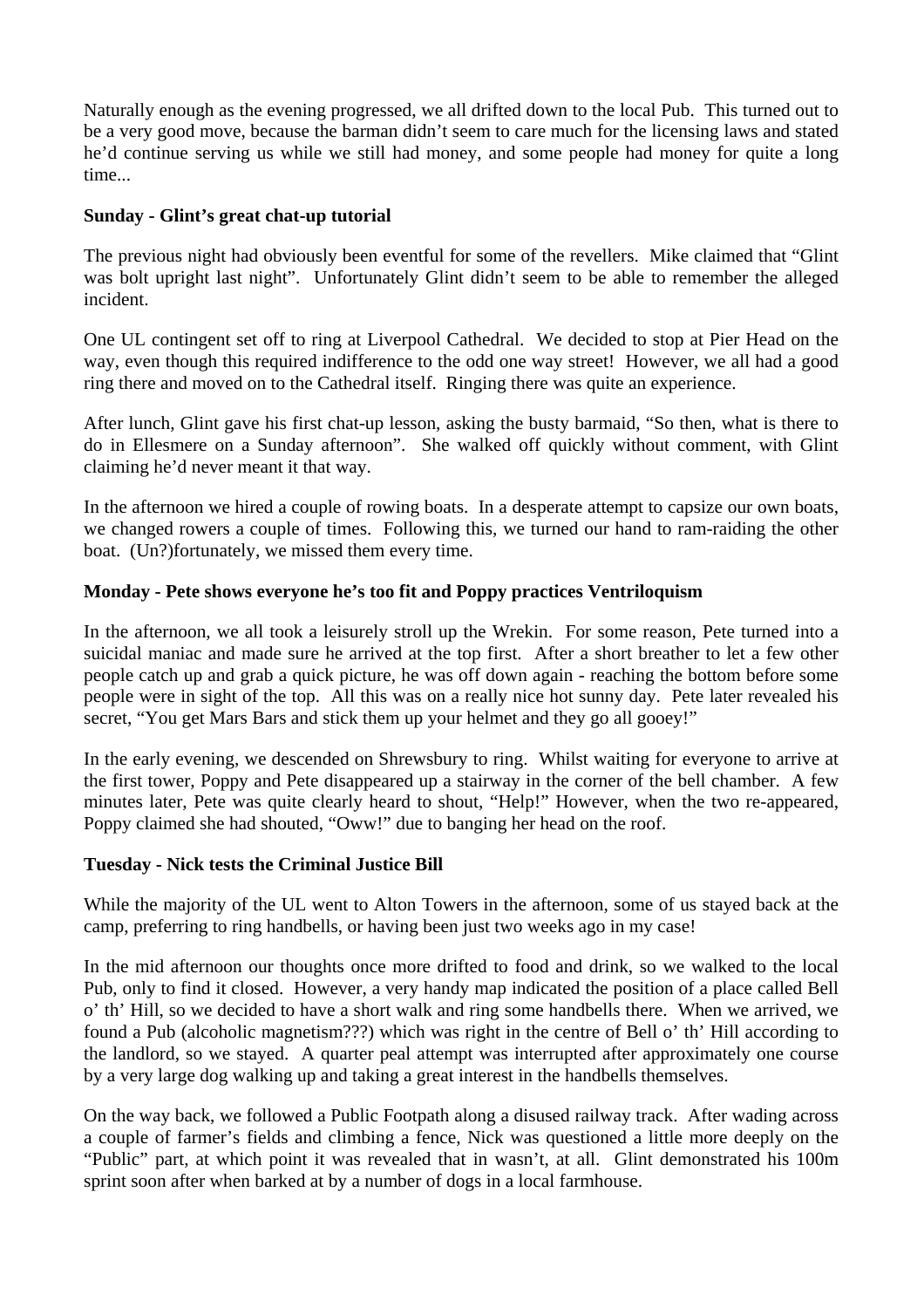# **Wednesday - My birthday and The Incredible Disappearing Path**

Today was destined to be nickname presentation day. In order to distract me from my birthday cake arrangements, Richard Saddleton came and engaged me in conversation about the walk we were going on that afternoon. Unfortunately, he sat down on the same side of the picnic table as I was sitting on, and the whole thing tipped over spilling vinegar all over my coat, hence my nickname "Vinny".

Whilst actually on the walk, we made the mistake of deciding to take a more direct return route. Although the path we 'took' was marked clearly on the map, it was obvious no-one had walked along it for a very long time. There was one time we thought the heather was so high that Poppy had got lost, but it turned out she'd actually fallen over!

On the way back to Wrexham for ringing in the evening, Nick persuaded Michael to take a small diversion, shouting "Drive slow! Drive slow, in case we see any Dykes!" - All offers gratefully accepted, Ed.

# **Thursday - Castle Poppy and drunken revelry**

During the afternoon we had a beach party experience. Attempts were made to play various games such as Cricket, Football and Frisbee, but the wind added an extra dimension creating something more akin to Crazy Golf or catch-the-flying-food.

Poppy decided that building a sand castle was far more sensible. The final effort had a two metre diameter moat, with connecting streams nearly ten metres out to sea. Unfortunately, King Canute did not return to save the day and the castle ended up succumbing to wave and manual destruction. This was followed by a ritual dunking of Pete and Poppy in the sea.

The evening proved quite interesting for Nick, because Vanessa arrived. This produced such memorable quotes from Nick as, "Get your gob round this", and, "I can't believe you'll shag anyone as good as I am!"

Will succumbed to intoxication too, starting off by flinging bar mats around the pub, progressing via empty beer glasses and finally attempting a traffic bollard and a rusty old exhaust pipe on the way home at 1am.

# **Friday - Dithering in the drizzle**

Today was probably the ringing highlight of the tour - starting out with Eccleston.

Most of the afternoon was spent wandering aimlessly round Chester in preparation for the evening's full dither.

Someone had obviously designated Friday as 'cinema night'. So, we set about splitting the group in cinema-goers and non-goers. However, in typical UL style it seemed that everyone who had originally wanted to go ended up not going and vice versa. When Vanessa decided to go to the pub instead to make the numbers more manageable, she proclaimed "Oh, I suppose I'll have to be a martyr and go to the pub"!

# **Saturday - James the glory hunter**

The fast six was a challenging ring for the striking competition, especially with everyone being knackered after a long week and a very hot day. James managed to ring in all five teams in an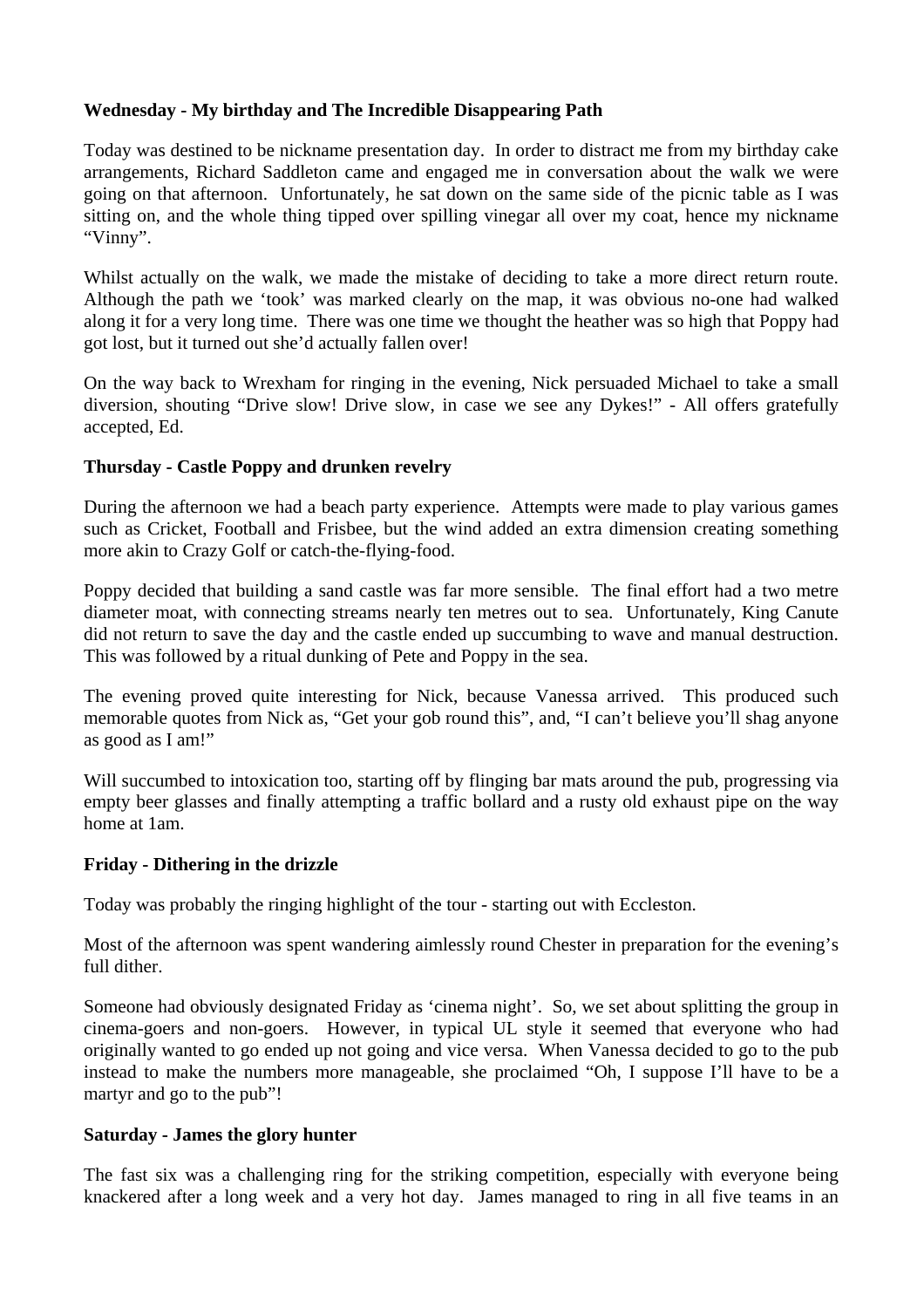attempt to ensure himself of a victory. Unfortunately, the judges couldn't work out how to counteract this scheme.

The afternoon's quarter peal was abandoned after it was discovered the treble at Whitchurch seemed to have a square wheel. This opened the way for an early last night barbecue with lots of food and a final night in the pub.

# **Sunday - Home**

Sunday ringing in Chester proved an agreeable way to round of a successful Summer Tour, despite the interesting architecture of the re-sited tower.

Steve Warren

# **Sam's Weekend 28th - 30th July 1996**

*Due to unforeseen circumstances we are unable to bring you Michael Townsend's report of this event. However in a rare interview, undertaken exclusively for the UL, we ask his psychiatrist, Professor Yaffle, to explain the mysteries behind the retiring Master.*

 "Although only appearing in the introduction, the most important influence in Bagpuss's early life was, of course, Emily. After all, it was Emily who ran the shop, finding the things to be repaired, and waking Bagpuss up so that he could identify and repair the latest object with his friends. Bagpuss himself was blissfully unaware of her feelings, but nevertheless Emily loved him.

As he grew up Bagpuss developed a perverse infatuation with a rag doll called Madeleine. He would often fantasise about urinating over her wicker chair whilst singing dirty rugby songs to the mice below. As time went on, his condition worsened and he fell into bad company with a banjoplaying toad called Gabriel. Gabriel was clearly unsuitable as a godparent – after all, he lived in a pot on the shelf – and many was the time that the two of them were arrested for acts of bestiality.

However, it was the mice who eventually caused Bagpuss's downfall. They constantly annoyed Bagpuss with their high pitched squeals and incessant singing. The ringleader was called Charliemouse and, together with his sidekicks, they made Bagpuss's life a misery. At every opportunity they would tease him with their Marvellous Mechanical Mouse Organ making up ridiculous songs about nothing in particular. It wasn't long before Bagpuss was driven insane. He began to hallucinate believing his thoughts were appearing in a bubble above his head. He developed an inferiority complex insisting that whenever he went to sleep, all his friends had to go to sleep as well. Emily realised that something was wrong and sent him to an institution for the mentally unstable. However, after a short spell, he was released under the Cat in the Community scheme and returned to live in Emily's shop. By this stage, Madeleine and Gabriel were involved in a sordid affair and they saw Bagpuss's reappearance as a threat to their self-gratifying depravity. One afternoon whilst Bagpuss was lying on his favourite rug, they force fed him hundreds of chocolate biscuits which the mice had made out of dubious ingredients. Bagpuss was violently sick, yet nobody offered him any assistance. He finally choked on his own vomit.

All in all, he was just an old, saggy cloth cat; baggy, and a bit loose at the seams.

But Emily loved him."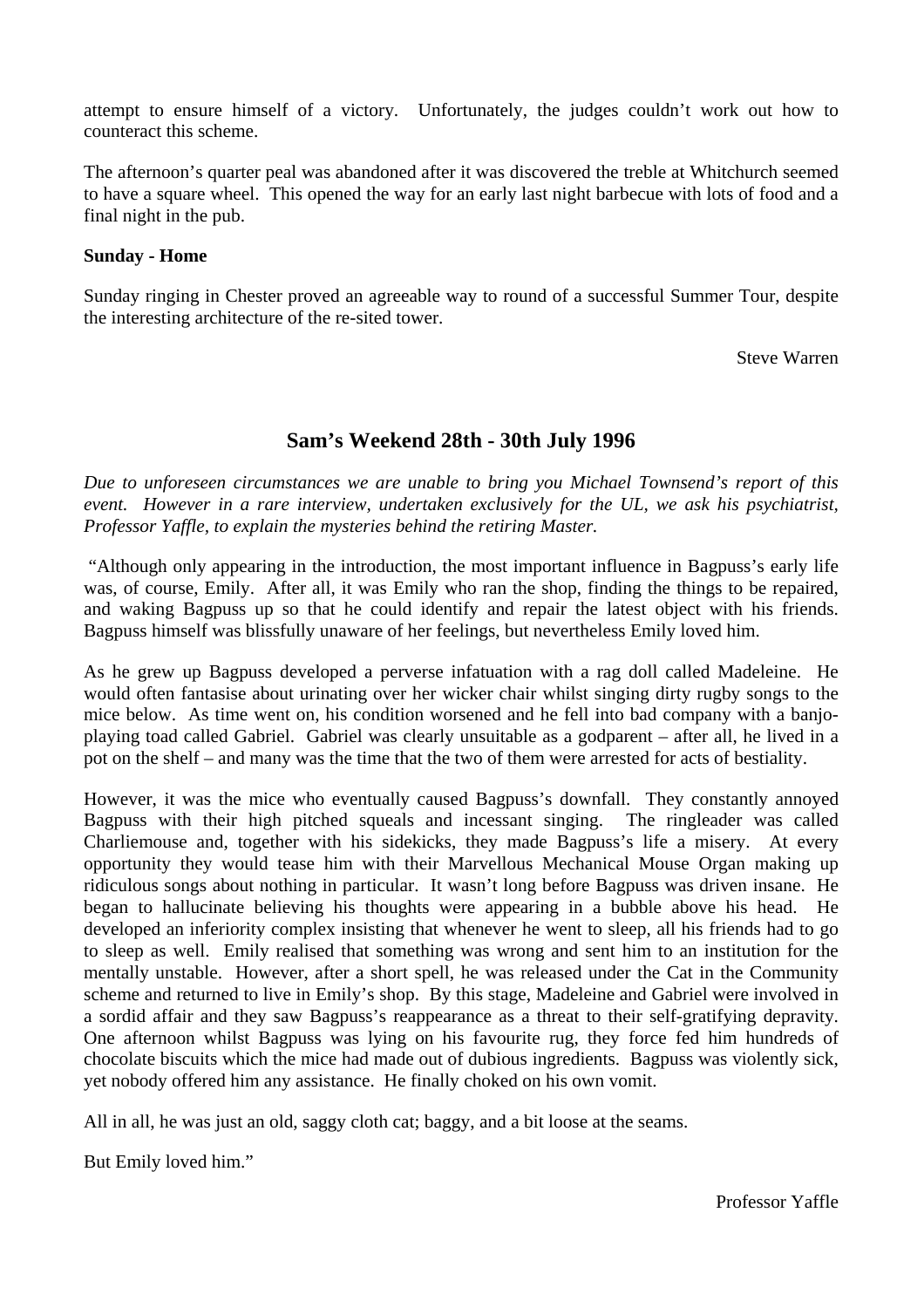# **Poppy's Weekend - 22nd -24th September 1996**

*Nick Jones writes:*

"I thought I'd do this one myself - I have even done some research!!! Will endeavour to finish it before crossing the pond!"

Due to the prompt printing of this report, we have been unable to include this item. We will *endeavour to include it in the 1996/97 report due out in early 2027.*

# **SUA 8 Bell Striking Contest - 11th November 1995**

The Hammersmith Odeon or should I say the Labatt's Apollo was the meeting place on Friday evening for those people travelling by minibus to Cardiff for the SUA 8 Bell Striking competition. Mike was behind the wheel, and, after picking up Mark from Heathrow and stopping at Reggie's in Eton so that he could collect a few essentials (namely clothes!) we had an uneventful journey to Wales, punctuated by cries from Mark in the back of "Can someone pass me another bottle of Grolsch, please."

We arrived in Bassaleg, which was to be base camp for the weekend, just in time to get a quick pint at the TA, where we were told by the landlord that we couldn't order food because we were sitting at the wrong table (???!!). This being established, we headed off to the nearest curry house, where we all purchased an extremely hot curry which even Nick Jones had trouble finishing. My lasting memories of Friday night's sleeping arrangements are Will trying to do some work in his sleeping bag and Edmund's ideas about airbags on trains being greeted with cries of "Shut up Edmund", all to no avail.

Saturday morning dawned in a typical Welsh fashion; tipping it down with rain (although Nick insists that it is always warm and sunny in Wales). We made our way to Caerphilly where the competition was to be held, and where several bands were already assembling. The renewing of old friendships was slightly hampered by the persistent rain, as most of the UL band retreated to the relative warmth and dry of the minibus, giving Fiona a chance to start the essay which was due in on Monday of the next week.

The rest of the day was spent in the pub, with occasional ventures out into the rain for those unlucky enough to be ringing in the competition. The UL entered two teams; the first being the serious challenge, while people were still sober enough to ring, and the second being somewhat less serious, where standing up for the whole of the touch, rather than striking well, was of more immediate importance to most of the band. After yet more alcohol, it was time for the results. Our 'A' team won, and the 'B' team, though the exact placing escapes me, didn't do too badly either, despite one mistake generating twenty faults...

After the results there was general ringing at Cardiff for the keen, others just went to the pub. Some went to the pub, then went ringing, where their drunken attempts at ringing down received strange looks from all.

Food on Saturday night was Chinese, from which there was a lot less waste than from the curry the night before. Saturday night's entertainment included the appearance of the handbells, Fiona's amazing ability to sleep with her eyes wide open whilst still clutching a glass of Archers and 'Airways', a multi-player game which Nick managed to play all by himself, and which, for the record, has nothing whatsoever to do with respiration.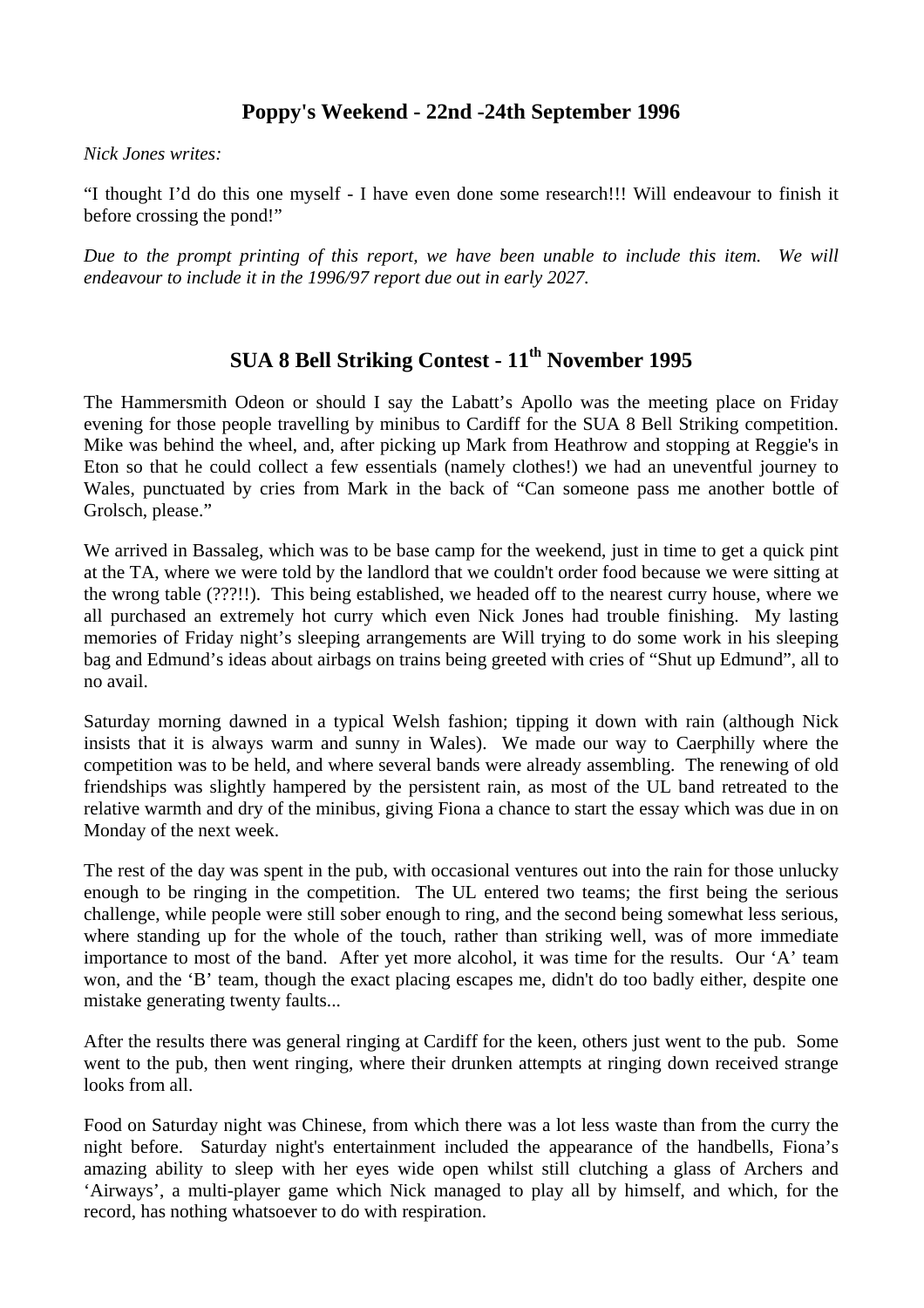Sunday morning ringing was at Newport Cathedral and Bassaleg, where a quarter peal was also attempted later that afternoon. When Mike and Sam returned from the wedding they had gone to, it was homeward bound, with all manner of alcohol flowing freely in the back of the bus. Unfortunately Will, who had had quite a lot to drink, suddenly announced that he was desperate for the loo, and proceeded to give us a twenty second countdown. Mike was already in the inside lane about to pull onto the hard shoulder when we realised that, due to roadworks, there was no hard shoulder. Meanwhile the countdown was continuing. Someone jokingly passed an empty coke bottle back and the rest, as they say, is history.

Despite this, the weekend was a great success and thanks are due to Nick for housing us all, Mike for driving, and Michael for organising the bands.

Becky Bruce

# **PASS THE PORT AGAIN, I'M NOT DRUNK YET!**

# **The 50th Anniversary Dinner of the University of London Society of Change Ringers**

# **25th November 1995**

This academic year saw the University of London Society celebrate 50 years since its foundation. The high point of the anniversary celebrations was the Annual Dinner Weekend, which kicked off with an East-End Friday night in *The City Darts*. Here we were treated to the spectacle of people trying to play darts, and occasionally succeeding, but concentrating on the more serious business of catching up on gossip with old friends and acquaintances. A healthy cross-section (through time) of members turned up, from Denis Layton, the first Master, to the latest crop of spotty freshers.

Saturday dawned late, dull and gloomy. Besides the peal and quarter-peal attempts, which included a peal by past-masters, visitors to London were able to enjoy a series of specially arranged - and healthily over-subscribed - trips up Big Ben. Lunchtime drinking was in the *Westminster Arms*, followed either by the Dinner itself, or, for those inclined to some degree of sobriety, ringing at St Margaret's Westminster, Pimlico and the Imperial Institute. This last tower had 150 visitors according to one witness.

The Dinner itself took place at the Clive Hotel, in the heart of fashionable North London. A heaving basement hosted the sherry reception, which gave further opportunity for old friends to rub shoulders and discuss their lives-as-they-now-are. The Dinner proper, by way of contrast, had no hint of sardines; an avocado fan with a strawberry coulis preceded a chicken breast in white wine sauce, this followed by a raspberry pepin, coffee, and mints. And then the speeches. First, of course, was the Loyal Toast, made by the President, Michael Trimm. Denis Layton regaled the assembled throng with the story of the Society's foundation by members of Imperial College, by way of introducing his toast to the Church. The Reverend Gillian Craig, one of the two Principal Guests, responded in fine style, before handing the stage over to David Garton, Master in 1984-85. Bringing to the mind of at least one listener John Hughes-D'Aeth's brilliantly acerbic '84 Speech, Mr Garton's toast to The Visitors proved a hard act to follow. However, Mr Michael Uphill, the other Principle Guest, responded with great panache before proposing The Society on behalf of The Visitors. The 47th Master, Mr Michael Townsend, gave the last speech of the evening, elegantly beating off hecklers with witty one-liners.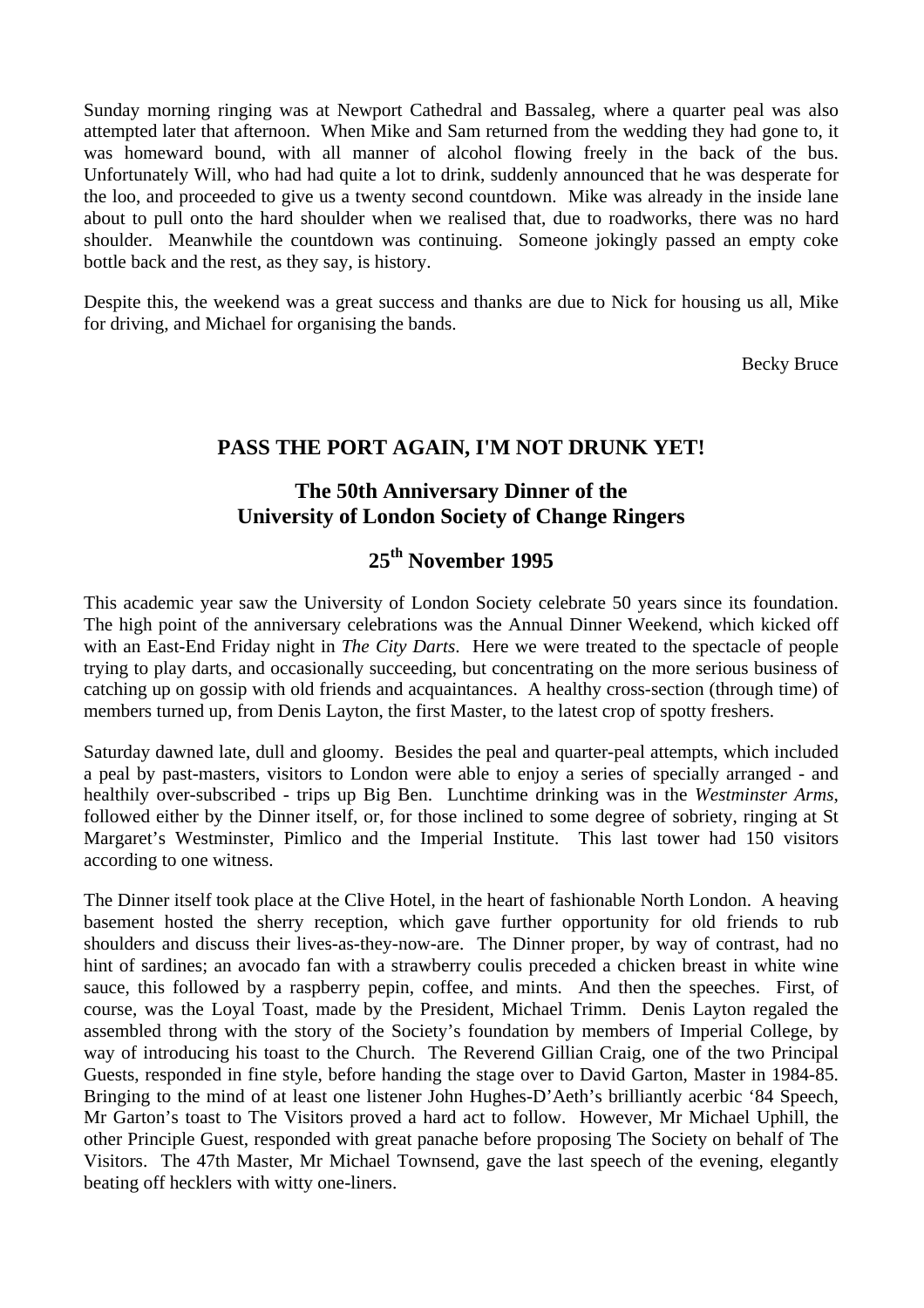In the event, the highlight for many was the disco - in which Blur's "Parklife" proved the favourite singalong number - and drinking until the early-hours. For the record, 170 sat down to Dinner, and fifteen other universities were represented: Aberystwyth, Birmingham, Bristol, Cambridge, Durham, Essex, Exeter, Huddersfield, Liverpool, Manchester, Oxford, Oxford Brookes, Southampton, Warwick and York. Will Thomas won the sweepstake, for the second year running, and debate continues as to whether Simon Linford caught his 6am flight from Heathrow. My own recollection is that it looked pretty unlikely at 2am, but others may know better.

On Sunday, the lucky ones simply came downstairs from their hotel rooms to a limitless breakfast and no hangover. Others, I gather, were less fortunate, being consigned to various floors in East London. The Autumn General Meeting need not concern us overly. Killingly dull, as meetings tend to be - it was the perfect excuse to go for a drink in the *Founder's Arms*. And, at closing-time, nine hours later, the weekend finished.

Thanks to the 50th Anniversary Committee - Chris Gould (awarded Special Prize for Dinner Organisation), Richard Saddleton, Mike Trimm, James Sawle and Nick Jones. And thanks to everyone who came - you made it possible.

Nick Green

# **Freshers' Tour 1996**

Early morning on 20th January saw about 15 UL members congregate at Wanborough, Wiltshire for the start of the freshers' tour. Some of the party were feeling slightly the worse for wear due to the College Youths' guest night dinner the night before, but on the whole most people were chirpy considering the early start they had had. First problem of the tour was who was going to run the ringing at this church, one of the few that has both a spire and a tower, as our master had encountered problems on the train and not arrived yet. This problem was quickly resolved without much of a UL dither and we proceeded to Swindon, St Mark's.

Some of the party arrived slightly late here due to the map reader ignoring the direction the local went in, proceeding to get lost in the one way system and then pleading innocence when it was pointed out to him that he was reading the map upside down; well done David. One thing to say in his defence though is he did not get lost finding the pub for lunch which is where we stopped next.

After being fed and watered we went to Wroughton, a heavy ground floor six, where a slight splinter group left the main party to go back to the pub to watch the England rugby match being played that afternoon. I was a member of the splinter group so I don't know much of what happened at Lydiard Tregoze or Lydiard Millicent, but England won the rugby.

All the ringers were back together by the last tower which was Cricklade, a very interesting chancel ring, where the ropes fall very close to the walls and you have to stand in the choir stalls to ring them, this provided great amusement to those that had been in the pub all afternoon. After the compulsory early evening drinking at a pub in Cricklade some of the band went to catch a train back to London, while others went to stay at Will Thomas' house in Purton. After dropping off our stuff we went to a pub in Purton, where a fairly drunken evening was spent. Ending with one person falling asleep in the pub and another being moaned at by the locals for using the word fuck in every other sentence.

After joining the locals for service ringing at Purton the next morning, another church with both a tower and a spire, the rest of the party caught a train from Swindon back to London. Our thanks go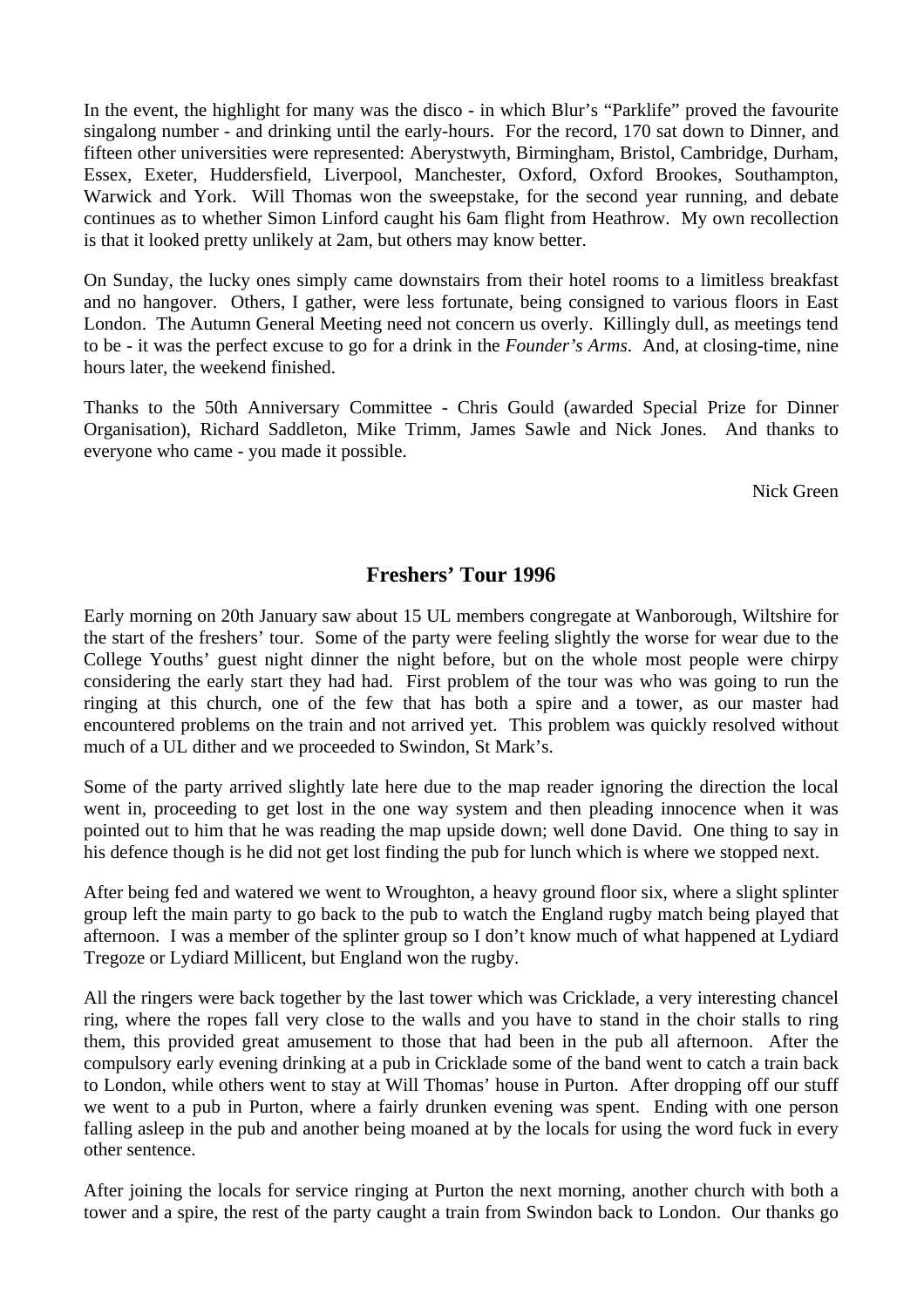to Will Thomas for organising the tour and to his parents for putting up with the UL on the Saturday night.

Reggie Gillard

# **SUA Six-Bell Striking Contest & RHBNC Dinner**

# **10th February 1996**

*Miranda Buck wrote a report on this event but by the time it arrived it was too warped and twisted to read and so was consigned to the dustbin. We wish the* Royal Holloway Society *all the best in their 25th anniversary year.*

# **Peal Weekend 16th-18th February 1996**

*The ex-Master was supposed to be writing this article. The peals were eventually sent up* to The Ringing World *and appeared in the issue of 15 November 1996. The handbell peal rung that weekend appeared on a page by itself! For details, see the peal reports below.*

# **Tewkesbury Shield Contest - 4th May 1996**

For the second year in a row, the Tewkesbury Shield Competition was won by the University of London Society. The test piece, a plain course of Cambridge Surprise Royal was successfully completed by all the teams.

After evensong, the judges Alex and Nina Byrne, assisted by Tina Stoecklin, gave their results in the Abbey. The Judges' (brief) comments were as follows:

- **Team 1** (Worcester & Districts). Slow, steady beat. Tenor trying to push the speed (unsuccessfully). Leading erratic.
- **Team 2** (Hereford). Very inexperienced band, fastest ringing of the day. Did well to make it through the whole course after practice fired out twice.
- **Team 3** (Gloucester & Bristol). Cautious and slow but mainly accurate and improved through the course. Handstrokes coming off the front a problem. Somehow never quite lived up to full potential.
- **Team 4** (Coventry). Slowest ringing of the day. Improved with time, but marred by a couple of method mistakes and the tenor failing to set.
- **Team 5** (Lichfield). Very good rhythm established by the back bells. Started and ended well but lost their way in the middle section.
- **Team 6** (University of London). Some excellent sections of striking. Speed metronomic throughout. Easy going flowing rhythm. Band rang well as a team.
- **Team 7** (Bath & Wells). Lacked rhythm. Everyone ringing at cross-purposes and different speeds.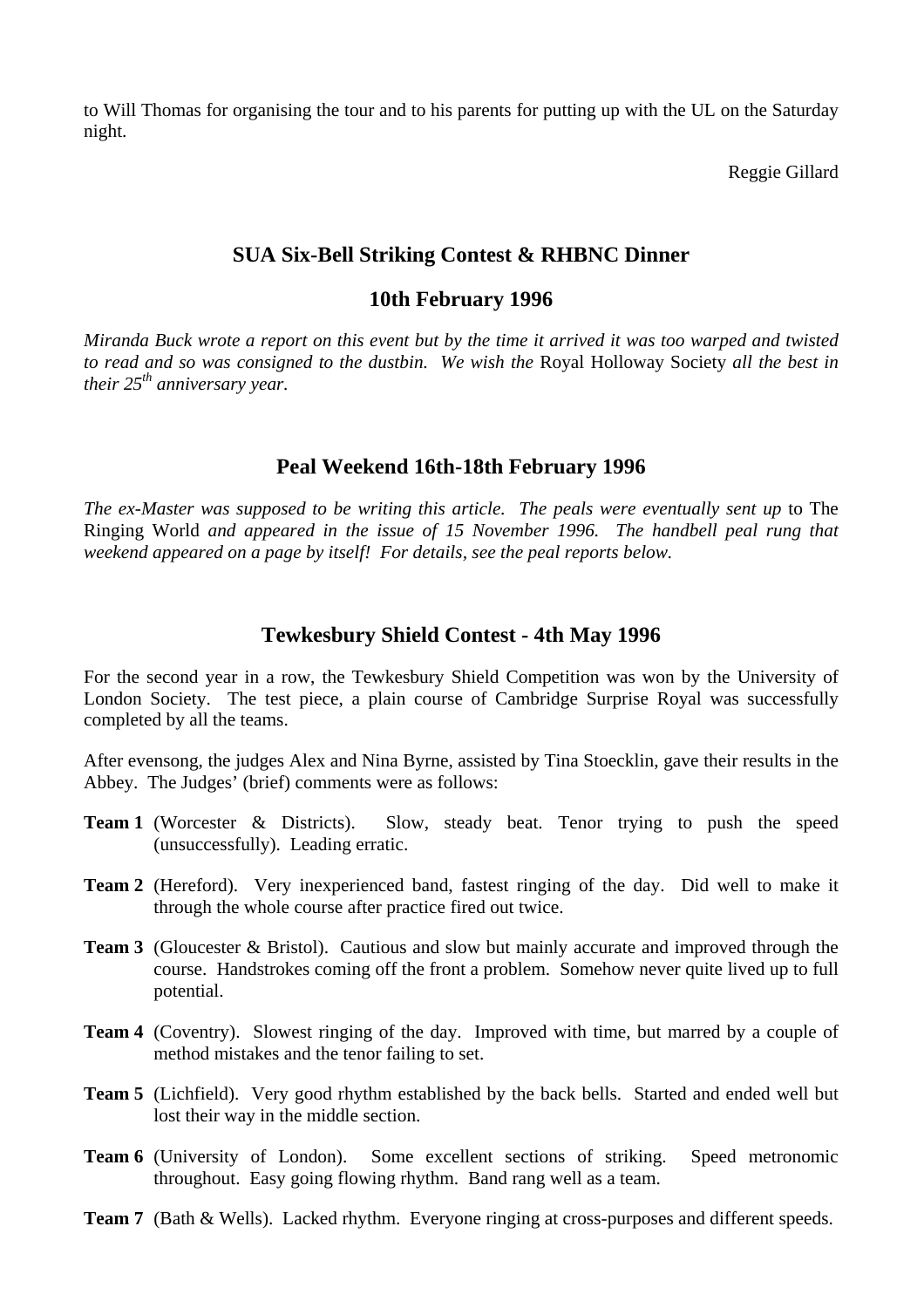**Tame 8** (Oxford). Rang with a tightly controlled rhythm which the front bells worked well with. Confident and accurate – sounded used to the bells.

Only one member of the UL team was present to hear that they had won again, the other nine were still in the pub! The Mayor of Tewkesbury, Councillor Aldridge, and Mrs Aldridge, presented the shield to the winners once they had all arrived.

The full results were as follows:

| <b>Place</b> | <b>Team</b>                               | <b>Faults</b>                  |
|--------------|-------------------------------------------|--------------------------------|
|              | University of London Society              | 76                             |
| っ            | <b>Oxford Diocesan Guild</b>              | 78                             |
| 3            | Lichfield Archdeaconry Society            | 110                            |
| 4            | Worcester & Districts Association         | $116 \n\tilde{\triangleright}$ |
|              | Gloucester & Bristol Diocesan Association | $127 \rightarrow$              |
| 6            | <b>Coventry Diocesan Guild</b>            | $129 \square$                  |
|              | Bath & Wells Diocesan Association         | $151 \n\Box$                   |
|              | <b>Hereford Diocesan Guild</b>            | 243                            |
|              |                                           |                                |

David Bagley Competition Secretary (Reproduced from *The Ringing World*)

# **The winning band was as follows:**

- 1 Fiona M Edwards
- 2 Nicholas W Jones
- 3 Rebecca S Bruce
- 4 Samantha J Hovey
- 5 Reginald D P Gillard
- 6 David J Baverstock
- 7 James R S Sawle (C)
- 8 Vanessa Powell
- 9 Michael J Trimm
- 10 Mark C Bennett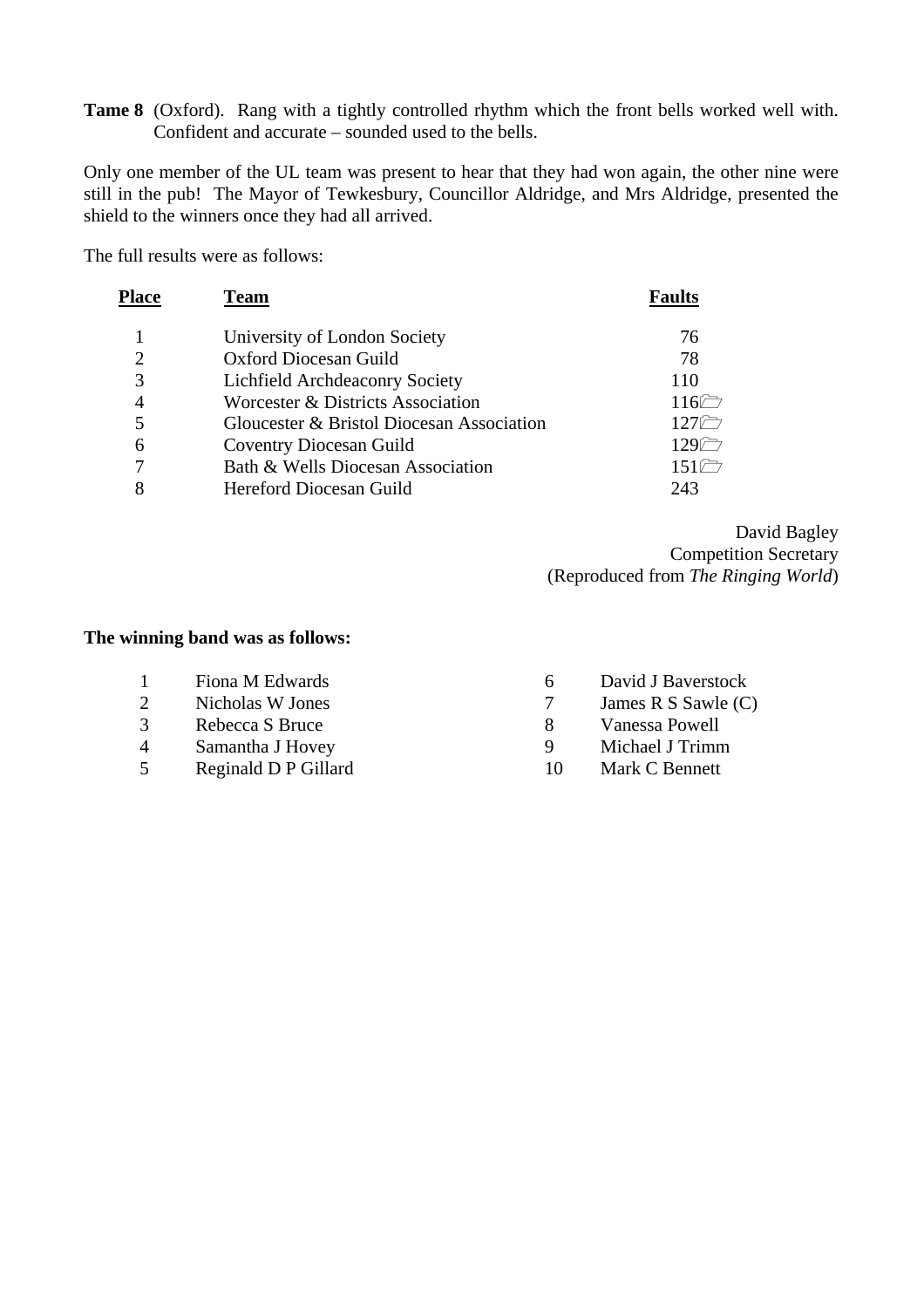# **Peals Rung By The ULSCR During The Year**

934. RW 769 Wednesday 14<sup>th</sup> June 1995 **Clapham Junction, London SW11, 18 Bramfield Road** tenor size 15 2 hours 31 minutes **5152 Lincolnshire Surprise Major** C Kenneth Lewis 1-2 Mark C Bennett 3-4 Nicholas W Jones 5-6 Michael J Trimm (C) 7-8 James R S Sawle First peal of Lincolnshire in hand: 1-2, 7-8. First of Lincolnshire on a working pair: 3-4. 935. RW 791 Monday 19<sup>th</sup> June 1995 **St Botolph, Bishopsgate, London EC2** tenor 17 cwt 3 hours 35 minutes **5152 Majestic Surprise Major** Anthony J Cox 1 Michael J Trimm 2 Clare J Larter 3 Vanessa Powell 4 Dickon R Love 5 Philip H Larter 6 Mark C Bennett 7 Ian R Fielding (C) 8 James R S Sawle 936. RW 819 Wednesday 28<sup>th</sup> June 1995 **London SW7, Imperial College, Huxley Building** tenor size 15 2 hours 23 minutes **5088 Oxford Treble Bob Major** Andrew J Corrigan (CCC 31) 1-2 Michael J Townsend 3-4 Nicholas W Jones 5-6 Michael J Trimm 7-8 Roger Bailey (C) First on handlbells: 1-2 937. RW 887 Thursday 20<sup>th</sup> July 1995 **London E1, 308 Marlyn Lodge, Portsoken Street** tenor size 15 2 hours 27 minutes **5184 Superlative Surprise Major** Anthony J Cox 1-2 Nicholas W Jones 3-4 Michael J Trimm (C) 5-6 James R S Sawle 7-8 Mark C Bennett First peal of Superlative in hand: 1-2, 5-6 & 7-8. First of Surprise on a working pair: 5-6.

| 938.                                                                      | RW 1107        |
|---------------------------------------------------------------------------|----------------|
| Wednesday 26 <sup>th</sup> July 1995                                      |                |
| <b>Clapham Junction, London SW11</b>                                      |                |
| <b>18 Bramfield Road</b>                                                  |                |
| tenor size 15                                                             |                |
| 2 hours 35 minutes                                                        |                |
| 5088 Kent Treble Bob Major                                                |                |
| Alan T Winter                                                             |                |
| 1-2 Clare J Larter                                                        |                |
| 3-4 Nicholas W Jones                                                      |                |
| 5-6 James R S Sawle (C)                                                   |                |
| 7-8 Philip H Larter                                                       |                |
| First as conductor on an inside pair.                                     |                |
| 939.                                                                      | <b>RW 962</b>  |
| Monday 7 <sup>th</sup> August 1995                                        |                |
| <b>London SW7, Imperial College</b>                                       |                |
| <b>Huxley Building</b>                                                    |                |
| tenor size 15                                                             |                |
| 2 hours 25 minutes                                                        |                |
| 5248 Bristol Surprise Major                                               |                |
| Roger Baldwin (Arranged by Ian R Fielding)                                |                |
| 1-2 Nicholas W Jones                                                      |                |
| 3-4 Roger Bailey                                                          |                |
| 5-6 Michael J Trimm (C)                                                   |                |
| 7-8 Ian R Fielding                                                        |                |
| First peal of Bristol in hand 7-8.                                        |                |
|                                                                           |                |
| 940.                                                                      | <b>RW 1080</b> |
| Sunday 10 <sup>th</sup> September 1995                                    |                |
| <b>St Laurence, Reading, Berkshire</b>                                    |                |
| tenor 23 cwt                                                              |                |
| 3 hours 7 minutes                                                         |                |
| <b>5088 Spliced Maximus</b>                                               |                |
| (4m: 1296 each Bristol Surprise, Strathclyde                              |                |
| Surprise; 1248 each Avon Delight, Rigel Surprise; 82                      |                |
| com, atw)                                                                 |                |
| Roderick W Pipe<br>E Jane Sibson                                          |                |
| 1                                                                         |                |
|                                                                           |                |
| $\overline{c}$<br>Alison K Regan                                          |                |
| 3<br>Phillip R J Barnes                                                   |                |
| John N Hughes-D'Aeth<br>4                                                 |                |
| 5<br>David E House                                                        |                |
| 6<br>Graham G Firman                                                      |                |
| $7\overline{ }$<br>Linda M Garton                                         |                |
| 8<br>Paul S Seaman                                                        |                |
| 9.<br>Ian Roulstone (C)<br>Derek E Sibson<br>10                           |                |
| 11 -                                                                      |                |
| Ian G Campbell<br>12                                                      |                |
| Ian R Fielding                                                            |                |
| In connection with the 50 <sup>th</sup><br>anniversary of the<br>Society. |                |
|                                                                           |                |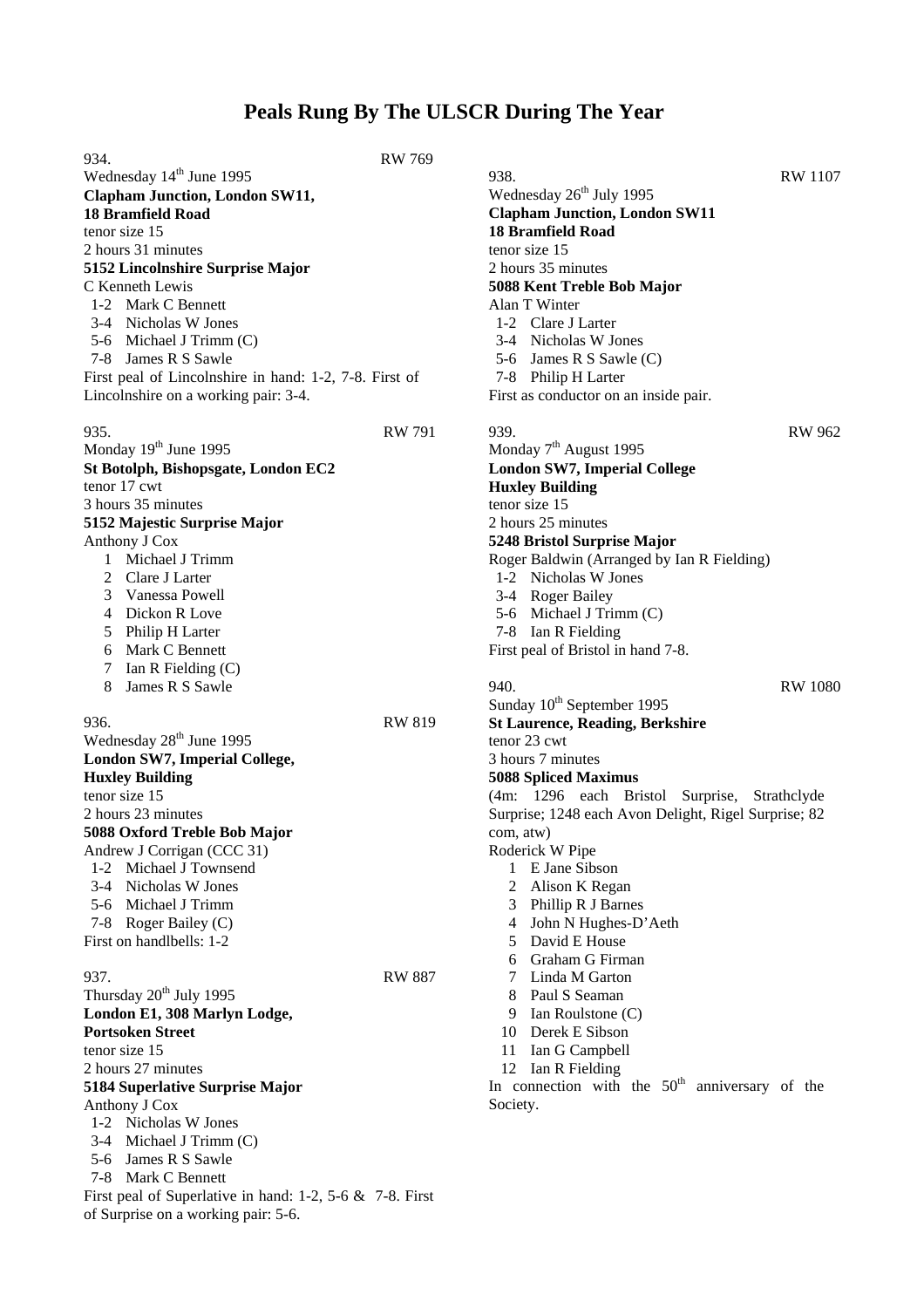941. RW 1082 Monday 11<sup>th</sup> September 1995 **London SW7, Imperial College, Huxley Building** tenor size 15 2 hours 27 minutes **5024 Spliced Surprise Major** (4m: 1184 Bristol, 1280 each London, Cambridge, Superlative; 109 com, atw) Albert J Pitman 1-2 Simon J Gay 3-4 Michael J Trimm 5-6 Roger Bailey 7-8 Ian R Fielding (C) First spliced in hand as conductor.

942. RW 40 Sunday 17<sup>th</sup> September 1995 **St Mary, Ilford, Essex** tenor 7 cwt 2 hours 51 minutes **5088 London Surprise Major** Stephen J Ivin 1 Michael J Trimm (C) 2 Philip H Larter 3 Christopher M Gould

- 4 Vanessa Powell
- 5 Peter J Bennett
- 6 Clare J Larter
- 7 Mark C Bennett
- 8 Ian R Fielding

943. RW 1152

Sunday 1<sup>st</sup> October 1995 **St Laurence, Reading, Berkshire**

tenor 23 cwt 3 hours 4 minutes

**5040 Yorkshire Surprise Royal**

Mark C Bennett

- 1 Roger Bailey
- 2 Michael J Trimm
- 3 Samantha J Hovey
- 4 Michael J Townsend
- 5 Peter J Bennett
- 6 Clive Buswell
- 7 James R S Sawle
- 8 Terry M Astill
- 9 Mark C Bennett (C)
- 10 Ian R Fielding

First Yorkshire Royal: 3, 4 & 5;  $50<sup>th</sup>$  peal for the Society: 9. In memory of Maisie Panton, grandmother of the conductor, who died the previous Thursday; also a  $21<sup>st</sup>$  birthday compliment to Michael Townsend.

Thursday 12<sup>th</sup> October 1995 **London SW7, Imperial College, Union Building** tenor size 15 2 hours 19 minutes **5248 Kent Treble Bob Major** Brian D Price 1-2 Nicholas W Jones 3-4 Stuart M Cox 5-6 Roger Bailey (C) 7-8 Timothy G Pett Rung to mark the  $50<sup>th</sup>$  anniversary of the University of London Society of Change Ringers, inaugurated at a meeting in this building on  $12<sup>th</sup>$  October 1945. 945. RW 1180 Thursday 12<sup>th</sup> October 1995 **St Andrew, Holborn, London, EC1** tenor 18 cwt 3 hours 18 minutes **5056 Bristol Surprise Major**

- Roger Baldwin
	- 1 Timothy G Pett
	- 2 Peter J Bennett
	- 3 Michael G Purday
	- 4 Reginald D P Gillard
	- 5 Clare J Larter
	- 6 Dickon R Love
	- 7 James R S Sawle (C)
	- 8 Ian R Fielding

First Bristol: 4. Specially arranged  $&$  rung on the 50<sup>th</sup> anniversary of the ULSCR. Thanks to Vanessa Powell who stood down as a result of over zealous organisation.

### 946. RW 40

Saturday 28<sup>th</sup> October 1995 **St Saviour's Cathedral, Southwark, London SE1** tenor 48 cwt 3 hours 47 minutes **5042 Cambridge Surprise Maximus** Peter Border 1 James R S Sawle 2 Roger Bailey 3 Michael J Trimm (C) 4 Christopher M Gould 5 Clare J Larter

- 6 Philip H Larter
- 7 Vanessa Powell
- 8 Julia R Cater
- 9 Terry M Astill
- 10 Brian P Diserens
- 11 Mark C Bennett
- 12 Christopher J Pickford

50<sup>th</sup> peal of Cambridge Surprise Maximus on the bells. For the  $50<sup>th</sup>$  anniversary of the Society.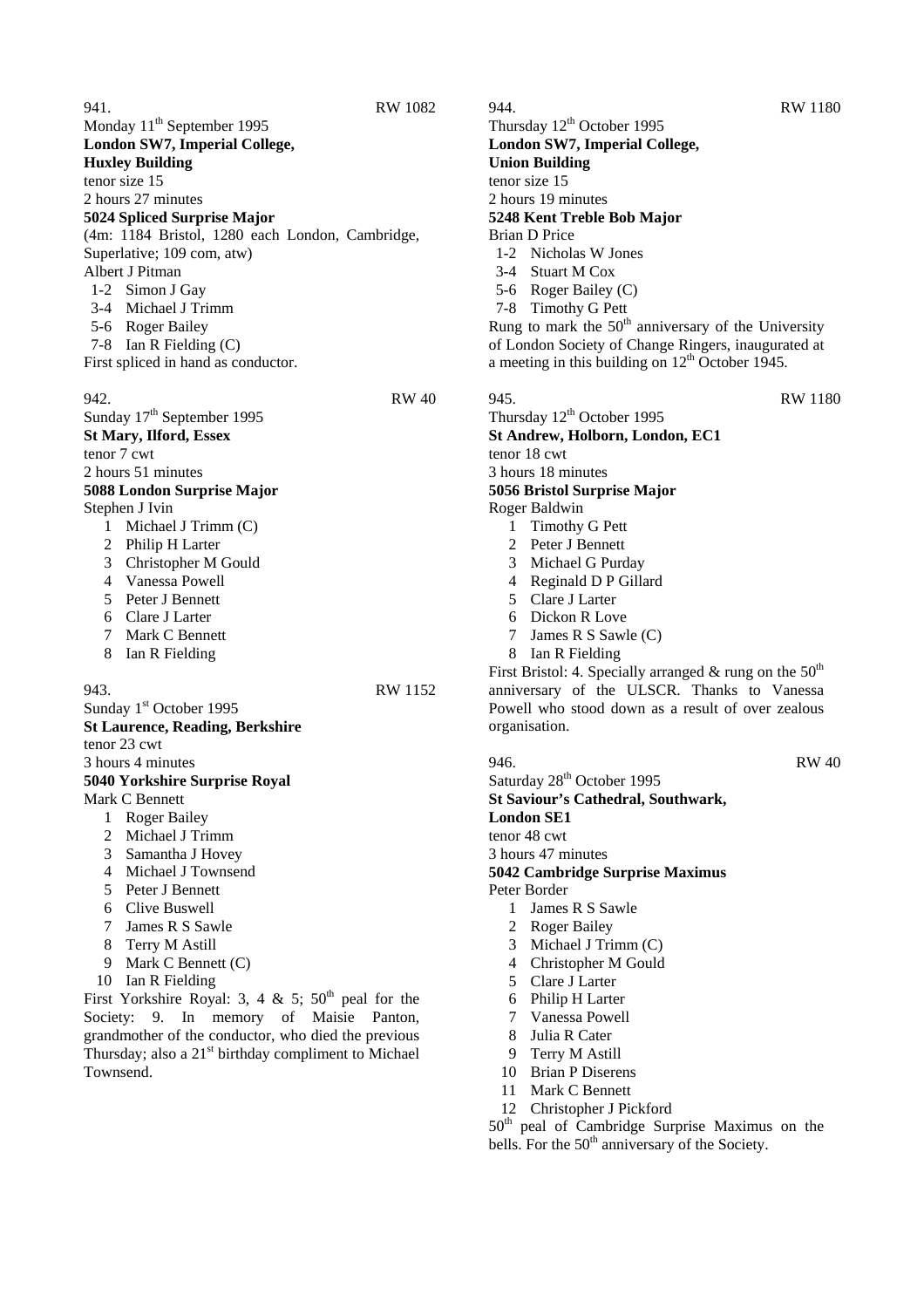Sunday 29<sup>th</sup> October 1995 **St Peter Mancroft, Norwich, Norfolk,**

tenor 38 cwt

3 hours 16 minutes

# **5079 Stedman Cinques**

Ian R Fielding

- 1 Julia R Cater
- 2 Vanessa Powell
- 3 David L Sparling
- 4 David S James
- 5 James R S Sawle
- 6 Michael J Trimm (C)
- 7 Clive Buswell
- 8 Martin Cubitt
- 9 Mark C Bennett
- 10 Christopher J Pickford
- 11 Ian R Fielding
- 12 Roger Bailey

First peal of Stedman Cinques as conductor. For the 50<sup>th</sup> anniversary of the Society.

948. RW 67

Saturday 4<sup>th</sup> November 1995 **St Martin-in-the-Fields, Westminster, London WC2** tenor 29 cwt 3 hours 26 minutes **5042 Lincolnshire Surprise Maximus** Michael P A Wilby 1 Fiona M Edwards

- 2 Michael J Trimm
- 3 Christopher M Gould
- 4 Clare J Larter
- 5 Terry M Astill
- 6 Philip H Larter
- 7 Vanessa Powell (C)
- 8 Linda M Garton
- 9 Simon J Gay
- 10 Brian P Diserens
- 11 Ian R Fielding
- 12 Nigel J Newton

Rung in the 50<sup>th</sup> anniversary year of the Society.

# Saturday 11<sup>th</sup> November 1995

# **All Saints, Tarrant Keyneston, Dorset,**

tenor 7 cwt 2 hours 21 minutes

**5040 Doubles**

(42m: 1 extent each Antelope, Fundenhall, Haddiscoe, Harpley, Ossington, Rugby Slow Course, Merton Slow Course, Slapton Slow Course, Braywood, Welford, Longworth, Sutton-upon-Trent, Maltby, Chevasse, Callender, Montgomeryshire, Westminster, Blackburn, St Hilary, Dragon, New Bob, Huntspill, St Vedast, Blaisdon, St Nicholas, Winchendon, St Remigius, Huntley, St Simon, St Martin, St Osmund, Eynesbury, Twineham, Bampton, Fifield, St Ouen, St Augustine, Shipway, Plain Bob, Grandsire, All Saints, Reverse Canterbury)

- 1 Judith A Robertson
- 2 Ross G W Robertson
- 3 Simon R Robertson
- 4 Clare J Larter (C)
- 5 Philip H Larter

Most Doubles methods: 4, 5. Most methods as conductor. Circled tower to peals: 1, 3. Rung by the members of one family to celebrate the  $50<sup>th</sup>$ anniversary of the Society. Also a 90<sup>th</sup> birthday compliment to Annie Robertson, mother of 2 and grandmother of 3 & 4.

950. RW 42 Monday 13<sup>th</sup> November 1995 **London E1, 308 Marlyn Lodge, Portsoken Street** tenor size 15 2 hours 29 minutes **5040 Plain Bob Major** E Maurice Atkins 1-2 James R S Sawle 3-4 Michael J Trimm (C)

- 5-6 Mark C Bennett
- 7-8 Vanessa Powell

For the 50<sup>th</sup> anniversary of the Society.

951. RW 40

# Saturday 25<sup>th</sup> November 1995 **St Mary-atte-Bow, London E3** tenor 14 cwt

2 hours 50 minutes

# **5056 Cambridge Surprise Major**

Charles Middleton

- 1 Rowland H Gwillim (1989-90)
- 2 Vanessa Powell (1993-94)
- 3 Philip M J Gray (1946-47)
- 4 Nicholas W Jones (1991-92)
- 5 Denis N Layton (1945-46/1948-52)
- 6 Michael J Townsend (1995-96)
- 7 John Armstrong (1956-57)
- 8 Timothy G Pett (C) (1966-67)

On the Society's  $50<sup>th</sup>$  anniversary Dinner Day by a band of past and present Masters.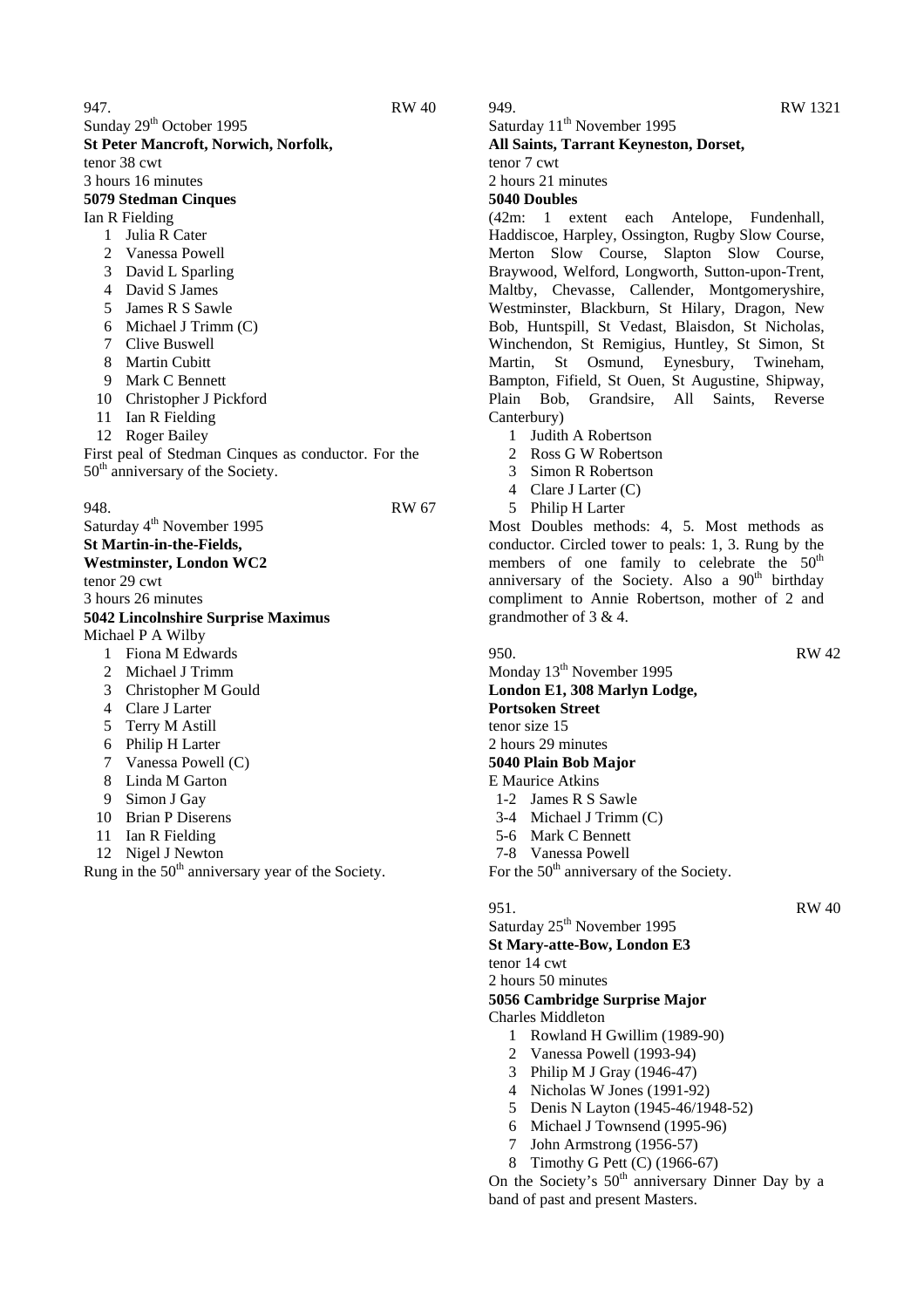### 952. RW 123 Saturday 9<sup>th</sup> December 1995 **St Nicholas, Chiswick, London W4** tenor 13 cwt 2 hours 49 minutes **5056 London Surprise Major** Roderick R Horton 1 Patrick Devine

- 2 Miranda Buck
- 3 Michael J Trimm
- 4 Fiona M Edwards
- 5 Michael J Townsend
- 6 Michael Purday
- 7 James R S Sawle (C)
- 8 Mark C Bennett

First peal of London: 4 & 5. For the  $50<sup>th</sup>$  anniversary of the Society.

953. RW 40

Saturday 16<sup>th</sup> December 1995 **Canterbury Cathedral, Kent** tenor 35 cwt

3 hours 8 minutes

# **5009 Stedman Cinques**

# Nigel J Newton

- 1 David L Sparling
- 2 Dickon R Love
- 3 Christopher M Gould
- 4 Andrew P Sparling
- 5 Nigel J Newton (C)
- 6 Michael G Purday
- 7 W Emma S Cundiff
- 8 Michael J Townsend
- 9 James R S Sawle
- 10 Mark C Bennett
- 11 Terry M Astill
- 12 Roger Bailey

First Stedman Cinques: 4, 8. Rung in the Society's  $50<sup>th</sup>$  year.

954. RW 123 Sunday 17<sup>th</sup> December 1995 **Christ Church, Isle of Dogs, London E14** tenor 12 cwt 3 hours 9 minutes **5600 Spliced Surprise Major**

(25m: 224 each Ashtead, Belfast, Bristol, Cambridge, Cassiobury, Cornwall, Cray, Double Dublin, Glasgow, Hereford, Ipswich, Jersey, Lincolnshire, Lindum, London, Preston, Pudsey, Rutland, Superlative, Tavistock, Uxbridge, Watford, Wembley, Whalley, Yorkshire: 174 com, atw) Norman Smith (Arranged by Jonathan Porter & Roger Baldwin)

- 1 Fiona M Edwards
- 2 Samantha J Hovey
- 3 Michael J Trimm (C)
- 4 Mark C Bennett
- 5 James R S Sawle
- 6 Roger Bailey
- 7 Terry M Astill
- 8 Simon J Gay

Most spliced:  $2 \& 7$ ; Most spliced Major: 5;  $50<sup>th</sup>$  peal this year: 4. A belated birthday compliment to Samantha Hovey.

#### 955. RW 127

Thursday 21<sup>st</sup> December 1995 **London SW7, Imperial College, Huxley Building** tenor size 15 2 hours 21 minutes **5024 Bristol Surprise Major** Stephen J Ivin 1-2 Ian R Fielding 3-4 Michael J Trimm (C) 5-6 Roger Bailey 7-8 Nicholas W Jones First peal of Bristol away from the trebles: 7-8

956. RW 123

- Saturday 23rd December 1995 **London SW7, Imperial College, Queen's Tower** tenor 38 cwt 3 hours 48 minutes **5055 Stedman Caters** Robert Dennis 1 Michael J Trimm 2 Nigel Thompson (C) 3 Simon J Gay
	- 4 Christopher M Gould
	- 5 Mike Pidd
	- 6 James R S Sawle
	- 7 Terry M Astill
	- 8 Ian R Fielding
	- 9 George H Campling
	- 10 Mark C Bennett

For the 50<sup>th</sup> anniversary of the Society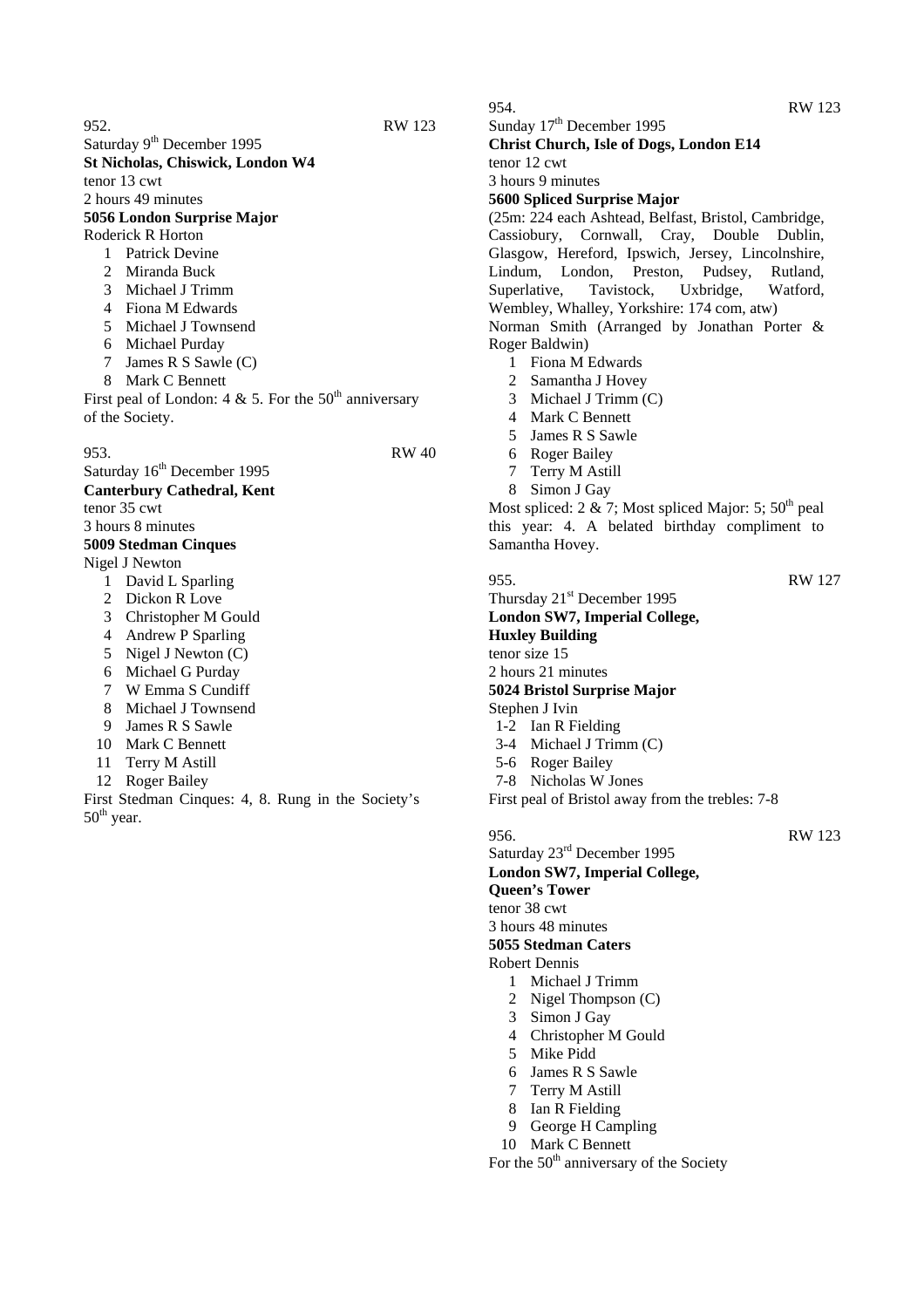957. RW 226 Wednesday 10<sup>th</sup> January 1996 **St Olave, Hart St, London, EC3,** tenor 12 cwt 2 hours 38 minutes **5120 Spliced Surprise Major** (8m: 896 Rutland; 704 Lincolnshire, Yorkshire; 640 Cambridge; 576 London, Pudsey, Superlative; 448 Bristol; 88 com, atw) Philip G K Davies (reversed) 1 Fiona M Edwards 2 Michael J Trimm (C) 3 Reginald D P Gillard 4 Samantha J Hovey 5 Clive Buswell 6 Michael J Townsend 7 James R S Sawle 8 David J Baverstock  $25<sup>th</sup>$  peal: 4. First peal of Spliced: 3. Rung as a  $19<sup>th</sup>$ birthday compliment to the ringer of the  $3<sup>rd</sup>$ . 958. RW 226 Saturday 13<sup>th</sup> January 1996 **St Laurence, Reading, Berkshire** tenor 23 cwt 3 hours 12 minutes **5042 Yorkshire Surprise Maximus** Mark C Bennett

- 1 Christopher M Gould
- 2 Michael J Trimm
- 3 Samantha J Hovey
- 4 Roger Bailey
- 5 Rebecca S Bruce
- 6 Mark C Bennett (C)
- 7 Michael J Townsend
- 8 Andrew P Sparling
- 9 David J Baverstock
- 10 James R S Sawle
- 11 Ian R Fielding
- 12 Mike Pidd

First Maximus: 8, First Maximus inside: 7, First Yorkshire Maximus: 3,10.

# Saturday 13<sup>th</sup> January 1996 **St Mary**, **Slough, Berkshire,** tenor 17 cwt 2 hours 58 minutes

**5040 Swindon Surprise Royal**

#### James R S Sawle 1 Ian R Fielding

- 2 James R S Sawle (C)
- 3 Andrew P Sparling
- 4 Michael J Townsend
- 5 Reginald D P Gillard
- 6 Roger Bailey
- 7 Rebecca S Bruce
- 8 David J Baverstock
- 9 Michael J Trimm
- 10 Mark C Bennett
- First Royal: 5, First in method: 2, 3, 4, 5, 7, 8, 10.
- $150<sup>th</sup>$  peal: 2.

Wednesday 17<sup>th</sup> January 1996 **London E1, 308 Marlyn Lodge, Portsoken Street** tenor size 15

2 hours 26 minutes

### **5120 Rutland Surprise Major**

Onan N Davis

- 1-2 Mark C Bennett
- 3-4 Nicholas W Jones
- 5-6 Michael J Trimm (C)
- 7-8 James R S Sawle

First peal of Rutland on handbells by all except 5-6.

#### 961. RW 252

Wednesday 31<sup>st</sup> January 1996 **London E1, 308 Marlyn Lodge, Portsoken Street**

tenor size 15

2 hours 25 minutes

**5090 Cambridge Surprise Major**

Brian D Price

- 1-2 James R S Sawle
- 3-4 Nicholas W Jones
- 5-6 Michael J Trimm (C)
- 7-8 Mark C Bennett

### 960. RW 252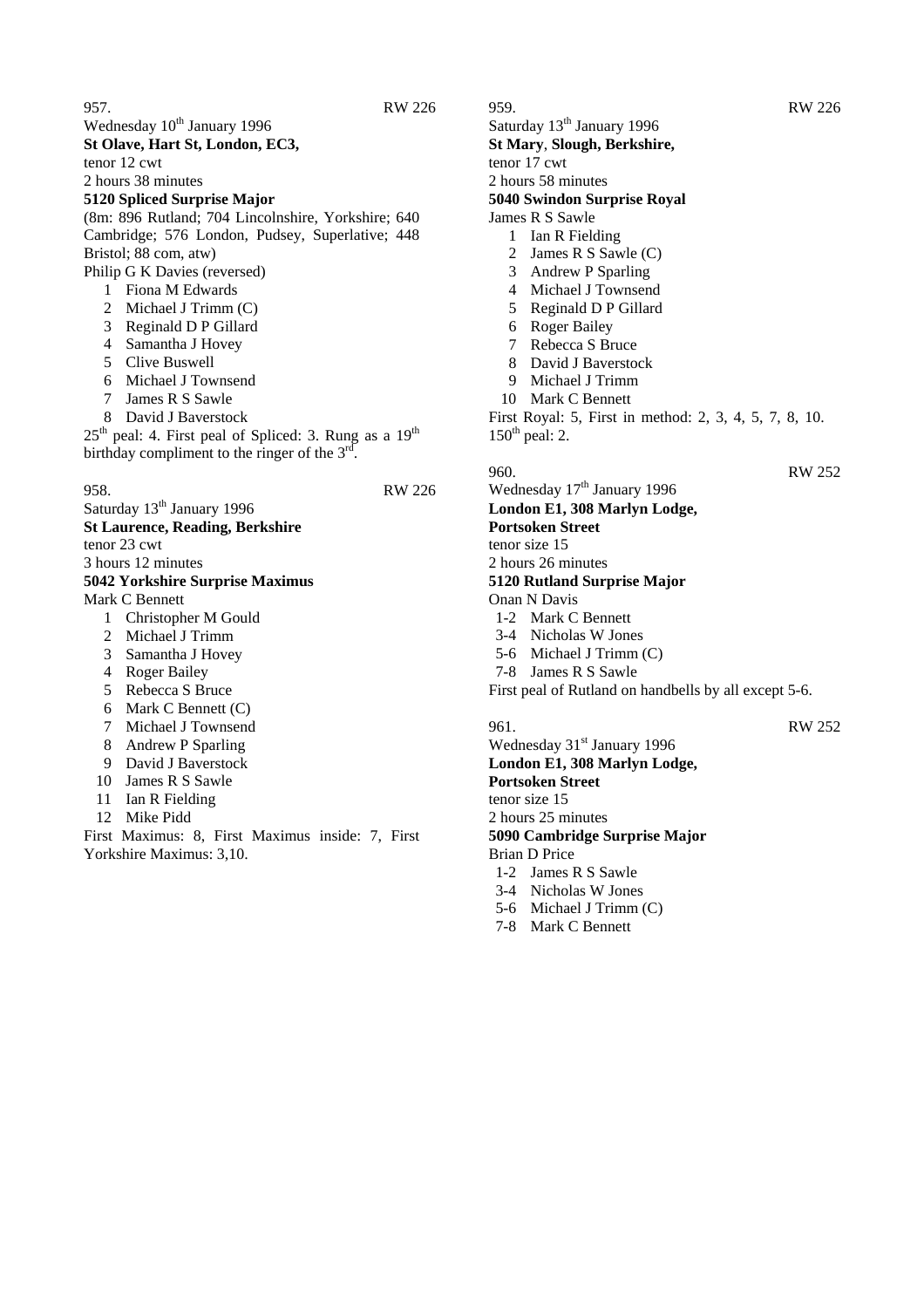962. RW 275 Saturday 10<sup>th</sup> February 1996 **Guildford Cathedral, Surrey** tenor 30 cwt 3 hours 25 minutes **5040 Bristol Surprise Maximus** Mark C Bennett 1 Michael J Townsend 2 Michael J Trimm 3 Nigel J Newton 4 Roger Bailey 5 Linda M Garton 6 Rebecca S Bruce 7 Michael G Purday 8 Vanessa Powell 9 Mike Pidd 10 Philip R J Barnes 11 Mark C Bennett (C) 12 Ian R Fielding Rung during the  $50<sup>th</sup>$  anniversary of the Society. 963. RW 1155

| ,,,,                                    | 11 11 11 J J |
|-----------------------------------------|--------------|
| Friday 16 <sup>th</sup> February 1996   |              |
| London E1, 308 Marlyn Lodge,            |              |
| <b>Portsoken Street</b>                 |              |
| tenor size 15                           |              |
| 2 hours 20 minutes                      |              |
| 5152 Yorkshire Surprise Major           |              |
| Peter J Sanderson                       |              |
| 1-2 Sheila Dickinson                    |              |
| 3-4 Michael J Trimm                     |              |
| 5-6 Roger Bailey                        |              |
| 7-8 Nicholas W Jones                    |              |
| Rung for ULSCR Peal Weekend.            |              |
|                                         |              |
| 964.                                    | RW 1153      |
| Saturday 17 <sup>th</sup> February 1996 |              |
| St Vedast, Foster Lane, London EC2,     |              |
| tenor 16 cwt                            |              |
|                                         |              |

2 hours 54 mins **5040 Cambridge Surprise Minor**

Roger Bailey

- 1 Stephen R Warren
- 2 James R S Sawle (C)
- 3 Ruth Blackwell
- 4 Reginald D P Gillard
- 5 Dickon R Love
- 6 Simon J Gay

Rung for ULSCR Peal Weekend. First peal: 1

965. RW 1153 Saturday 17<sup>th</sup> February 1996 **All Saints, West Ham, London E15** tenor 26 cwt 3 hours 10 minutes **5040 Cambridge Surprise Royal** James Clatworthy 1 Fiona M Edwards 2 David J Baverstock 3 Patrick Devine 4 Mark C Bennett (C) 5 Peter J Bennett 6 Richard S J Saddleton 7 Roger Bailey 8 Michael J Trimm 9 Michael G Purday 10 Nigel J Newton Rung for ULSCR Peal Weekend. 25<sup>th</sup> peal as conductor. 966. RW 1153 Sunday 18<sup>th</sup> February 1996 **St George-in-the-East, Stepney, London E1** tenor 6 cwt 2 hours 45 minutes **5024 Pudsey Surprise Major** John S Warboys 1 Clive Buswell 2 Reginald D P Gillard 3 Fiona M Edwards 4 Samantha J Hovey 5 Michael J Townsend 6 Dickon R Love 7 Michael J Trimm

8 Michael G Purday (C)

Rung for ULSCR Peal Weekend

Wednesday 21<sup>st</sup> February 1996 **London SW7, Imperial College, Huxley Building** tenor size 15 2 hours 20 minutes **5088 Spliced Surprise Major** (5m: 1152 each Bristol, Yorkshire; 960 each Cambridge, Lincolnshire; 864 Rutland; 74 com, atw) Philip G K Davies 1-2 Mark C Bennett 3-4 Michael J Trimm (C) 5-6 Roger Bailey

7-8 Nicholas W Jones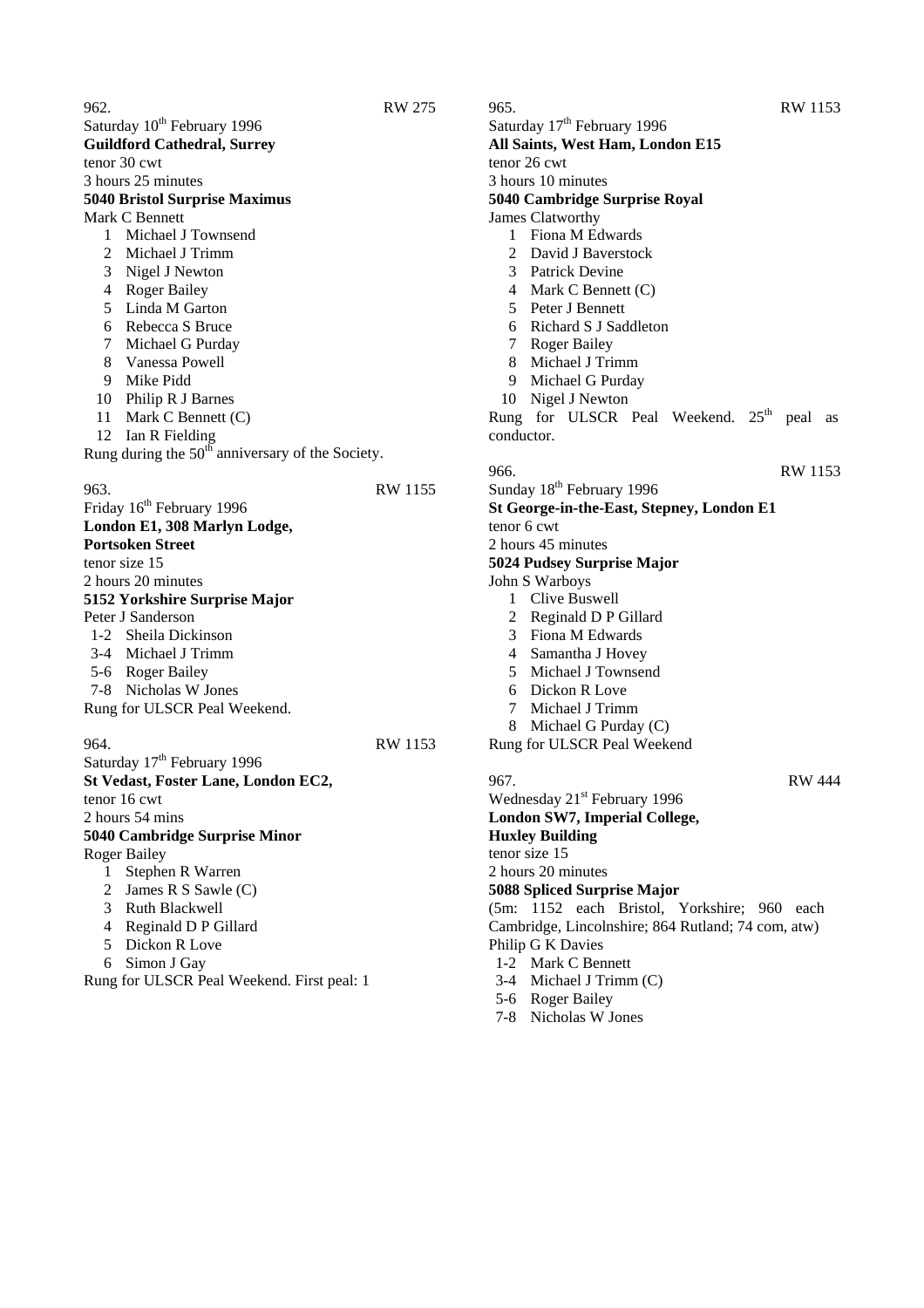968. RW 443 Monday 26<sup>th</sup> February 1996 **St Mary-atte-Bow, London E3,** tenor 14 cwt 2 hours 44 minutes **5024 Glasgow Surprise Major**

#### R Bee

- 1 Roger Bailey
- 2 Ruth Blackwell
- 3 Rebecca S Bruce
- 4 Michael J Trimm (C)
- 5 James R S Sawle
- 6 David J Baverstock
- 7 Michael G Purday
- 8 Ian R Fielding

969. RW 443

Sunday 10<sup>th</sup> March 1996 **St Mary, Willesden, London NW10,**

tenor 8 cwt

2 hours 49 minutes

### **5088 Spliced Surprise Major**

(5m: 1152 each Bristol, Yorkshire; 960 each Cambridge, Lincolnshire; 864 Rutland; 74 com, atw) Philip G K Davies

- 1 Michael J Trimm
- 2 Fiona M Edwards
- 3 James R S Sawle (C)
- 4 Mark C Bennett
- 5 David J Baverstock
- 6 Reginald D P Gillard
- 7 Michael J Townsend
- 8 Vanessa Powell

 $300^{th}$  peal: 4;  $100^{th}$  together: 1 & 4.

970. RW 468

Wednesday 20<sup>th</sup> March 1996 **London E1, 308 Marlyn Lodge, Portsoken Street** tenor size 14 1 hour 57 minutes **5040 Cambridge Surprise Minor** Roger Bailey 1-2 Mark C Bennett (C) 3-4 Nicholas W Jones 5-6 Michael J Trimm

A birthday compliment to Zoe Pike

Monday 8<sup>th</sup> April 1996 **St Thomas' Cathedral, Portsmouth, Hampshire** tenor 25 cwt 3 hours 7 minutes **5088 Littleport Little Surprise Royal** Roy le Marechal 1 Michael J Trimm (C) 2 Rebecca S Bruce 3 Michael J Townsend 4 David J Baverstock 5 Samantha J Hovey

- 6 Reginald D P Gillard
- 7 Roger Bailey
- 8 James R S Sawle
- 9 Michael G Purday
- 10 Mark C Bennett
- For Easter.

Wednesday 10<sup>th</sup> April 1996 **London SW7, Imperial College, Huxley Building** tenor size 15 2 hours 23 minutes **5024 Tunstall Surprise Major** George Freebrey 1-2 Dickon R Love 3-4 Michael J Trimm (C) 5-6 Roger Bailey 7-8 Mark C Bennett First in method: 3-4, 5-6, 7-8. First in method in

hand: 1-2.

# 973. RW 540

Thursday 26<sup>th</sup> April 1996 **Our Lady & The English Martyrs, Cambridge, Cambs** tenor 32 cwt 3 hours 20 minutes **5056 London Surprise Major** Roderick R Horton 1 James R Sawle 2 Dickon R Love 3 Ian W Davies 4 Paul S Seaman

- 5 Michael J Trimm
- 6 Derek E Sibson
- 7 Michael G Purday (C)
- 8 Ian G Campbell

First peal for the Society having become a member in 1972: 3. Arranged and rung to celebrate the  $50<sup>th</sup>$ anniversary of the foundation of the Society.

972. RW 612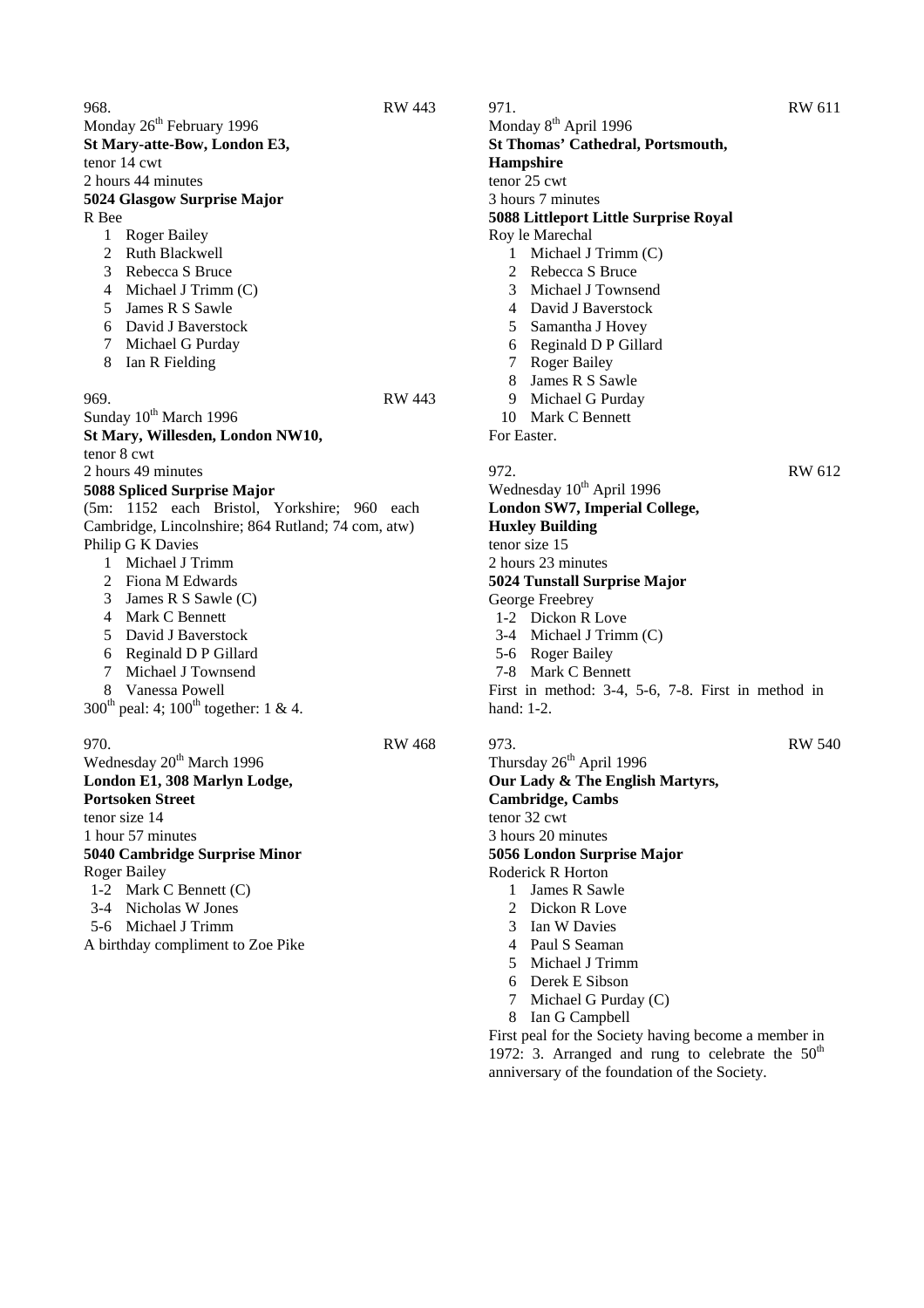974. RW 611 Sunday 28<sup>th</sup> April 1996 **St Paul, Bedford, Beds** tenor 28 cwt 3 hours 19 minutes **5184 Avon Delight Maximus** James Clatworthy

- 1 Christopher J Pickford
- 2 Rebecca S Bruce
- 3 Dickon R Love
- 4 David J Baverstock
- 5 Michael J Trimm
- 6 Vanessa Powell
- 7 James R S Sawle (C)
- 8 Nigel J Newton
- 9 Terry M Astill
- 10 Phillip R J Barnes
- 11 Mark C Bennett
- 12 Mike Pidd

975. RW 710 Wednesday 8<sup>th</sup> May 1996 **London SW7, Imperial College Huxley Building** tenor size 15 2 hours 24 minutes **5184 London Surprise Major** Roger Bailey 1-2 Nicholas W Jones 3-4 Roger Bailey 5-6 Simon J Gay 7-8 Michael J Trimm (C) First in method in hand: 1-2

Friday 10<sup>th</sup> May 1996 **London E1, 308 Marlyn Lodge, Portsoken Street** tenor size 15 2 hour 35 minutes **5376 Pudsey Surprise Minor** Roger Bailey 1-2 Mark C Bennett 3-4 Michael J Trimm (C) 5-6 Nicholas W Jones 7-8 James R S Sawle Completes the Standard 8 in hand: 5-6.

976. RW 612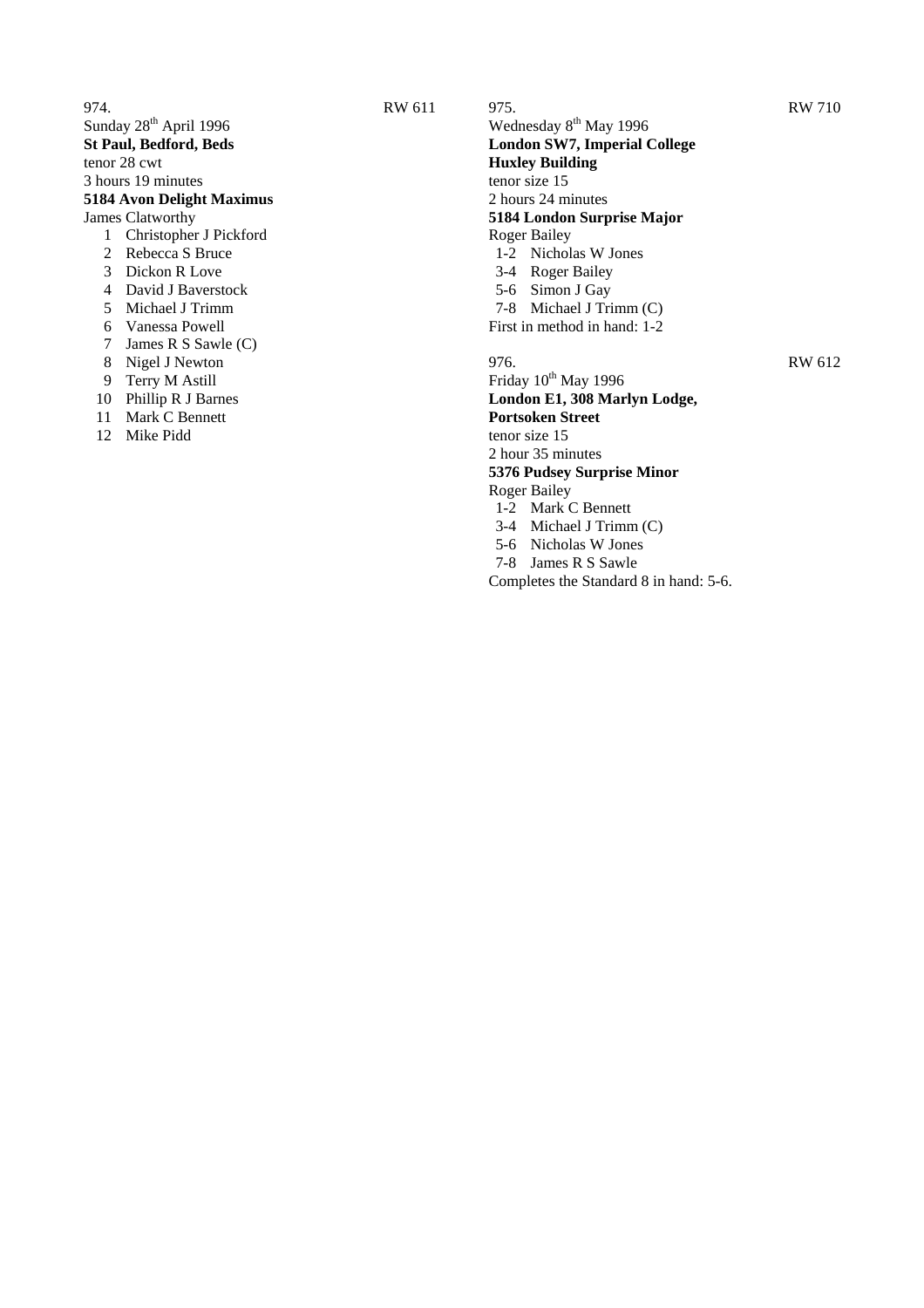# **Compositions**

#### Peal no. 934 **5152 Lincolnshire Surprise Major** C Kenneth Lewis 23456 M W H

| 24536 |   |   | 2 |
|-------|---|---|---|
| 32546 | 3 |   |   |
| 43526 | 3 |   |   |
| 52436 | 3 |   |   |
| 34625 |   |   |   |
| 23645 | 3 |   |   |
| 42635 | 3 |   |   |
| 23456 | 2 | 2 | ٦ |

#### Peal no. 935 **5152 Majestic Surprise Major** Anthony J Cox

| . 7      |   |     |   |   |  |
|----------|---|-----|---|---|--|
| 234567   | М | W   | Η |   |  |
| 52436    |   |     |   |   |  |
| 23645    |   | 2   | 3 | А |  |
| 342756   |   | in  | 3 |   |  |
| (473526) |   | out |   |   |  |
| 473526   | 3 |     |   |   |  |
| 426357   |   | iv  |   |   |  |
| 35264    |   | 2   | 2 |   |  |
| 23564    | 3 |     |   |   |  |
| 23456    |   |     |   |   |  |

### Peal no. 936 **5088 Oxford Treble Bob Major** Andrew J Corrigan

| 23456   | м  |                | H              |
|---------|----|----------------|----------------|
| 34256   |    |                | 2              |
| 45623   | 1. | 2              |                |
| 54326   |    | 1              | 2              |
| 53246   | 1  | $\mathfrak{D}$ | $\mathfrak{D}$ |
| 52436   | 1  | $\mathfrak{D}$ | $\mathcal{D}$  |
| 23564   |    |                |                |
| 3 part. |    |                |                |

### Peal no. 937 **5184 Superlative Surprise Major** Anthony J Cox 25364 B M W H 25463 3

 $52634 - S$ <br>42635 s 6 42635 56234 - -  $36254$  s

2 part starting and finishing at the treble's backstroke snap.  $3 =$ sbb,  $6 =$ bbsbbs.

#### Peal no. 938 **5088 Kent Treble Bob Major** Alan T Winter  $\frac{23456}{25463}$   $\frac{M}{2}$   $\frac{B}{3}$   $\frac{H}{2}$ 25463 2 3 2

42356 4 \_\_\_\_\_\_\_\_\_\_\_\_\_\_

3 part. This composition was originally claimed by J Patrick.

| Peal no. 939<br>5248 Bristol Surprise Major |   |             |   |                  |  |  |
|---------------------------------------------|---|-------------|---|------------------|--|--|
| Roger Baldwin (Arranged by Ian R Fielding)  |   |             |   |                  |  |  |
| 23456                                       | M | В           | W | Н                |  |  |
| 62534                                       |   | $\mathbf x$ | 2 | $\overline{a}$ 2 |  |  |
| 23645                                       |   | X           |   |                  |  |  |
| 34256                                       |   | x           |   |                  |  |  |
| 45362                                       |   | X           |   |                  |  |  |
| 54632                                       |   | $2$ s3/s5 1 |   | $\overline{1}$   |  |  |
| 43526                                       |   | х           |   |                  |  |  |
| 32465                                       |   | x           |   |                  |  |  |
| 24365                                       |   | А           |   |                  |  |  |
| 2 part.                                     |   |             |   |                  |  |  |

#### Peal no. 940 **5088 Spliced Maximus (4 methods)** Roderick W Pipe

| 23456   | М   | W                        | H | Methods                |
|---------|-----|--------------------------|---|------------------------|
| (52436) |     | $\overline{\phantom{0}}$ |   | RBRSSABABB.            |
| 43256   |     | S                        |   | SRSAS'BRS.             |
| 42356   |     |                          | S | SSABB'                 |
| 34256   |     |                          |   | BABASSRB-              |
| 32456   |     |                          | S | SAASRR'                |
| 53426   |     |                          |   | BS∙A                   |
| (53624) | - s |                          |   | ARRB·A'                |
| 23465   |     | S                        |   | <b>BBRBRSS-RARSR'A</b> |
| 34265   |     |                          | 2 | BAS-BBASS-             |
| 32465   |     |                          | S | RASASR'                |
| 24365   |     |                          | 2 | A,RSRRAR.              |
| (26345) |     | $S -$                    |   | RBRRSABASS'A.          |
| 64352   | S   | 2                        |   | S'BABRRBB:A:A          |
| 23456   | S   |                          | S | SRB'BRA'               |

1296 each Bristol Surprise & Strathclyde Surprise; 1248 each Avon Delight & Rigel Surprise; 82 changes of method, all the work.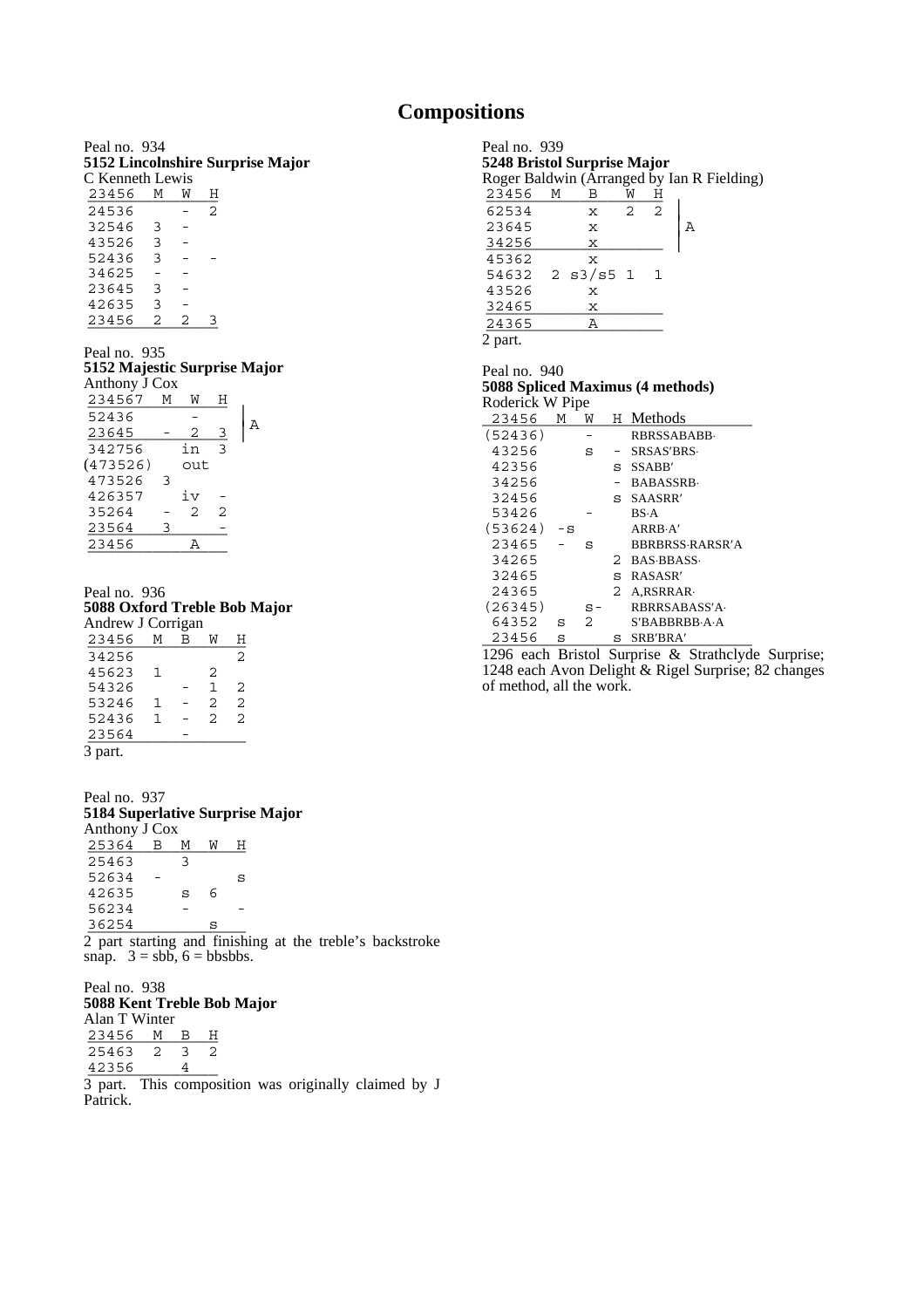| 5024 Spliced Surprise Major (4 methods) |                 |                |     |                          |                                                       |  |  |  |
|-----------------------------------------|-----------------|----------------|-----|--------------------------|-------------------------------------------------------|--|--|--|
|                                         | Albert J Pitman |                |     |                          |                                                       |  |  |  |
| 23456                                   | М               | M              | В   | Η                        | Methods                                               |  |  |  |
| 45236                                   |                 |                |     | $\overline{\phantom{0}}$ | LC-CSC-                                               |  |  |  |
| 24536                                   | 3               |                |     |                          | $L \cdot B \cdot B \cdot SL \cdot$                    |  |  |  |
| 54632                                   |                 |                |     |                          | L·CL                                                  |  |  |  |
| 36245                                   |                 |                |     |                          | SSS-C-SSS                                             |  |  |  |
| 24365                                   |                 |                |     |                          | LC·L·                                                 |  |  |  |
| 32465                                   |                 | 3              |     |                          | $LS \cdot B \cdot B \cdot L$                          |  |  |  |
| 42563                                   |                 |                |     |                          | <b>CSC-CL</b>                                         |  |  |  |
| 35264                                   |                 |                |     |                          | CSL-SL-                                               |  |  |  |
| 35642                                   |                 |                | X   |                          | $CS$ ·BBBB·                                           |  |  |  |
| 35426                                   |                 |                | X   |                          | BBBB.SC.                                              |  |  |  |
| 42356                                   |                 |                |     |                          | LS.CSC.                                               |  |  |  |
| 25463                                   | 2               | $\overline{2}$ |     |                          | L-B-LLLLL-B-L                                         |  |  |  |
| 34562                                   |                 |                |     |                          | L.SL.                                                 |  |  |  |
| 46532                                   | $\overline{a}$  | 2              | X   |                          | CSC-S-B-SLC-SC-                                       |  |  |  |
| 53462                                   |                 | $\overline{a}$ |     |                          | <b>BBBBBBB</b> -L-                                    |  |  |  |
| 45362                                   |                 |                |     |                          | LCL                                                   |  |  |  |
| 23564                                   |                 | 3              |     |                          | CSC·S·B·B·L·                                          |  |  |  |
| 52364                                   |                 |                |     | -                        | <b>CSCCL-</b>                                         |  |  |  |
| 43265                                   |                 | 3              |     | -                        | CSC·S·B·B·L·                                          |  |  |  |
| 64235                                   |                 |                |     | 3                        | LS·L·B·B·                                             |  |  |  |
| 52436                                   |                 |                |     | -                        | $L-SL$                                                |  |  |  |
| 43526                                   | 3               |                |     |                          | L-B-B-S-CSC-                                          |  |  |  |
| 54326                                   |                 |                |     | -                        | LCCSC-                                                |  |  |  |
| 32546                                   | 3               |                |     |                          | L-B-B-S-CSC-                                          |  |  |  |
| 53246                                   |                 |                |     |                          | LCL·                                                  |  |  |  |
| 62345                                   |                 |                |     |                          | L-BBBBBBB-                                            |  |  |  |
| 24653                                   |                 |                | X   |                          | $CS\text{-}CS$                                        |  |  |  |
| 25346                                   | 2               |                |     |                          | SSS-B-S-CSC-                                          |  |  |  |
| 23456                                   |                 |                |     | 2                        | LC·L·B·                                               |  |  |  |
| $\sim$ $\sim$ $\sim$                    |                 | $C_{\perp}$    | 1 1 | 1 <sub>1</sub>           | $c_{\mathbf{D}}$ .<br>$\cdot$ .<br>×.<br>$\mathbf{I}$ |  |  |  |

Peal no. 941

Omit 2 pairs of bobbed leads of Bristol with associated calls (ie omit 2 blocks of 3). 1184 Bristol, 1280 each London, Cambridge & Superlative; 109 changes of method, all the work.

#### Peal no. 942 **5088 London Surprise Major** Stephen I Ivin

| әкерікін ә түші |   |   |   |   |   |
|-----------------|---|---|---|---|---|
| 23456           | М | В | W | Η |   |
| 42356           |   |   |   |   |   |
| 34256           |   |   |   |   |   |
| 25346           |   |   |   |   | А |
| 32546           |   |   |   |   |   |
| 53246           |   |   |   |   |   |
| 42635           |   |   |   |   |   |
| 36524           |   |   |   |   |   |
| 25463           |   |   |   |   |   |
| 23564           |   |   |   |   |   |
| 52364           |   |   |   |   |   |
| 54263           |   |   |   |   |   |
| 34562           |   |   |   |   |   |
| 32465           |   |   |   |   |   |
| 62345           |   | Α |   |   |   |
| 54326           |   |   |   |   |   |
| 35426           |   |   |   |   |   |
| 43526           |   |   |   |   |   |
| 25634           |   |   |   |   |   |
| 36452           |   |   |   |   |   |
| 24653           |   |   |   |   |   |
| 23456           |   |   |   |   |   |

### Peal no 943 **5040 Yorkshire Surprise Royal** Mark C Bennett 23456 M W H

| 23420   | 1VI |   |    |
|---------|-----|---|----|
| 42356   |     |   |    |
| 52364   | S   | S |    |
| 34265   | s   |   |    |
| 63245   |     |   | SS |
| 23465   |     | 2 |    |
| 2 part. |     |   |    |

### Peal no. 944 **5248 Kent Treble Bob Major**

| Brian D Price |                     |   |                |                |  |  |  |  |
|---------------|---------------------|---|----------------|----------------|--|--|--|--|
| 23456         | М                   | В | W              | Η              |  |  |  |  |
| 35264         | 2                   |   | 2              |                |  |  |  |  |
| 62453         | $\overline{2}$      |   | $\overline{2}$ |                |  |  |  |  |
| 26354         | $\overline{2}$      |   |                | 2              |  |  |  |  |
| 52364         | $\mathbf{1}$        |   | 2              |                |  |  |  |  |
| 24365         | 2                   |   | $\mathbf{1}$   | 2              |  |  |  |  |
| 46325         |                     |   | $\overline{c}$ |                |  |  |  |  |
| 23564         | 2                   |   | $\overline{2}$ |                |  |  |  |  |
| 36245         | $\overline{2}$      |   | $\overline{2}$ |                |  |  |  |  |
| 64523         | $\mathfrak{D}$      |   |                |                |  |  |  |  |
| 34256         | $\mathbf{1}$        |   | 2              | 1              |  |  |  |  |
| 24536         |                     |   | $\overline{2}$ | 1              |  |  |  |  |
| 25346         |                     |   | 1              | $\overline{2}$ |  |  |  |  |
| 63542         | 1                   |   |                | $\mathbf{1}$   |  |  |  |  |
| 62345         | $\overline{2}$      |   |                | 1              |  |  |  |  |
| 45623         | 2                   |   | ı.             |                |  |  |  |  |
| 23456         |                     |   | 2              |                |  |  |  |  |
|               | Contains 144 cru's. |   |                |                |  |  |  |  |

Peal no. 945

# **5056 Bristol Surprise Major**

| Roger Baldwin |      |     |              |     |   |   |   |
|---------------|------|-----|--------------|-----|---|---|---|
| 23456         | М    | 3/5 | $\mathbf{B}$ | 5/4 | W | Η |   |
| 42356         |      |     |              |     |   | 1 |   |
| 26354         | 2    |     |              |     | 1 | 2 |   |
| 32546         | $2*$ |     |              | SS  |   |   |   |
| 43265         | 1    | SS  |              |     |   |   |   |
| 24365         |      |     | $2A*$        |     |   |   |   |
| 43652         |      | SS  |              |     |   |   |   |
| 35264         | $2+$ |     |              |     |   |   |   |
| 23564         | 2    | SS  |              |     | 2 |   | B |
| 23456         |      |     | $2B*$        |     |   |   |   |

 $A^* = A$ , omitting 2<sup>\*</sup> and adding -B in first course.  $B^* =$ B, omitting 2+. Contains 114 cru's including 24 each 56's and 65's. Also 24 5678's and 19 8765's off the front.

#### Peal no. 946 **5042 Cambridge Surprise Maximus** Peter Border

| 23456   | м | M | Η  |
|---------|---|---|----|
| 42356   |   |   |    |
| 52346   |   | S |    |
| 42365   | S | S | 3  |
| 62345   |   | S | SS |
| 34256   | s | S |    |
| 52436   |   | S | S  |
| (32456) |   | S |    |
|         |   |   |    |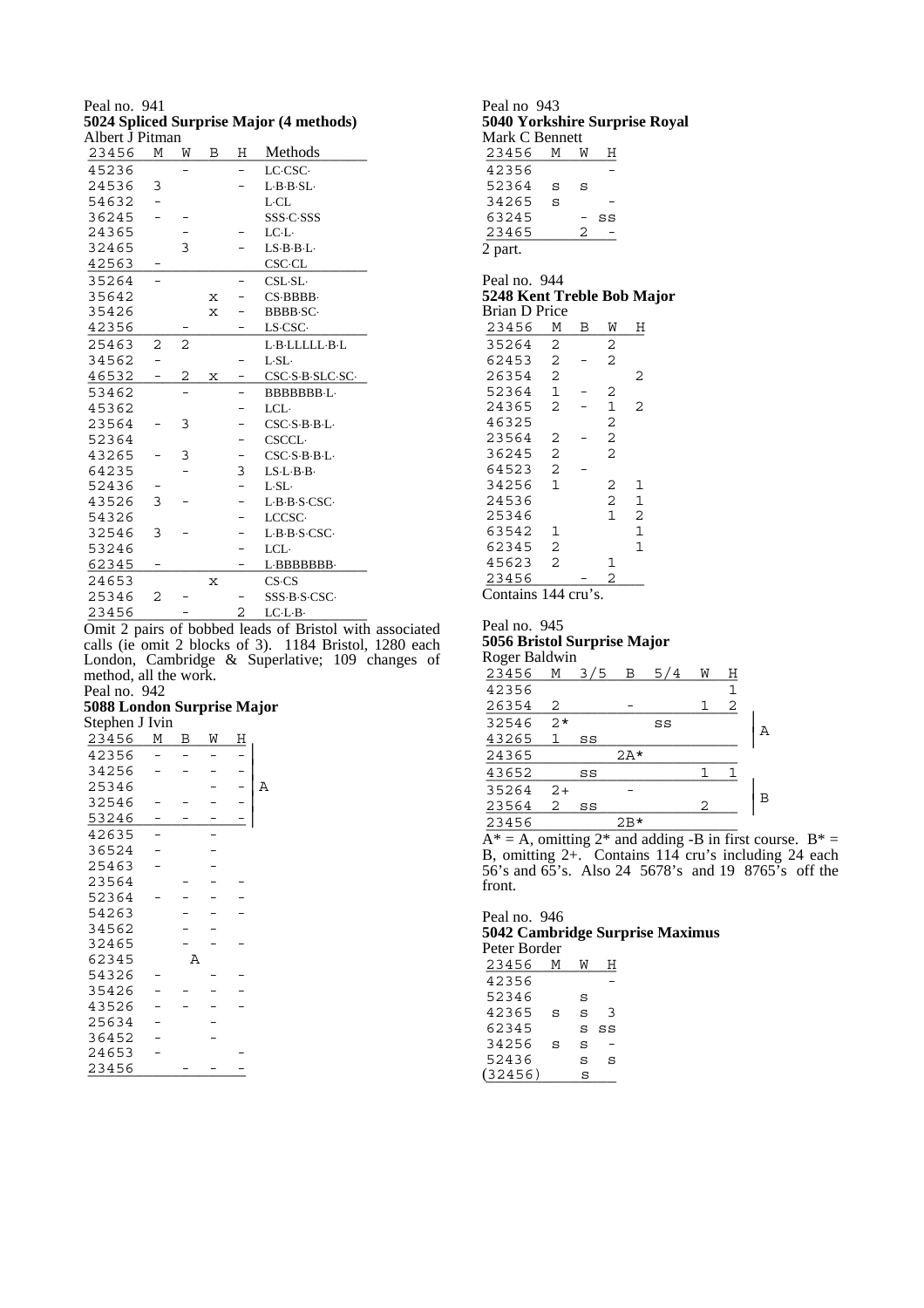| Peal no. 947                                        |           |   |             |                                            |  |
|-----------------------------------------------------|-----------|---|-------------|--------------------------------------------|--|
| <b>5079 Stedman Cinques</b>                         |           |   |             |                                            |  |
| Ian R Fielding (No 5a arranged)                     |           |   |             |                                            |  |
| 2314567890E                                         | $1 \quad$ | 6 | - 9         | 18 19                                      |  |
| 546321                                              |           |   | а           |                                            |  |
| 41325678E90                                         |           |   | b           |                                            |  |
| 4231567890E                                         |           |   | n           |                                            |  |
| 31425678E90                                         |           |   |             |                                            |  |
| 321456                                              |           |   |             |                                            |  |
| 324156                                              |           |   | S           |                                            |  |
| 312456                                              |           |   |             |                                            |  |
| 13579E24680                                         |           |   | $\mathbf C$ |                                            |  |
| 3124657890E                                         |           |   | d           |                                            |  |
| 314265                                              |           |   | S           | 2                                          |  |
| 412365                                              |           |   |             |                                            |  |
| 213465                                              |           |   |             | $\frac{2}{2}$<br>2<br>2                    |  |
| 31426578E90                                         |           |   |             |                                            |  |
| 312465                                              |           | S |             |                                            |  |
| 214365                                              |           |   |             | $\overline{2}$                             |  |
| 21436587E90                                         |           |   | е           |                                            |  |
| 413265                                              |           |   |             | $\begin{array}{c} 2 \\ 2 \\ 2 \end{array}$ |  |
| 412365                                              |           | S |             |                                            |  |
| 213465                                              |           |   |             |                                            |  |
| 2134658709E                                         |           |   | f           |                                            |  |
| 314265                                              |           |   |             |                                            |  |
| 412365                                              |           | S |             |                                            |  |
| 413265                                              |           | S |             | $222$<br>$22$                              |  |
| 312465                                              |           |   |             |                                            |  |
| 214365                                              |           |   |             | $\overline{2}$                             |  |
| $a = 1.5.6.9s.12.14.15.16.17.18.19$ (20 sixes)      |           |   |             |                                            |  |
| $b = 1.5.7.9s.18$                                   |           |   |             |                                            |  |
| $n = 9s.12.14.15.16.17.18.19$ (20 sixes)            |           |   |             |                                            |  |
| $c = 3.5.6.8s.9.12.14.15.16$ (16 sixes)             |           |   |             |                                            |  |
| $d = 1.3s.5s.6.7.10.11.13s.14s.18.19.20$ (20 sixes) |           |   |             |                                            |  |
| $e = 2s.13s.15s$                                    |           |   |             |                                            |  |
| $f = 2.15s$                                         |           |   |             |                                            |  |

# Peal no. 948

**5042 Lincolnshire Surprise Maximus**

| Michael P A Wilby |   |   |   |
|-------------------|---|---|---|
| 23456             | м | W | н |
| 42356             |   |   |   |
| 54326             |   |   |   |
| 24365             | s | S | 3 |
| 53462             |   |   |   |
| 65432             |   |   |   |
| 52436             |   |   | 2 |
| (32456)           |   | s |   |

Peal no. 950 **5040 Plain Bob Major** E Maurice Atkins 23456 W M H

56234 [- 2 -\*

 $42356$  2 -] -

12 part. Call s for -\* in parts 3,6,9 and 12. Call s for last -H in parts 6 and 12. Omit bracketed calls in part 11.

#### Peal no. 951 **5056 Cambridge Surprise Major** Charles Middleton

| 23456 | R | м              | M              | н |
|-------|---|----------------|----------------|---|
| 35264 |   | 2              | 2              | 3 |
| 56342 |   |                |                | 3 |
| 64523 |   | 2              | 2              | 3 |
| 42635 |   | $\mathfrak{D}$ | 2              | 3 |
| 23456 |   | $\mathfrak{D}$ | $\mathfrak{D}$ | २ |

# Peal no. 952

| 5056 London S Major                 |  |  |  |
|-------------------------------------|--|--|--|
| D = J = = : = 1 = D = I I = == = == |  |  |  |

| Roderick R Horton |   |                 |  |                  |   |  |  |  |  |  |
|-------------------|---|-----------------|--|------------------|---|--|--|--|--|--|
| 23456             | M | $3/5$ B         |  | W                | Н |  |  |  |  |  |
| 35426             |   |                 |  |                  |   |  |  |  |  |  |
| 24653             |   |                 |  |                  |   |  |  |  |  |  |
| 34256             |   |                 |  |                  |   |  |  |  |  |  |
| 25346             |   |                 |  |                  |   |  |  |  |  |  |
| 32546             |   |                 |  |                  |   |  |  |  |  |  |
| 53246             |   |                 |  |                  |   |  |  |  |  |  |
| 45362             |   | [SS             |  |                  |   |  |  |  |  |  |
| 62534             |   | SS              |  |                  |   |  |  |  |  |  |
| 23645             | 3 |                 |  |                  |   |  |  |  |  |  |
| $2 - \sqrt{2}$    |   | amit hungleated |  | $\sim$ 11 $\sim$ |   |  |  |  |  |  |

3 part. Omit bracketed calls in parts 2 & 3. Contains 100 cru's. This composition is also claimed by Stephen Ivin.

#### Peal no. 953 **5009 Stedman Cinques**

# Nigel J Newton

| <b>INIGEL J INEWIOII</b>                 |   |   |   |   |       |   |
|------------------------------------------|---|---|---|---|-------|---|
| 2314567890E                              | 1 | 6 | 7 | 9 | 16 18 |   |
| 2364517809E                              | S | S |   |   |       |   |
| 345261                                   |   |   | а |   |       |   |
| 3245617890E                              | S |   |   |   |       |   |
| 53126478E90                              |   | S |   | S | S     |   |
| 234165                                   |   | S |   | S | S     |   |
| 312465                                   |   |   |   |   | S     |   |
| 143265                                   |   |   |   |   | S     |   |
| 421365                                   |   |   |   |   | S     |   |
| 231564                                   |   |   |   | S |       | Χ |
| 524361                                   |   | S |   | S | S     |   |
| 321465                                   |   | S |   | S | S     |   |
| 243165                                   |   |   |   |   | S     |   |
| 412365                                   |   |   |   |   | S     |   |
| 134265                                   |   |   |   |   | S     |   |
| 3245618790E                              |   |   | b |   |       |   |
| 13426587E90                              |   |   | Χ |   |       |   |
| 324561879E0                              |   |   | C |   |       |   |
| 1342658709E                              |   |   | Χ |   |       |   |
| $a = 5.14s.16s.18s$                      |   |   |   |   |       |   |
| $b = 7.9s.12.14.16s.17.18.19$ (20 sixes) |   |   |   |   |       |   |

 $c = 7.9.10$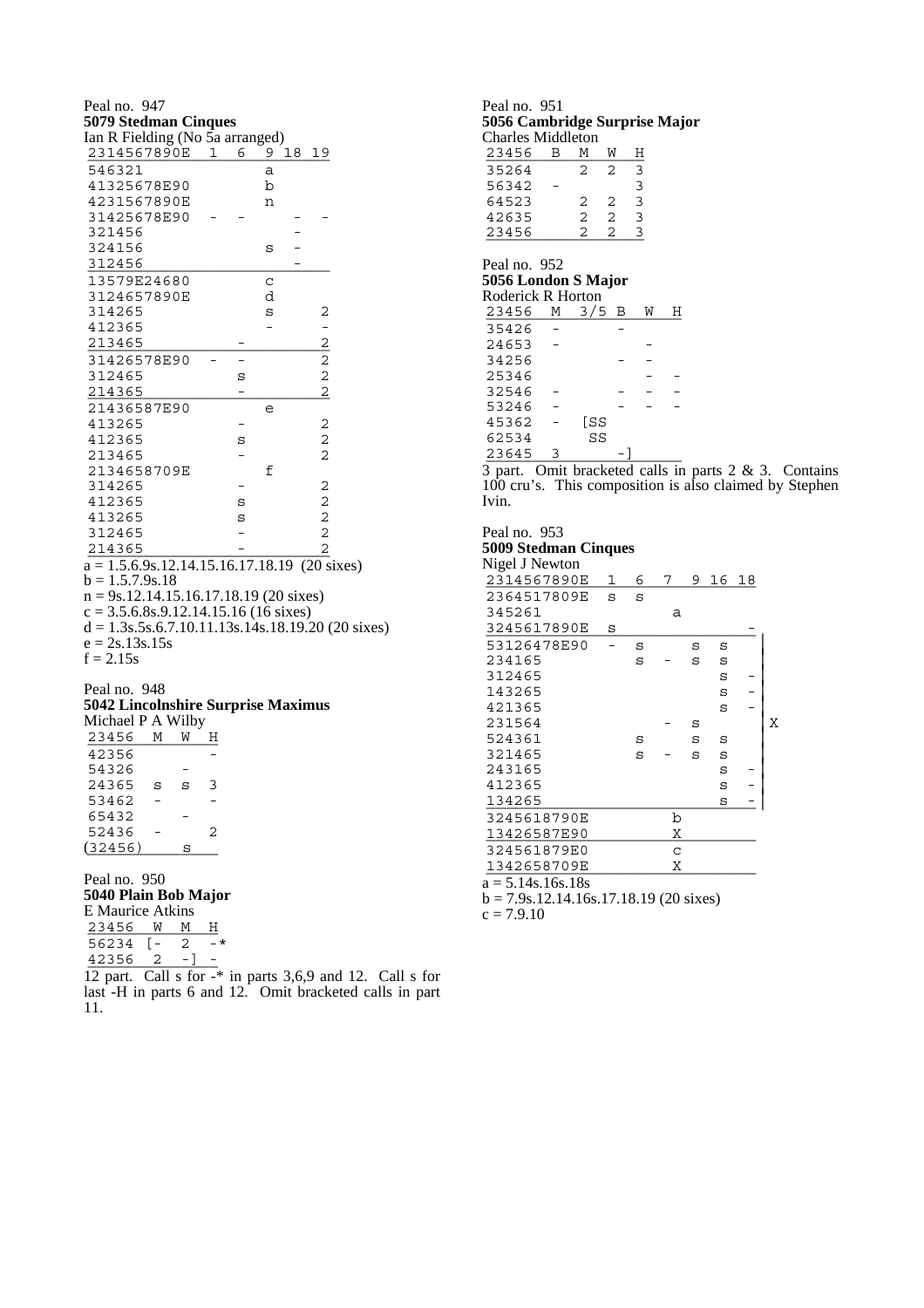| Peal no. 954<br>5600 Spliced Surprise Major |                |                |              | Norman Smith (Arranged by Roger Baldwin & Jonathan |
|---------------------------------------------|----------------|----------------|--------------|----------------------------------------------------|
| Porter)                                     |                |                |              |                                                    |
| 2345678                                     | Yorkshire      |                |              |                                                    |
| -3578264                                    | Uxbridge       |                |              |                                                    |
| 7325486                                     | Cornwall       |                |              |                                                    |
| 4267835                                     | Double Dublin  |                |              |                                                    |
| 6482573                                     | <b>Bristol</b> |                |              |                                                    |
| 8654327                                     | Whalley        |                |              |                                                    |
| -3586742                                    | Watford        |                |              |                                                    |
| 8375264                                     | London         |                |              |                                                    |
| 7823456                                     | Tavistock      |                |              |                                                    |
| 5634827                                     | Glasgow        |                |              |                                                    |
| 6452378                                     | Cambridge      |                |              |                                                    |
| 2748635                                     | Cassiobury     |                |              |                                                    |
| -8356742                                    | Lindum         |                |              |                                                    |
| 5873264                                     | Superlative    |                |              |                                                    |
| 3684527                                     | Wembley        |                |              |                                                    |
| -5836742                                    | Rutland        |                |              |                                                    |
| -7358264                                    | Jersey         |                |              |                                                    |
| 8634725                                     | Preston        |                |              |                                                    |
| 4265873                                     | Ipswich        |                |              |                                                    |
| 3876542                                     | Cray           |                |              |                                                    |
| 5723486                                     | Ashtead        |                |              |                                                    |
| 6482357                                     | Lincolnshire   |                |              |                                                    |
| -4257638                                    | <b>Belfast</b> |                |              |                                                    |
| $-5427638$                                  | Hereford       |                |              |                                                    |
| -2547638                                    | Pudsey         |                |              |                                                    |
| -5738264                                    |                |                |              |                                                    |
| 7 part. All the work.                       |                |                |              |                                                    |
| Peal no. 955                                |                |                |              |                                                    |
| 5024 Bristol Surprise Major                 |                |                |              |                                                    |
| Stephen J Ivin                              |                |                |              |                                                    |
| 23456<br>М                                  | В              | W              | Η            |                                                    |
| 42356                                       |                |                | $\mathbf{1}$ |                                                    |
| 35426                                       |                | 1              | $\mathbf 1$  |                                                    |
| 24536                                       |                | 2              | 2            |                                                    |
| 25346<br>1                                  | -              | $\overline{2}$ | 2            |                                                    |
| $\overline{2}$<br>26543                     |                |                | $\mathbf{1}$ |                                                    |

23645 2 1

3 part. Omit MBW in one part only.

Peal no. 956 **5055 Stedman Caters** Robert Dennis

| волят плины           |   |   |                |   |
|-----------------------|---|---|----------------|---|
| 231456789             | 1 | 5 | 16             |   |
| 213465879             |   | a |                |   |
| 3142                  |   |   | 2              |   |
| 4123                  |   |   | $\overline{2}$ |   |
| 213465789             | S |   | $\overline{2}$ |   |
| 3142                  |   |   | $\overline{c}$ |   |
| 4123                  |   |   | $\overline{c}$ |   |
| 213465978             |   |   | $\overline{c}$ |   |
| 3142                  |   |   | $\overline{2}$ | Χ |
| 4123                  |   |   | $\overline{c}$ |   |
| 213465798             | S |   | $\overline{c}$ |   |
| 3142                  |   |   | 2              |   |
| 4123                  |   |   | $\overline{c}$ |   |
| 413265879             |   | S | 2              |   |
| 3124                  |   |   | 2              |   |
| 2143                  |   |   | $\overline{2}$ |   |
| 214365978             |   | X |                |   |
| Rounds with bob at 1. |   |   |                |   |

 $a = 4.8.9.10.11.13s.14$  (14 sixes)

#### Peal no. 957 **5120 Spliced Surprise Major (8 methods)** Philip G K Davies

| 34256<br>2<br><b>B-YYYCPNN-</b><br>52436<br>2.2<br>RY-LLLLLRL-YYN-LYL-<br>35426<br><b>RRRRRR·NSN</b><br>56243<br>2<br>NNS-PSCY-SSSSSSCS-<br>54263<br>$-2$<br>YCCY.R.NNNPR.<br>24653<br>$R$ $-BBB$ $I$ $RR$ $I$<br>65243<br>$RC$ CPC $\cdot$<br>32546<br>CCP.NYPP. | 23456 M B W H |  |  | Methods |
|-------------------------------------------------------------------------------------------------------------------------------------------------------------------------------------------------------------------------------------------------------------------|---------------|--|--|---------|
|                                                                                                                                                                                                                                                                   |               |  |  |         |
|                                                                                                                                                                                                                                                                   |               |  |  |         |
|                                                                                                                                                                                                                                                                   |               |  |  |         |
|                                                                                                                                                                                                                                                                   |               |  |  |         |
|                                                                                                                                                                                                                                                                   |               |  |  |         |
|                                                                                                                                                                                                                                                                   |               |  |  |         |
|                                                                                                                                                                                                                                                                   |               |  |  |         |
|                                                                                                                                                                                                                                                                   |               |  |  |         |
|                                                                                                                                                                                                                                                                   | 24365         |  |  | PP.BBB  |

2 part. 896 Rutland, 704 each Lincolnshire & Yorkshire, 640 Cambridge, 576 each London, Pudsey & Superlative, 448 Bristol; 88 changes of method, all the work.

### Peal no. 958

# **5042 Yorkshire Surprise Maximus**

| Mark C Bennett |   |                |                |
|----------------|---|----------------|----------------|
| 23456          | М | W              | Η              |
| 34256          |   |                | $\mathfrak{D}$ |
| 53246          |   |                |                |
| 32465          | S | S              | 2              |
| 64523          |   |                |                |
| 32546          |   |                |                |
| 52436          |   | $\mathfrak{D}$ |                |
| (32456)        |   | S              |                |

Also true to Lincolnshire, Albanian & Swindon.

| Peal no. 959       |  |  |
|--------------------|--|--|
| $5040$ Swindon S R |  |  |

| 5040 Swindon S Royal |    |   |    |
|----------------------|----|---|----|
| James R S Sawle      |    |   |    |
| 23456                | м  | W | н  |
| 42356                |    |   |    |
| 25634                |    | 2 |    |
| 46532                |    |   |    |
| 24365                | 2. |   | 2. |
| 2 part.              |    |   |    |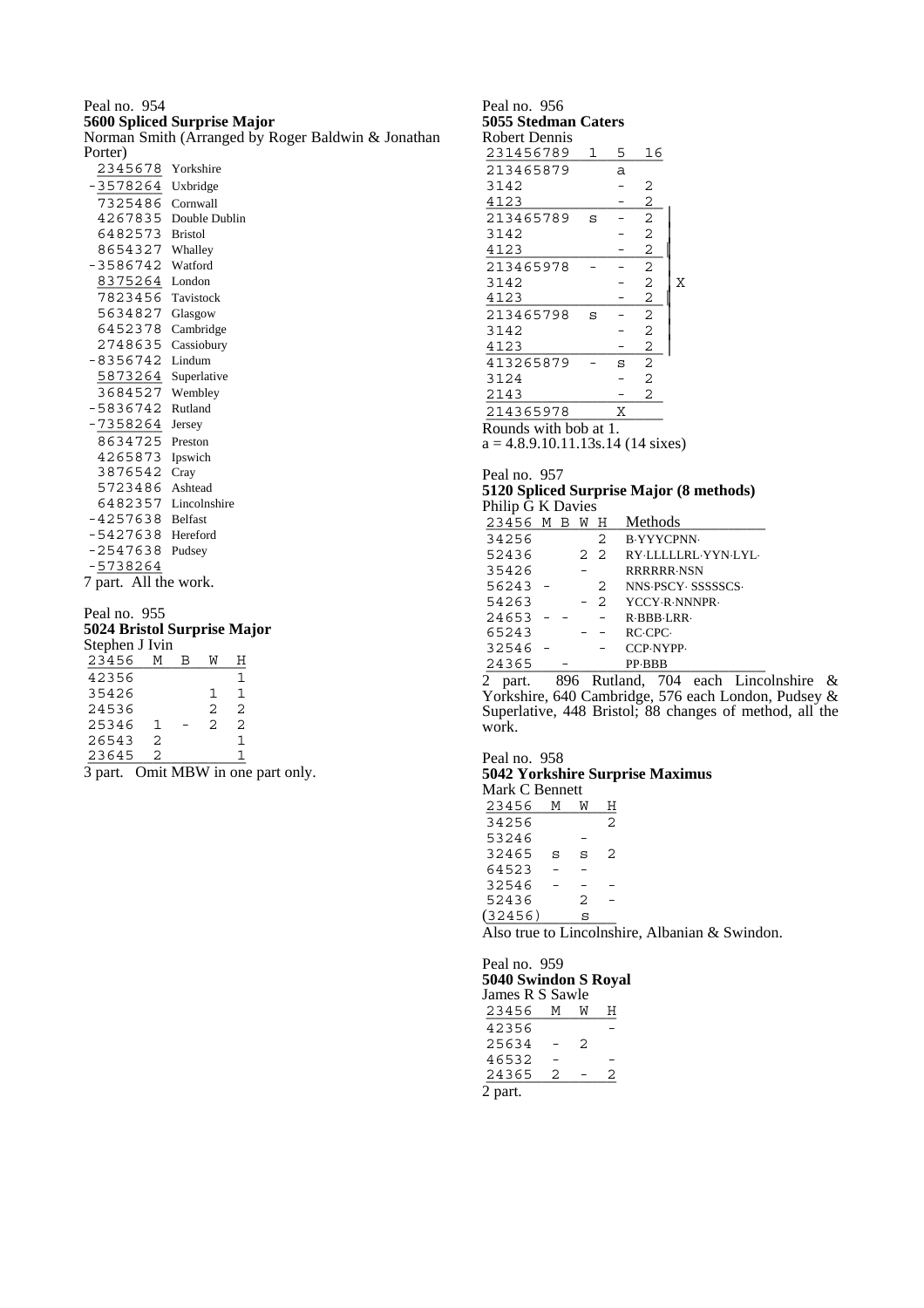### Peal no. 960 **5120 Rutland Surprise Major** Onan N Davies

| 23456   | м | В              | H |  |
|---------|---|----------------|---|--|
| 56342   |   | $\mathfrak{D}$ |   |  |
| 23645   |   |                |   |  |
| 34562   |   | 2              |   |  |
| 63542   |   |                |   |  |
| 25634   |   | 4              |   |  |
| 24365   |   | っ              |   |  |
| 2 part. |   |                |   |  |

#### Peal no 961 **5090 Cambridge Surprise Major** Brian D Price

| 23456   | В | М | W  | Η |
|---------|---|---|----|---|
| 42356   |   |   |    |   |
| 25463   |   | 2 | 2  | 3 |
| 34562   |   |   |    |   |
| 63542   |   |   |    | 3 |
| 34625   | x |   |    | ζ |
| 34256   |   | 2 | 2. |   |
| 53246   |   |   |    |   |
| 42635   |   |   |    |   |
| 56234   |   |   |    |   |
| 26435   |   |   |    |   |
| 63254   | X |   |    |   |
| 62534   |   |   |    |   |
| (32456) |   |   | S  |   |

### Peal no. 962

**5040 Bristol Surprise Maximus** Mark C Bennett

| ійнага са тэсінісі. |   |                |                |
|---------------------|---|----------------|----------------|
| 23456               | м | W              | н              |
| 34256               |   |                | $\mathfrak{D}$ |
| 53246               |   |                |                |
| 34625               |   | $\mathfrak{D}$ |                |
| 56423               |   |                |                |
| 43265               |   |                | $\mathfrak{D}$ |
| 63254               | S | S              |                |
| 23456               |   |                |                |

#### Peal no. 963 **5152 Yorkshire Surprise Major**

| Peter J Sanderson |                |   |   |  |  |
|-------------------|----------------|---|---|--|--|
| 23456             | М              | W | Н |  |  |
| 36452             |                |   | 2 |  |  |
| 65324             | $\mathcal{L}$  | 2 | 3 |  |  |
| 26354             |                |   |   |  |  |
| 43652             |                |   |   |  |  |
| 43526             | $\mathfrak{D}$ | 2 |   |  |  |
| 24536             |                |   |   |  |  |
| 54632             |                |   | 3 |  |  |
| 35426             | 2              | 2 | 2 |  |  |
| 23456             |                |   | 3 |  |  |

#### Peal no. 964 **5040 Cambridge Surprise Minor** Roger Bailey

| $\mathbf{1}_{\mathbf{1}_{\mathbf{2}}\mathbf{2}_{\mathbf{3}}\mathbf{3}_{\mathbf{4}}\mathbf{4}}$ |    |    |
|------------------------------------------------------------------------------------------------|----|----|
| 23456                                                                                          | W  | Н  |
| 42356                                                                                          | 3  | 3  |
| 54326                                                                                          |    | SS |
| 32456                                                                                          | 2. | 3  |
| 42356                                                                                          | ٦  |    |
| 3 part. $3 =$ sbb.                                                                             |    |    |

#### Peal no. 965 **5040 Cambridge Surprise Royal** James Clatworthy

| ames Chain of the |   |   |   |
|-------------------|---|---|---|
| 23456             | М | W | Н |
| 42356             |   |   |   |
| 54326             |   |   |   |
| 34625             |   | 3 |   |
| 34256             | 2 | 2 |   |
| 54236             |   | S |   |
| 34265             | S | S | 3 |
| 64235             |   | S |   |
| 23456             | S | S |   |

### Peal no. 966

# **5024 Pudsey Surprise Major**

| John S Warboys |                |   |   |     |
|----------------|----------------|---|---|-----|
| 23456          | B              | М | W | Η   |
| 45236          |                |   |   |     |
| 32654          |                |   |   |     |
| 25346          |                |   |   |     |
| 42356          |                |   |   |     |
| 53624          |                |   |   | (3) |
| 62534          |                |   |   |     |
| 23645          |                |   |   |     |
|                | $\cdot$ $\sim$ |   |   |     |

3 part. Omit (3) in one part. Contains 67 cru's.

# Peal no. 967

# **5088 5-Spliced Surprise Major**

| Philip G K Davies |   |          |    |                                                                                               |
|-------------------|---|----------|----|-----------------------------------------------------------------------------------------------|
| 23456             | M | W        | H  | Methods                                                                                       |
| 56234             | 2 |          |    | R-B-C-CCC                                                                                     |
| 35264             |   |          |    | <b>CYCN-NNC</b>                                                                               |
| 54263             |   |          | 2. | CNY.NNNN.B.                                                                                   |
| 25463             |   |          |    | YYRYC·                                                                                        |
| 34562             |   |          |    | NCN-BBBBBBB-                                                                                  |
| 63542             |   |          | 3  | YYYYR <sub>B</sub> .B.                                                                        |
| 53462             |   | 2        |    | RRRRRR.B.YYY.                                                                                 |
| $\gamma$ is a set |   | المقامات |    | $\mathbf{D} \cdot \mathbf{L} \cdot \mathbf{L} = \mathbf{D} \cdot \mathbf{L} \cdot \mathbf{L}$ |

3-part. 1152 each Bristol & Yorkshire, 960 each Cambridge & Lincolnshire, 864 Rutland; 74 changes of method, all the work.

#### Peal no. 968 **5024 Glasgow S Major** R Bee

| $\Lambda$ and $\Lambda$ and $\Lambda$ is the |  |   |   |
|----------------------------------------------|--|---|---|
| 3247586 (3)                                  |  | 2 |   |
| 2453678                                      |  |   | 2 |
| 2345678 5th                                  |  | W | н |
| www                                          |  |   |   |

4 part. Omit  $(3)$  in the 2nd part. Contains Queens, Tittums and 132 combinations of 5678 in 5678.

#### Peal no. 969 Rotation of peal no. 967, starting from the 6th line.

Peal no. 970 Same as peal no. 964.

#### Peal no. 971 **5088 Littleport Little Surprise Royal** Roy Le Marechal

| 23456                    |   | $M_{6}/O/7$ | W              | Η              |   |
|--------------------------|---|-------------|----------------|----------------|---|
| 54326                    |   |             | $\overline{2}$ | 2              |   |
| 25346                    |   | x           | 2              | $\overline{2}$ |   |
| 26543                    | 2 |             |                |                |   |
| 23645                    | 2 | х           |                | 2              |   |
| 63425                    |   |             | 2              |                |   |
| 24365                    |   |             | 2              | 2              | А |
| 25463                    | 2 |             |                |                |   |
| 23564                    | 2 | x           |                | 2              |   |
| 23456                    |   | А           |                |                |   |
| $\overline{\phantom{a}}$ |   |             |                |                |   |

Contains 144 cru's.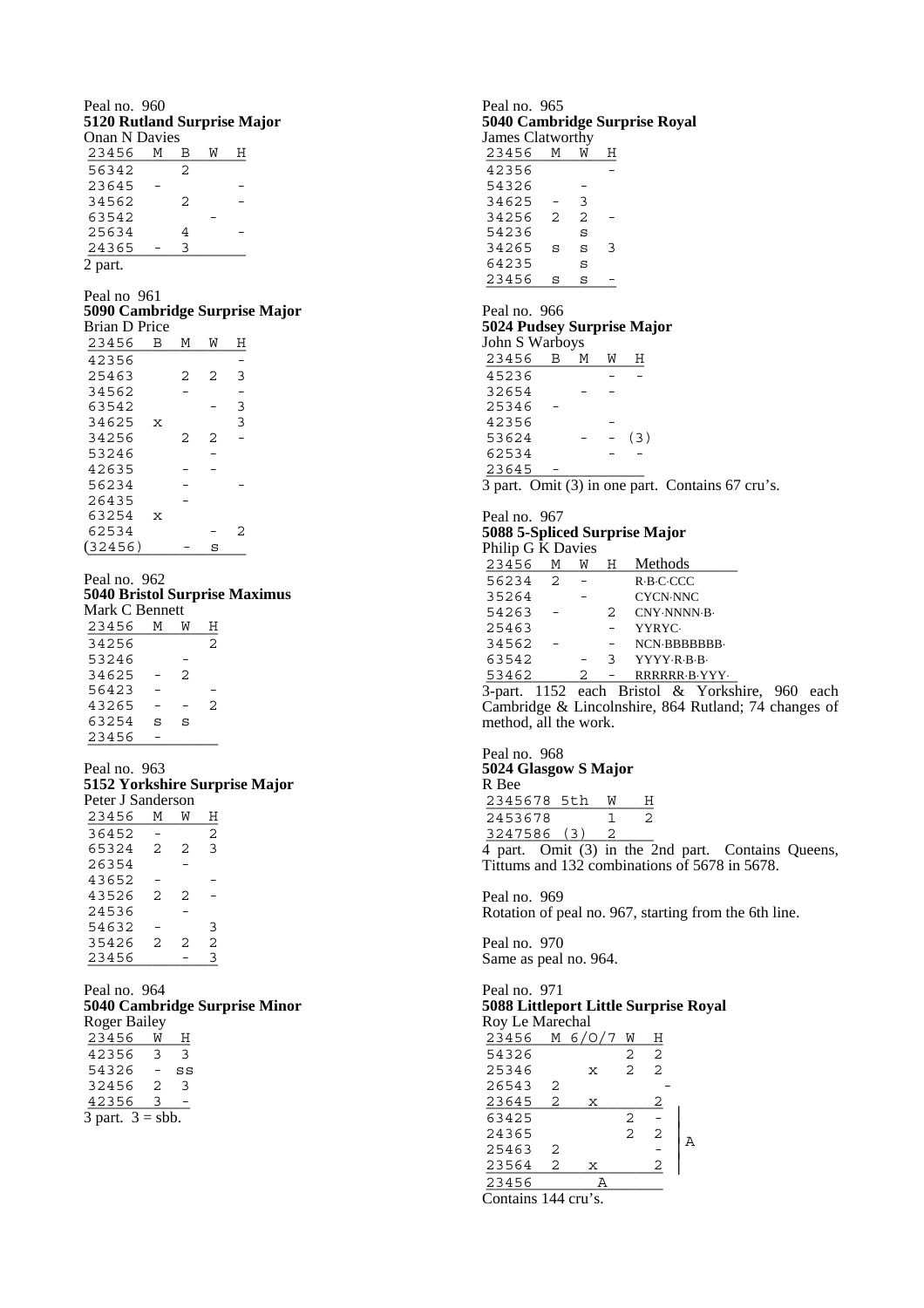Peal no. 972 **5024 Tunstall Surprise Major** George Freebrey

| 23456 | W | М | R | Н |  |
|-------|---|---|---|---|--|
| 42635 |   |   |   | 3 |  |
| 63425 |   |   |   |   |  |
| 63254 |   |   | X |   |  |
| 62534 |   |   |   | 2 |  |
| 36524 |   |   |   | 3 |  |
| 23564 |   |   |   | 3 |  |
| 52436 |   |   |   | 3 |  |
| 35426 |   |   |   | 3 |  |
| 23456 |   |   |   | 3 |  |
|       |   |   |   |   |  |

Peal no. 973 Same as peal no. 952.

Peal no. 974 **5184 Avon Delight Maximus** James Clatworthy 23456 M W H  $\frac{34256}{54336}$  2 s 54236 s 32465 s s s 24365 2 s \_\_\_\_\_\_\_\_\_\_\_\_\_\_  $\overline{2$  part.  $2 = bs$ . Contains 24 each 56's and 65's.

First blows of Surprise royal in hand: 7-8.

Peal no. 975 **5184 London Surprise Major** Roger Bailey  $23456$   $I/V$  B 56342 2 63542 x 25463 3 54263 x 63425 2 \_\_\_\_\_\_\_\_\_\_\_\_\_ 3 part. Contains 12 courses of 7-8 position for 3-4. Peal no. 976 **5376 Pudsey Surprise Major** Roger Bailey  $(42536)$  M W H 54236 65432 2 s  $34562$  2 2<br>  $62543$  - - s<br>  $34526$  - - -

34526 3 part starting and finishing at the treble's backstroke snap.

 $62543 - -$  s<br>34526 - - -

# **Peals Rung For The St Olave's Society**

| Sunday $16th$ July 1995             | RW 912        | Saturday $22nd$ July 1995                                     | <b>RW 864</b> |  |  |
|-------------------------------------|---------------|---------------------------------------------------------------|---------------|--|--|
| St Thomas' Cathedral, Portsmouth,   |               | <b>Christ Church, Isle Of Dogs, London E14</b><br>tenor 12cwt |               |  |  |
| Hampshire                           |               |                                                               |               |  |  |
| tenor 25cwt                         |               | 2 hours 55 minutes                                            |               |  |  |
| 3 hours 7 minutes                   |               | 5024 London Surprise Major                                    |               |  |  |
| 5002 London Surprise Royal No.3     |               | H Law James                                                   |               |  |  |
| James Clatworthy                    |               | Michael J Townsend<br>1                                       |               |  |  |
| <b>Roger Bailey</b><br>1            |               | Samantha J Hovey<br>2                                         |               |  |  |
| <b>Tudor P Edwards</b><br>2         |               | L Miranda Buck<br>3                                           |               |  |  |
| 3<br>Vanessa Powell                 |               | Peter J Bennett<br>4                                          |               |  |  |
| 4Mark C Liebenrood                  |               | Michael J Trimm (C)<br>5                                      |               |  |  |
| 5 Peter J Bennett                   |               | James R S Sawle<br>6                                          |               |  |  |
| James R S Sawle<br>6                |               | Vanessa Powell<br>7                                           |               |  |  |
| Mark C Bennett $(C)$<br>7           |               | Mark C Liebenrood<br>8                                        |               |  |  |
| Peter S Bennett<br>8                |               | A graduation compliment to Samantha Hovey. Also               |               |  |  |
| Michael J Trimm<br>9                |               | as a 21 <sup>st</sup> birthday compliment to Poppy Chambers.  |               |  |  |
| 10<br>Ian R Fielding                |               |                                                               |               |  |  |
| Monday $17th$ July 1995             | <b>RW 887</b> |                                                               |               |  |  |
| <b>London SW7, Imperial College</b> |               |                                                               |               |  |  |
| <b>Huxley Building</b>              |               |                                                               |               |  |  |
| tenor size 15                       |               |                                                               |               |  |  |
| 2 hours 50 minutes                  |               |                                                               |               |  |  |
| 5040 Cambridge Surprise Royal       |               |                                                               |               |  |  |
| Marcus C W Sherwood                 |               |                                                               |               |  |  |
| 1-2 Christopher M Gould             |               |                                                               |               |  |  |
| Simon J Gay<br>$3-4$                |               |                                                               |               |  |  |
| Michael J Trimm (C)<br>$5-6$        |               |                                                               |               |  |  |
| Ian R Fielding<br>$7-8$             |               |                                                               |               |  |  |
| 9-10 Paul A Cammiade                |               |                                                               |               |  |  |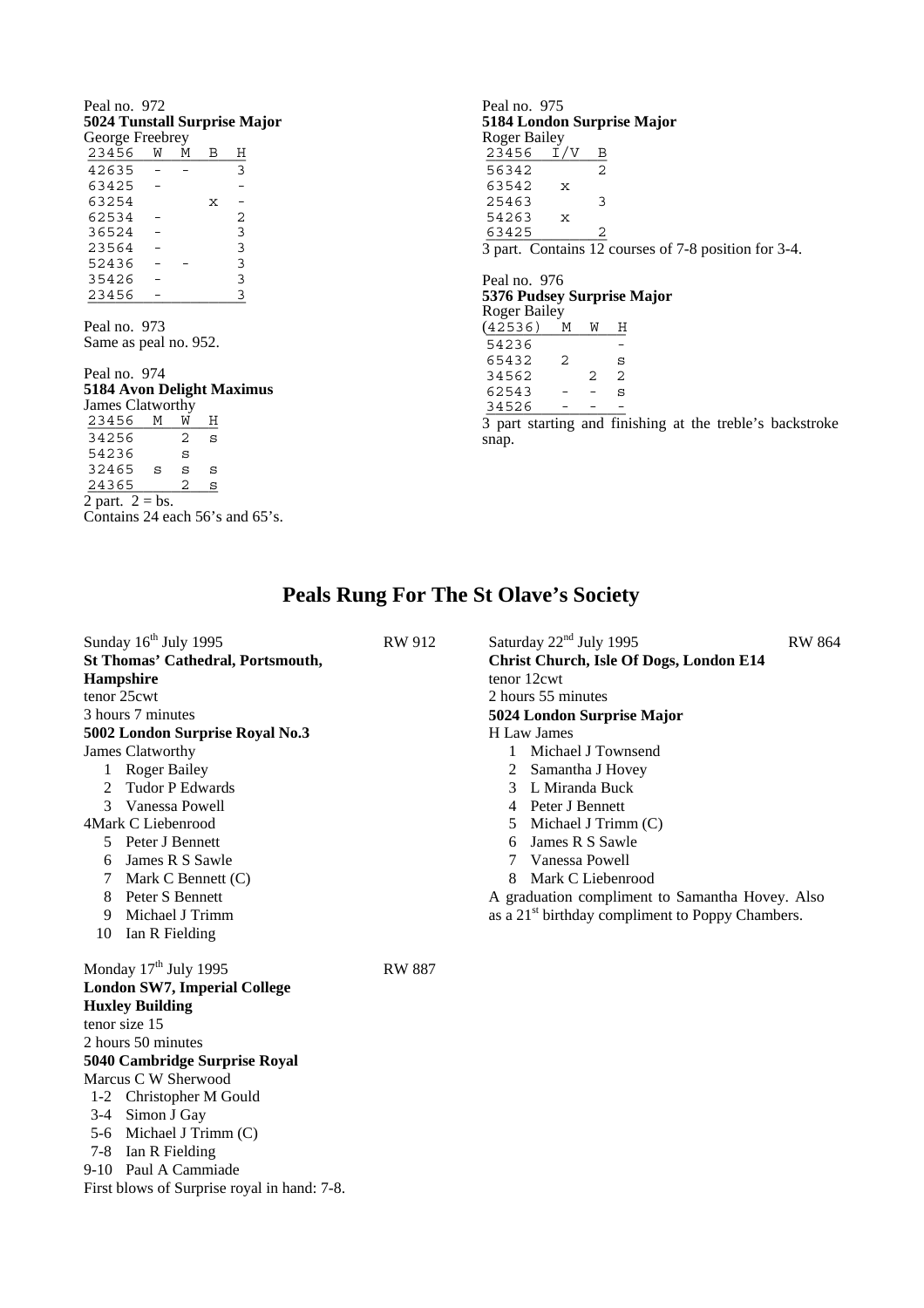| Saturday 29 <sup>th</sup> July 1995                | RW 961 |
|----------------------------------------------------|--------|
| <b>St James, Quedgeley, Gloucester,</b>            |        |
| tenor 9cwt                                         |        |
| 2 hours 55 minutes                                 |        |
| 5120 Spliced Surprise Major                        |        |
| (8m: 896 Rutland; 704 Lincolnshire, Yorkshire; 640 |        |
| Cambridge; 576 London, Pudsey, Superlative; 448    |        |
| Bristol; 88 com, atw)                              |        |
| Philip G K Davies (reversed)                       |        |
| 1 Jessica Abraham                                  |        |
| 2 Terry M Astill                                   |        |
| 3 Peter J Bennett                                  |        |
| 4 Samantha J Hovey                                 |        |
| 5 Michael J Townsend                               |        |
| 6 Michael J Trimm (C)                              |        |
| 7 Mark B Davies                                    |        |
| 8.<br>James R S Sawle                              |        |
| First peal of spliced: 5.                          |        |
|                                                    |        |
| Saturday 25 <sup>th</sup> November 1995            | RW 41  |
| St James, Bermondsey, London SE16                  |        |
| tenor 14cwt                                        |        |
| 2 hours 57 minutes                                 |        |
|                                                    |        |

#### **5056 London Surprise Major** Anthony J Cox

- 1 Michael J Trimm
- 2 Emma Southerington
- 3 Eleanor Kippin
- 4 David Macey
- 5 Roger G Booth
- 6 Clare J Larter
- 7 Matthew Hilling
- 8 Philip H Larter (C)

First in method as conductor. On the  $50<sup>th</sup>$  anniversary Dinner Day of the University of London Society.

**St Andrew, Short Street, London SE1** tenor 4cwt 2 hours 31 minutes **5024 Bristol Surprise Major** Stephen J Ivin 1 Paul A Cammiade 2 Michael J Trimm (C) 3 Fiona M Edwards 4 Rebecca S Bruce 5 Michael J Townsend 6 Reginald D P Gillard 7 Peter M Fleckney 8 Alan Regin In memory of Revd John Tredennick who was instrumental during his time as incumbent of St Andrew's, Short St. in installing the present ring of 8. Friday 22<sup>nd</sup> December 1995 RW 127 **Bonham Carter House, London SW1** tenor size 11 2 hours 18 minutes **5056 Bourne Surprise Major** Stan Jenner 1-2 Nicholas W Jones 3-4 Michael J Trimm (C) 5-6 Ian R Fielding 7-8 Paul A Cammiade Thursday  $29^{\text{th}}$  February 1996 RW 443 **St John of Jerusalem, South Hackney, London E9** tenor 19cwt 2 hours 59 minutes **5120 Hackney Surprise Major** Noel J Diserens 1 Vanessa Powell 2 James R S Sawle (C) 3 Reginald D P Gillard 4 David J Dearnley

- 5 Dickon R Love
- 6 Richard A Pearce
- 7 Michael J Trimm
- 8 Mark C Bennett

50 peal together of tower bells: 1, 2, 7 & 8.

Sunday 3<sup>rd</sup> December 1995 RW 41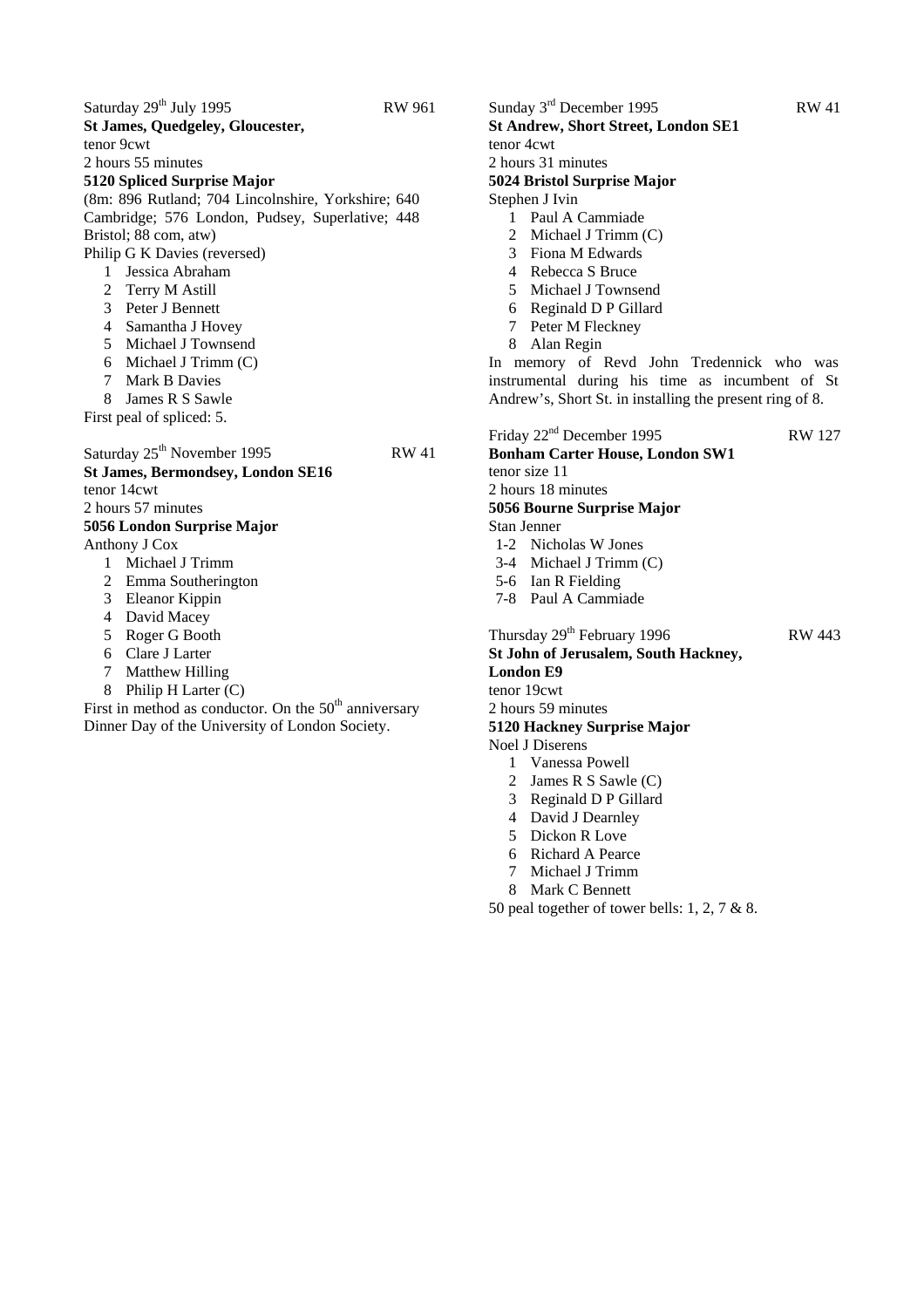# **Quarter Peal Report 1995-96**

Sunday 14<sup>th</sup> May 1995, **St Clement Danes,** 1275 Stedman Caters RW 748 Peter S Bennett (C) 1, Nicholas Green 2, Samantha J Hovey 3, Richard A Pearce 4, Peter J Bennett 5, Ed J Webb 6, James R S Sawle 7, Michael J Trimm 8, Mark C Bennett 9, Jessica Abraham 10 Wednesday 17<sup>th</sup> May 1995, **Southwark Cathedral,** 1346 Cambridge S Maximus RW 748 Nicholas Green 1, Mark C Bennett 2, Peter J Bennett 3, Michael J Townsend 4, James R S Sawle 5, Ed J Webb 6, Simon Robertson 7, Clare Larter 8, Philip Larter 9, Dickon R Love 10, Vanessa Powell (C) 11, Michael J Trimm 12 First Maximus: 3,4. First Maximus inside: 6. Sunday 21<sup>st</sup> May 1995, **Shoreditch,** 1260 Plain Bob Royal RW 748 Poppy Chambers 1, Mark C Bennett 2, Michael J Trimm (C) 3, Rosalind Palfrey 4, William Thomas 5, Jessica Abraham 6, Michael J Townsend 7, Rupert Cheeseman 8, Richard A Pearce 9, Nicholas Green 10 First Royal: 1,4, 5. Birthday Compliment to Nick Green. Sunday 21<sup>st</sup> May 1995, **Smithfield,** 1260 Plain Bob Doubles RW 748 James R S Sawle (C) 1, Diane Banks 2, Steven Warren 3, Ed J Webb 4, Peter J Bennett 5 First Doubles Inside: 2. Birthday Compliment to Nick Green. Sunday 22nd October 1995, Christchurch, **Spitalfields,** 1250 Superlative S Major, 41mins Rosalind Palfrey 1, Christian Peckham 2, Reggie Gillard 3, David Baverstock 4, Fiona Edwards 5, Nicholas Green 6, James R S Sawle (C) 7, Mark C Bennett 8 Saturday 25<sup>th</sup> November 1995, Christchurch, **Spitalfields**, 1250 Cambridge S Major RW 102 Steven Warren 1, Pauline Dingley 2, Miranda Buck 3, Mary Faircloth 4, William Thomas 5, Peter J Bennett 6, James R S Sawle (C) 7, Garry S Barr 8 On the ULSCR's 50<sup>th</sup> Anniversary Dinner Day. Friday 16th February 1996, **Hart St.,** 1280 Bristol S Major, 44mins Peter J Bennett 1, James R S Sawle 2, Michael J Townsend 3, Fiona Edwards 4, David Baverstock 5, Reginald Gillard 6, Mark C Bennett 7, Michael Purday (C) 8 Wednesday 28th February 1996, **Marlyn Lodge,** 1250 Pudsey S Major RW 102 Mark C Bennett 1-2, Michael J Trimm (C) 3-4, Nicholas W Jones 5-6, James R S Sawle 7-8 First Pudsey on handbells for all except 3-4. Sunday 24th March 1996, **St Sepulchre,** 1282 Cambridge S Royal, 51mins Fiona Edwards 1,Edmond Wratten 2, Rebecca Bruce 3, Michael J Townsend 4, Reginald Gillard 5, David Baverstock 6, James R S Sawle (C) 7, Vanessa Powell 8, Michael J Trimm 9, Mark C Bennett 10 Wednesday 17<sup>th</sup> April 1996, **Southwark Cathedral**, 1296 Cambridge S Minor, 58mins David Braunton 1, Fiona Edwards 2, Reginald Gillard 3, Nicholas Green 4, Mark C Bennett 5, James R S Sawle (C) 6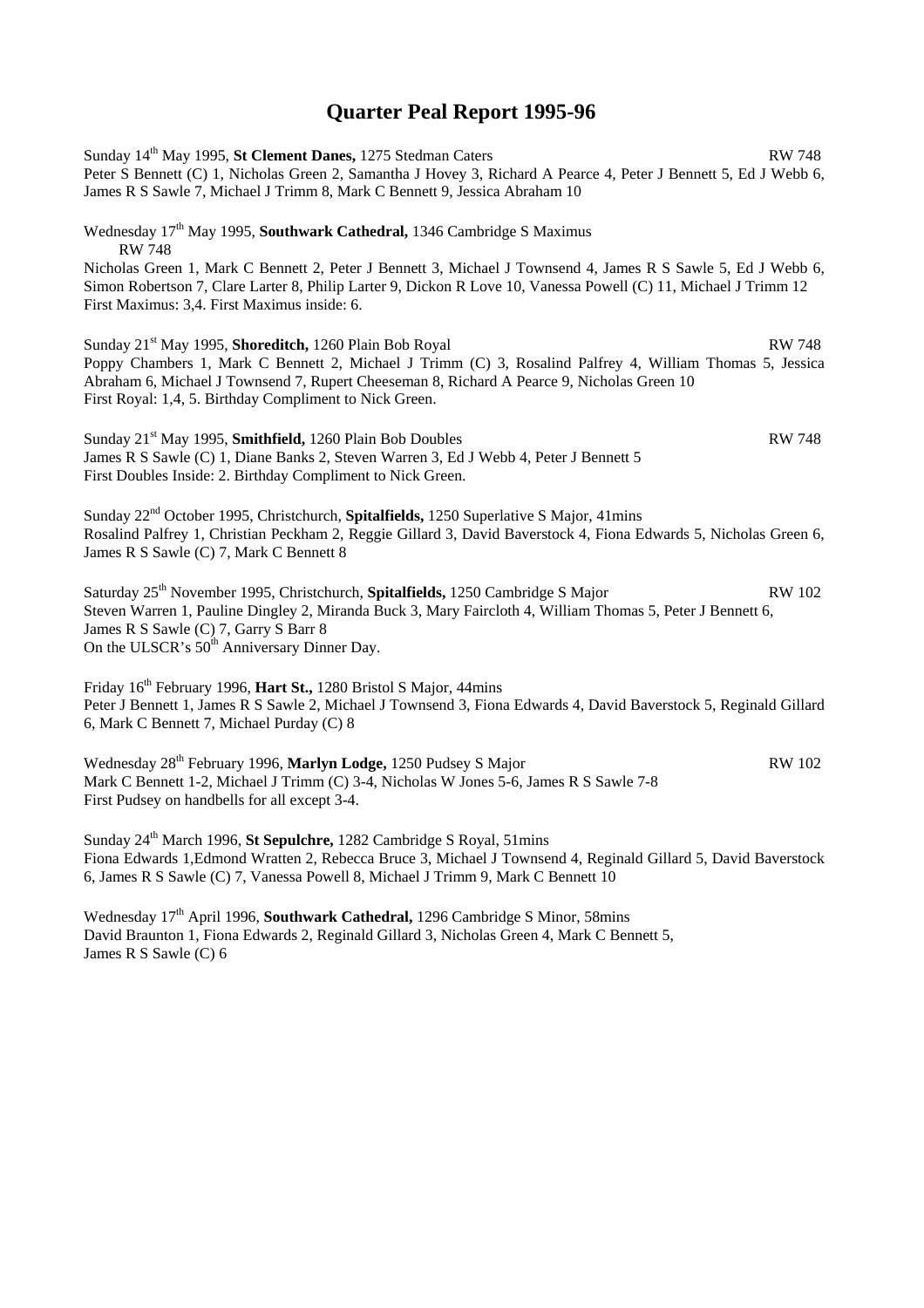# **ULSCR CONSTITUTION**

*(last amended at the AGM in May 1998)*

- 1. TITLE: The Society shall be called the University of London Society of Change Ringers.
- 2. OBJECTIVES: The objectives of the Society shall be:
	- 2.1) ringing for Divine Service.
	- 2.2) the promotion of the art and science of change ringing in the University of London.

# 3. AFFILIATION:

- 3.1) The Society shall be affiliated to the Senate of the University of London.
- 3.2) The Society shall be affiliated to the Central Council of Church Bell Ringers.

# 4. MEMBERSHIP:

- 4.1) ELIGIBILITY:
	- 4.1.1) FULL MEMBERSHIP: Full membership of the Society shall be open to all:
		- 4.1.1.1) past and present members of the University of London, as defined by statute 5 of the Statutes of the University.
		- 4.1.1.2) past and present full time employees of the University of London.
		- 4.1.1.3) persons undertaking courses of tertiary education at City University, Brunel University, or any other college in London.
	- 4.1.2) HONORARY MEMBERSHIP: Honorary membership may be conferred on any individual who has been of signal service to the Society.

# 4.2) ELECTION OF MEMBERS:

- 4.2.1) Persons eligible for membership under rule 4.1.1 shall become members upon payment of a subscription, as laid down in rule 4.4.1, subject to ratification as described in rule 4.3.
- 4.2.2) Persons eligible for membership under rule 4.1.2 shall be invited to become a member upon election at a General Meeting, provided that they have previously been approved by the Committee.
- 4.3) RATIFICATION OF MEMBERSHIP:
	- 4.3.1) Persons eligible for membership under rule 4.1.1 shall have their names and affiliations read out at the General Meeting following the payment of their subscription, for the purpose of ratifying their membership.
	- 4.3.2) Persons eligible for membership under rules 4.1.1.2 and 4.1.1.3 shall have been previously approved by the Committee, and they shall be identified separately to the Meeting.
	- 4.3.3) Should the eligibility of any person be called into question at the meeting, it shall be the duty of the Committee to investigate the facts of the case. If the Committee's findings support the case for membership the person's membership shall be considered to be ratified. If, however, the Committee's findings do not support the case for membership the person shall be considered never to have been a member, and their subscriptions shall be returned.

# 4.4) SUBSCRIPTIONS:

- 4.4.1) FULL MEMBERS: Full members shall pay either:
	- 4.4.1.1) an annual subscription. Five such payments made in consecutive years automatically conferring life membership. Or:
	- 4.4.1.2) a single payment for life membership.
- 4.4.2) HONORARY MEMBERS: Honorary members shall pay no subscription.
- 4.4.3) RATES: Subscription rates shall be decided each year at the Annual General Meeting, to take effect from the beginning of the next academic year.

# 4.5) DURATION OF MEMBERSHIP:

- 4.5.1) Persons shall remain members as follows:
	- 4.5.1.1) Life members until death.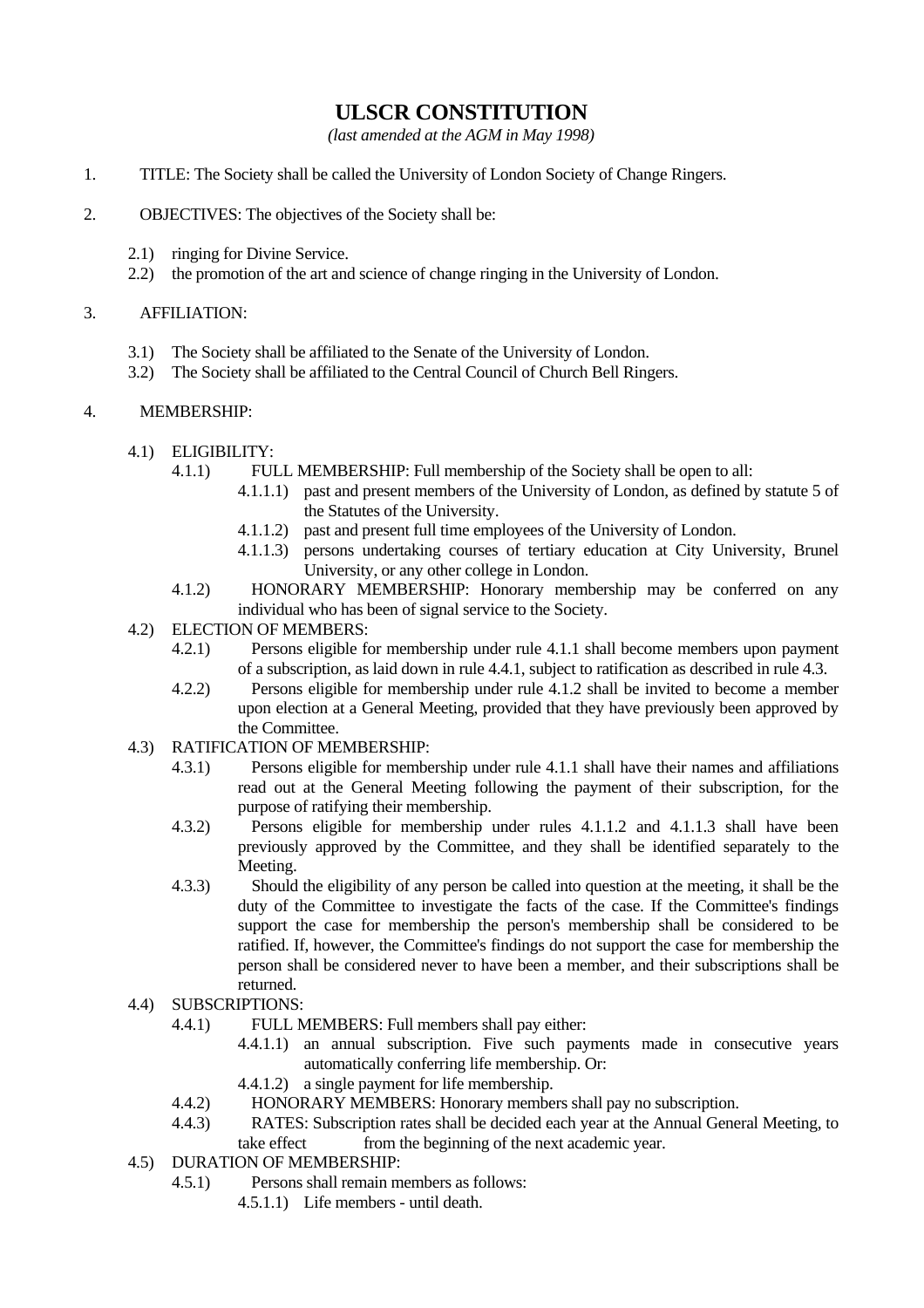- 4.5.1.2) Annual members until the end of the academic year in which their subscription is received.
- 4.5.1.3) Honorary members until death, or such time as they become a full member of the Society.
- 4.5.2) At the end of the academic year the Secretary shall furnish all annual members with a reminder that their subscription is due, and shall cease to supply them with information about the Society's activities.
- 4.5.3) The Committee shall have the power to inform a person whose subscription is in arrears that their membership of the Society has lapsed.
- 4.6) CONDUCT: All members of the Society shall agree to abide by the rules of the Society, as laid down in the Constitution.
- 4.7) COMPOSITION: The Society shall, at all times, be predominantly composed of members of the University of London.

# 5. OFFICERS:

- 5.1) POSTS: The Officers of the Society shall be (in descending order of seniority);
	- 5.1.1) The President.
	- 5.1.2) The Vice-Presidents (the number, at least one and not exceeding three, to be decided at the time of election)
	- 5.1.3) The Master
	- 5.1.4) The Secretary
	- 5.1.5) The Treasurer (this post may be combined with that of Secretary).
	- 5.1.6) Two Trustees
	- 5.1.7) The Auditor
- 5.2) ELIGIBILITY: With the exception of the Auditor, all Officers must be full members of the Society.
- 5.3) DURATION OF OFFICE:
	- 5.3.1) Any officer may stand down at any time, having first given at least six weeks notice to the Committee (where practical).
	- 5.3.2) With the exception of the Auditor and the Trustees, all Officers must stand down at the end of the first Annual General Meeting following their election.
	- 5.3.3) The Auditor must stand down at the end of the first Autumnal General Meeting following his or her election.
	- 5.3.4) Each Trustee must stand down at the end of the third Autumnal General Meeting following his or her election.
	- 5.3.5) The term of office of all the Officers shall commence at the end of the General Meeting at which they are elected.
- 5.4) ELECTION: The Officers shall be elected at General Meetings, as is necessary to minimise the amount of time for which a post lies vacant.

# 6. CENTRAL COUNCIL REPRESENTATIVE:

- 6.1) POST: The post of Central Council Representative may be combined with that of any of the Officers.
- 6.2) ELIGIBILITY: The Central Council Representative must be a full member of the Society.
- 6.3) DURATION OF OFFICE: The Central Council Representative shall serve for three years, in accordance with Central Council rules.
- 6.4) ELECTION:
	- 6.4.1) The Central Council Representative shall be elected at the Autumnal General Meeting immediately preceding the first meeting of a new session of the Central Council
	- 6.4.2) If the Central Council Representative can no longer represent the Society, a new Representative shall be elected at a General Meeting to serve until the end of the aforementioned three years.
- 7. GOVERNMENT: The Society shall be governed by a Committee consisting of:
	- 7.1) The Officers (with the exception of the Auditor).
	- 7.2) the Central Council Representative (if not otherwise on the Committee).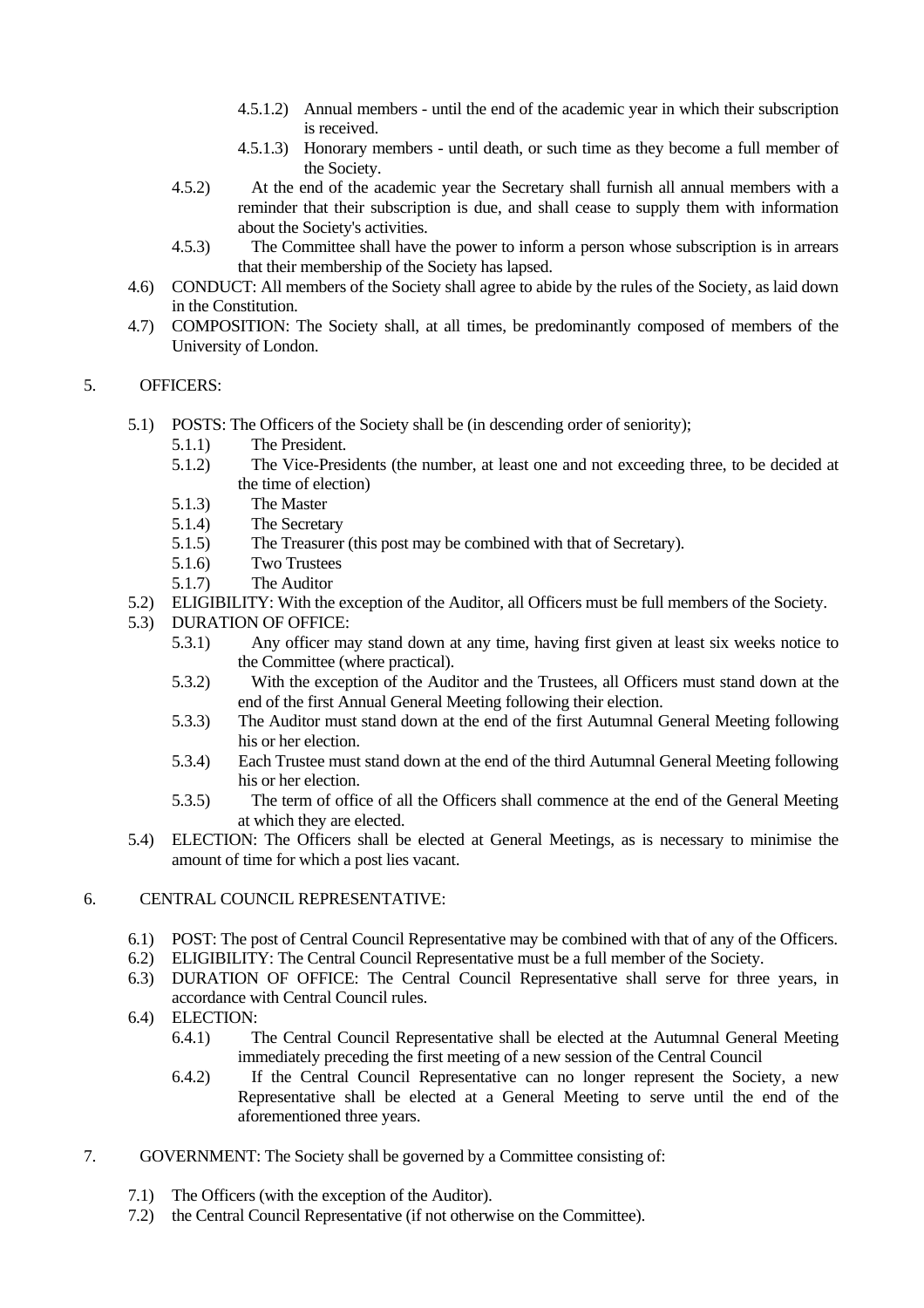- 7.3) up to three other full members (to be elected at the Annual General Meeting).
- 7.4) anyone else that the Committee sees fit to co-opt.
- 8. DUTIES OF THE COMMITTEE: In addition to those duties described elsewhere, the Committee shall:
	- 8.1) cause to be published an Annual Report of the activities of the Society in time for the Autumn General Meeting following the year to which it pertains. This report shall:
		- 8.1.1) include an audited statement of the Society's accounts.
		- 8.1.2) include a breakdown of the Society's membership, by institution.
		- 8.1.3) be as comprehensive as circumstances permit.
	- 8.2) advertise, as they see fit, all events organised in the name of the Society.
	- 8.3) elect a steeple-keeper, librarian and PCC representative from among their number.
- 9. COMMITTEE MEETINGS: The Committee shall meet, in open session, at least once a term, in accordance with the following rules:
	- 9.1) QUORUM: Five full members, including one Officer, shall constitute a quorum at any Committee Meeting.
	- 9.2) CHAIRMANSHIP: The Chair shall be taken by the Master, or, if he or she is absent, the most senior Officer present.
	- 9.3) ORDINARY MEETINGS: An Ordinary Committee Meeting shall be any meeting convened in accordance with rules 9.1 and 9.5.
	- 9.4) EXTRAORDINARY MEETINGS:
		- 9.4.1) An extraordinary Committee Meeting may be called at any time, provided that it is quorate in accordance with rule 9.1.
		- 9.4.2) The decisions taken by an Extraordinary Committee Meeting shall be presented at the next Ordinary Committee Meeting, where they may be overruled.
	- 9.5) NOTICE OF MEETINGS: All members of the Committee shall receive at least one weeks notice of a Committee Meeting, where practical.
- 10. GENERAL MEETINGS:
	- 10.1) QUORUM: The quorum for a General Meeting shall be either:
		- 10.1.1) the same as for a Committee Meeting. Or:
		- 10.1.2) in the case of a meeting at which changes to the Constitution are proposed, fifteen full members, including two Officers.
	- 10.2) CHAIRMANSHIP: The Chair shall be taken by the most senior Officer present, where this does not involve a conflict of interests. If no suitable Officer can be found, the Meeting may offer the Chair to the full member of their choice.
	- 10.3) ORDINARY MEETINGS:
		- 10.3.1) The Annual General Meeting shall be held, where practical, on the second Saturday in May. Otherwise another date, at the beginning of the summer term, shall be selected by the **Committee**
		- 10.3.2) The Autumnal General Meeting shall be held, where practical, on the last Saturday in November. Otherwise another date, at the beginning of the academic year, shall be selected by the Committee.
	- 10.4) EXTRAORDINARY MEETINGS: An Extraordinary General Meeting shall be called to take place in the following circumstances:
		- 10.4.1) within six weeks of written notice being received by the Secretary from at least ten full members.
		- 10.4.2) as the Committee sees fit.
	- 10.5) NOTICE OF MEETINGS: The Committee shall cause notice of a General Meeting to be published in 'The Ringing World' at least two weeks prior to the date of the meeting.
	- 10.6) PROPOSALS:
		- 10.6.1) NOMINATION FOR COMMITTEE POSTS (& AUDITOR)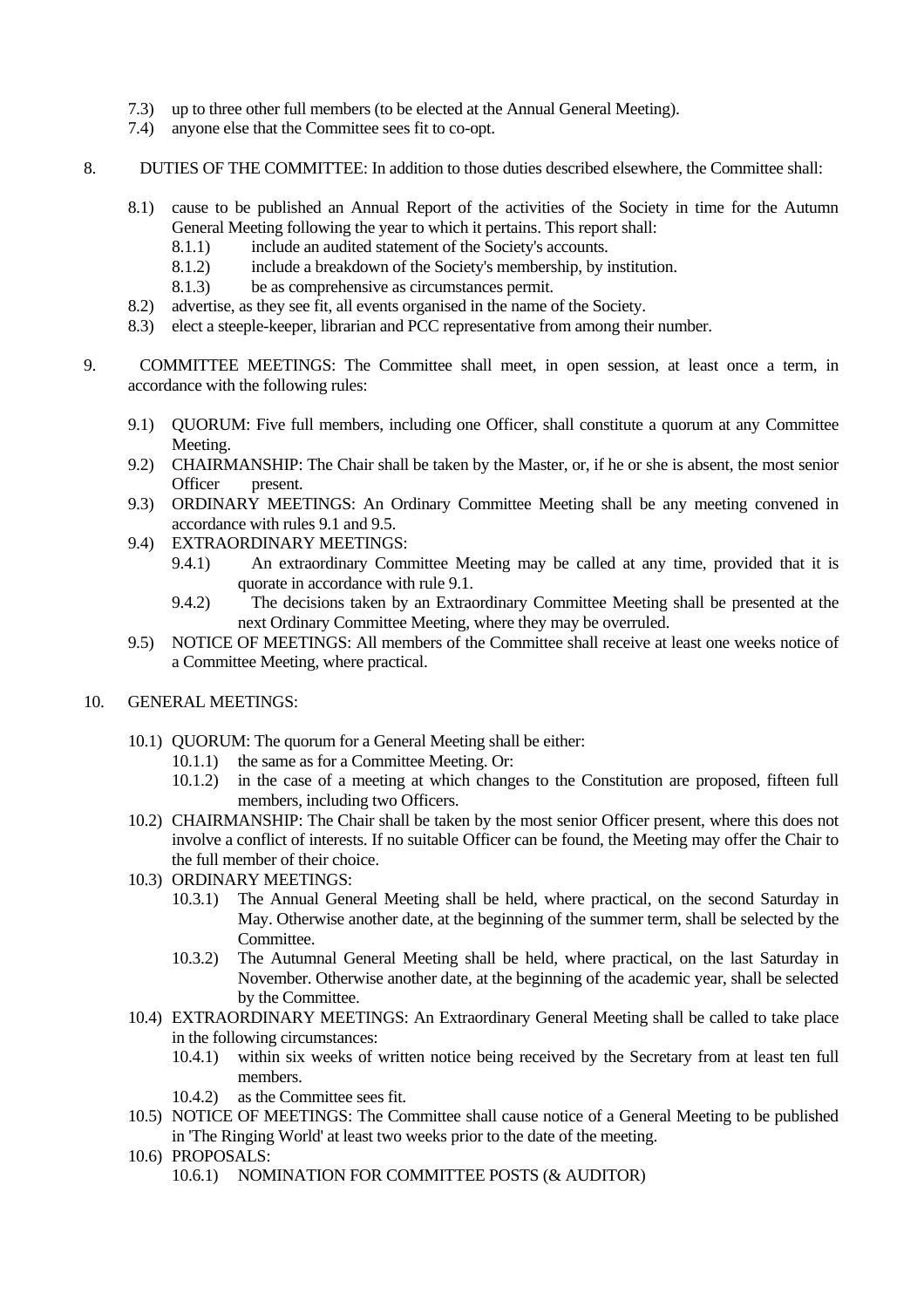- 10.6.1.1) Nominations shall be submitted, in writing, to the Secretary, proposed, seconded, and with the consent of the nominee, not less than one week before the published date of the meeting.
- 10.6.1.2) The names of the proposed shall be available to members before the meeting, along with the names of the proposers and seconders.
- 10.6.1.3) If no nominations are received for a particular post, the Meeting may decide to accept nominations from the floor.
- 10.6.2) AMENDMENTS TO THE CONSTITUTION: Proposals for amendments to the Constitution shall be submitted, in writing, to the Secretary, proposed and seconded, not less than four weeks before the published date of the meeting.
- 10.6.3) AMENDMENTS TO PROPOSED AMENDMENTS TO THE CONSTITUTION: Proposals for amendments to proposed amendments to the Constitution shall be submitted, in writing, to the Secretary, proposed and seconded, not less than one week before the published date of the meeting.
- 10.6.4) OTHER:
	- 10.6.4.1) Any other proposals may be taken from the floor.
	- 10.6.4.2) Once seconded they shall be voted on before passing on to other business.
	- 10.6.4.3) If no seconder can be found for a proposal, it shall be considered never to have been made.
- 10.7) OTHER BUSINESS: The Secretary shall be given written details of any item to appear on the Agenda of a General Meeting at least one week before the published date of the meeting.
- 10.8) ELECTIONS:
	- 10.8.1) COMMITTEE POSTS (& AUDITOR): All the Committee posts, and that of Auditor, shall be filled by secret ballot. In all cases the option 'none of the candidates' shall be an acceptable vote.
	- 10.8.2) HONORARY MEMBERS: Honorary members shall be elected by secret ballot, or a show of hands, as the Meeting sees fit.
- 10.9) ORDINARY VOTES: All other votes shall be conducted by a show of hands, the count of which shall be declared to the Meeting and entered in the Minutes.

# 10.10)ELIGIBILITY TO VOTE:

- 10.10.1) With the exception of the Chairperson, any full member may take part in any vote.
- 10.10.2) The Chairperson may only vote so as to resolve a tied vote.
- 10.10.3) No honorary member may take part in any vote.

# 11. PEALS:

- 11.1) No person who is not a member of the Society shall be permitted to ring in a peal claimed by the Society.
- 11.2) Should any member who is in arrears ring in a peal claimed by the Society, the conductor of that peal shall be responsible for paying their subscription, otherwise the peal shall not be recognised by the Society.
- 11.3) Every member who rings in a peal claimed by the Society shall pay a booking fee, the amount of which is to be decided each year at the Annual General Meeting.
- 11.4) The conductor of the peal shall be responsible for paying the booking fee to the treasurer by 31st March following.
- 11.5) A peal for which the booking fee has not been paid shall not be recognised by the Society.
- 11.6) The Society, in the person of the Committee, reserves the right to disassociate itself from any Peal (or Quarter Peal) rung in its name.

# 12. AMENDMENTS TO THE CONSTITUTION:

- 12.1) The constitution may only be altered by a two-thirds majority of those present, and eligible to vote, at a General Meeting which is quorate in accordance with rule 10.1.2.
- 12.2) A copy of the proposed amendments, together with the names of the proposers and seconders, shall be placed on the Society's noticeboard not less than two weeks before the published date of the meeting.
- 12.3) The Committee shall ensure that adequate publicity is given to any such proposals.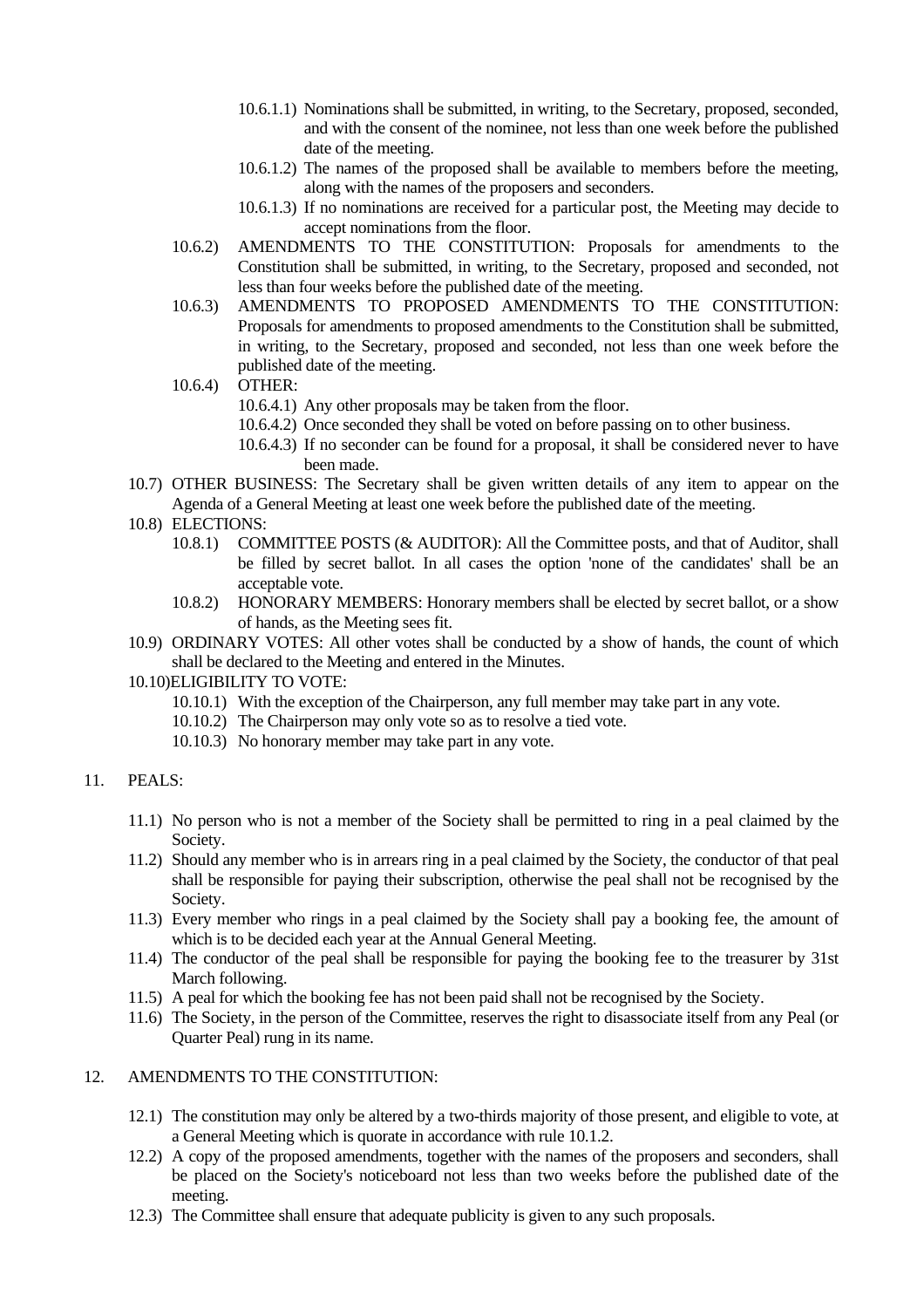- 12.4) If an amendment to the Constitution is accepted:
	- 12.4.1) the new Constitution shall be effective from the end of the meeting.
	- 12.4.2) a copy of the new Constitution shall be included in that year's Annual Report.

# 13. DISSOLUTION OF THE SOCIETY:

- 13.1) The Society may only be dissolved by a two-thirds majority of those present, and eligible to vote, at a General Meeting which is quorate in accordance with rule 10.1.2.
- 13.2) Upon dissolution, the assets of the Society shall be transferred to another society devoted to change ringing in London.

# **APPENDIX A: OFFICERS' JOB DESCRIPTIONS**

# THE PRESIDENT SHALL:

- i) ensure that the constitutional objective of the Society are actively protected.
- ii) act as tower contact during the vacations.
- iii) vet any communication to be forwarded to the public press which purports to express the views of the Society.

# THE VICE-PRESIDENT(S) SHALL:

- i) be responsible for the organisation of the Social activities of the Society, including the Annual Dinner, the Freshers' Tour, and the Summer Tour.
- ii) ensure that the duties of the President are carried out in a proper manner.
- iii) advise subordinate Officers on the effective performance of their duties.

# THE MASTER SHALL:

- i) be responsible for the Society's ringing activities.
- ii) organise weekly practices in term time.
- iii) organise Sunday service ringing in term time.
- iv) be responsible for the organisation of ringing for any special occasions (including weddings).
- v) be responsible to the Committee for the production of the Annual Report pertaining to their year in office and ensure that its production is in time for the Autumn General Meeting following the end of that year in office. The Master shall also be responsible for the other activities of the Committee.

# THE SECRETARY SHALL:

- i) act as the Society's point of contact with the general public, the Church authorities, the University, and other ringing organisations.
- ii) pass the names of the Officers, and an address for the Society, to 'The Ringing World' and the Vice-Chancellor, or other appropriate Officer of the University, as soon after the Annual General Meeting as is possible.
- iii) be responsible for ensuring that copies of the Annual Report are sent to the members of the Society whose names are on the mailing list, and the Vice-Chancellor, or other appropriate Officer of the University.
- iv) keep the Society's mailing list up to date.
- v) keep the Society's peal book up to date.
- vi) produce written Minutes for all General Meetings and Ordinary Committee Meetings.

# THE TREASURER SHALL:

- i) keep the Society's books.
- ii) produce annual accounts, which shall be passed to the Auditor in time to be audited for the Annual General Meeting.
- iii) ensure that steeplage is collected after each practice.
- iv) be responsible for the management of the Society's finances.

# THE TRUSTEES SHALL:

- i) hold the Society's property in trust.
- ii) prepare and maintain an inventory or the Society's property.
- iii) ensure that the Society's property is safely kept and (by arrangement with the Secretary and/or Treasurer) insured where appropriate.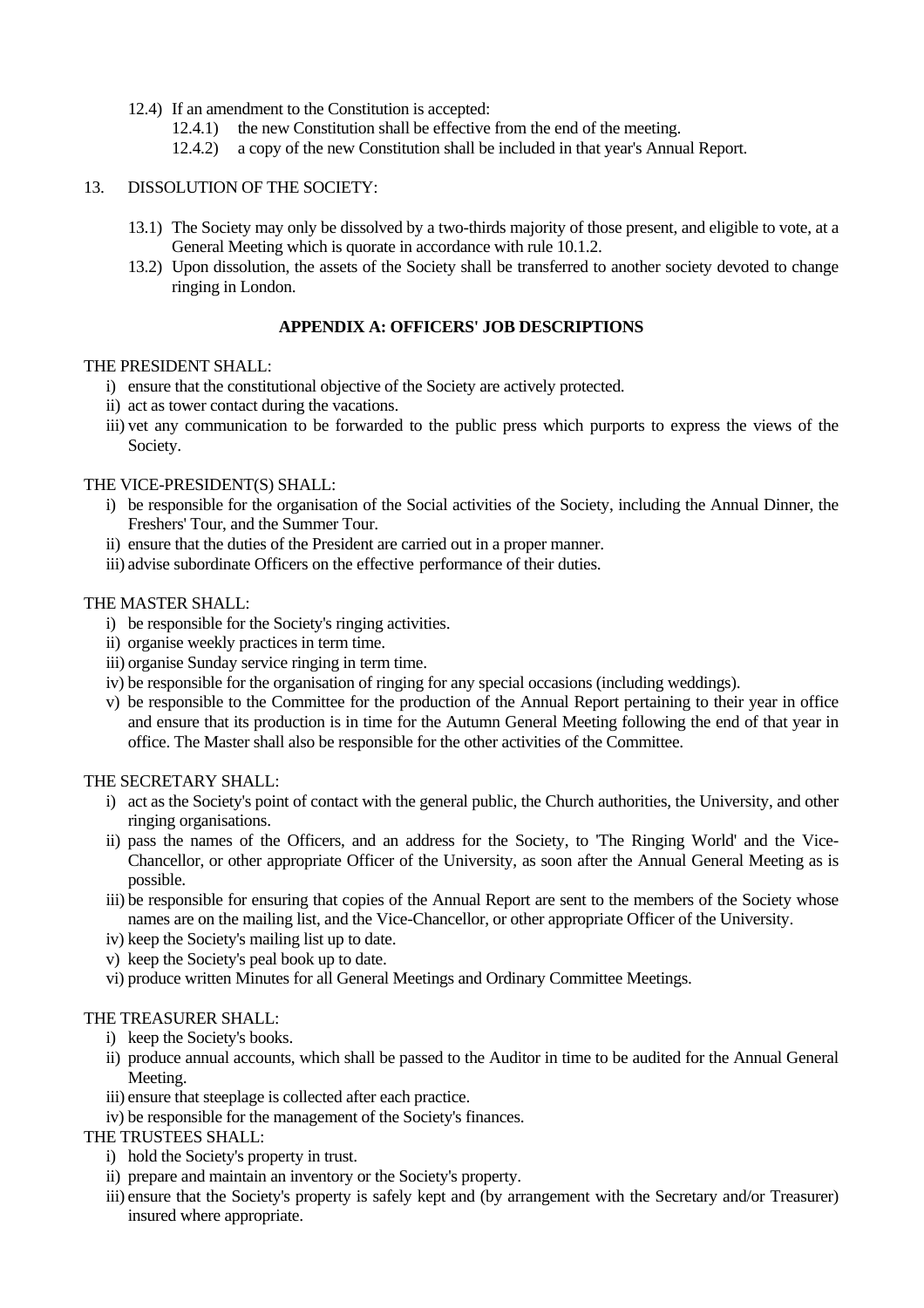iv) present a report of the state of the Society's property to the Annual General Meeting each year.

# THE AUDITOR SHALL:

i) audit the Society's accounts, and be responsible for their presentation at the Annual General Meeting.

# **APPENDIX B: UNIVERSITY REGULATION FOR RECOGNISED SOCIETIES AND CLUBS OTHER THAN STUDENT SOCIETIES AND CLUBS.**

- 1. Any society or club desiring to be recognised by the Senate must apply for recognition through the Collegiate Council.
- 2. The constitution and rules of any society or club applying for recognition must be reported to the Collegiate Council.
- 3. Any alteration to the constitution or rules of any recognised society or club must be communicated to the Collegiate Council.
- 4. Recognition will in general not be granted to any society or club (a) which is not predominantly composed of members of the University as defined in Statute 5; or (b) whose membership does not number twenty.
- 5. Each society or club which has been recognised must submit for the consideration of the Collegiate Council an annual report together with a detailed statement of accounts duly audited.
- 6. Statute 38 prescribes that public appeals for funds may not be made by or on behalf of University Bodies or Schools without the express permission of the Court. In the case or recognised University societies or clubs applications for such permission shall be made through the Collegiate Council, who, if they approve, shall endorse the application and forward it to the Senate for submission to the Court.
- 7. Recognition may at any time be withdrawn by the Senate, without assigning any reason for such withdrawal.
- 8. No recognised society or club shall be affiliated to any body not connected with the University without first obtaining the permission of the Collegiate Council.

The following societies have been approved under the foregoing Regulations:

University of London Boat Club Association University of London Fabian Society University of London Middle Temple Society University of London Society of Change Ringers London Graduate Mountaineering Club.

# **APPENDIX C: STATUTE 5 OF THE UNIVERSITY STATUTES**

The members of the University shall be the Chancellor, the members for the time being of the Court and the Senate respectively, the Professors and Readers and other Teachers of the University during their tenure of office, the Graduates and the Students, provided always that membership of the University may be withdrawn at the request of a member made for reasons considered by the Senate to be sufficiently cogent as to justify such request and on the member entering into such undertakings and guarantees as the Senate may require to the effect that he will continue to observe the Statutes and Regulations of the University as though he had continued to be a member thereof.